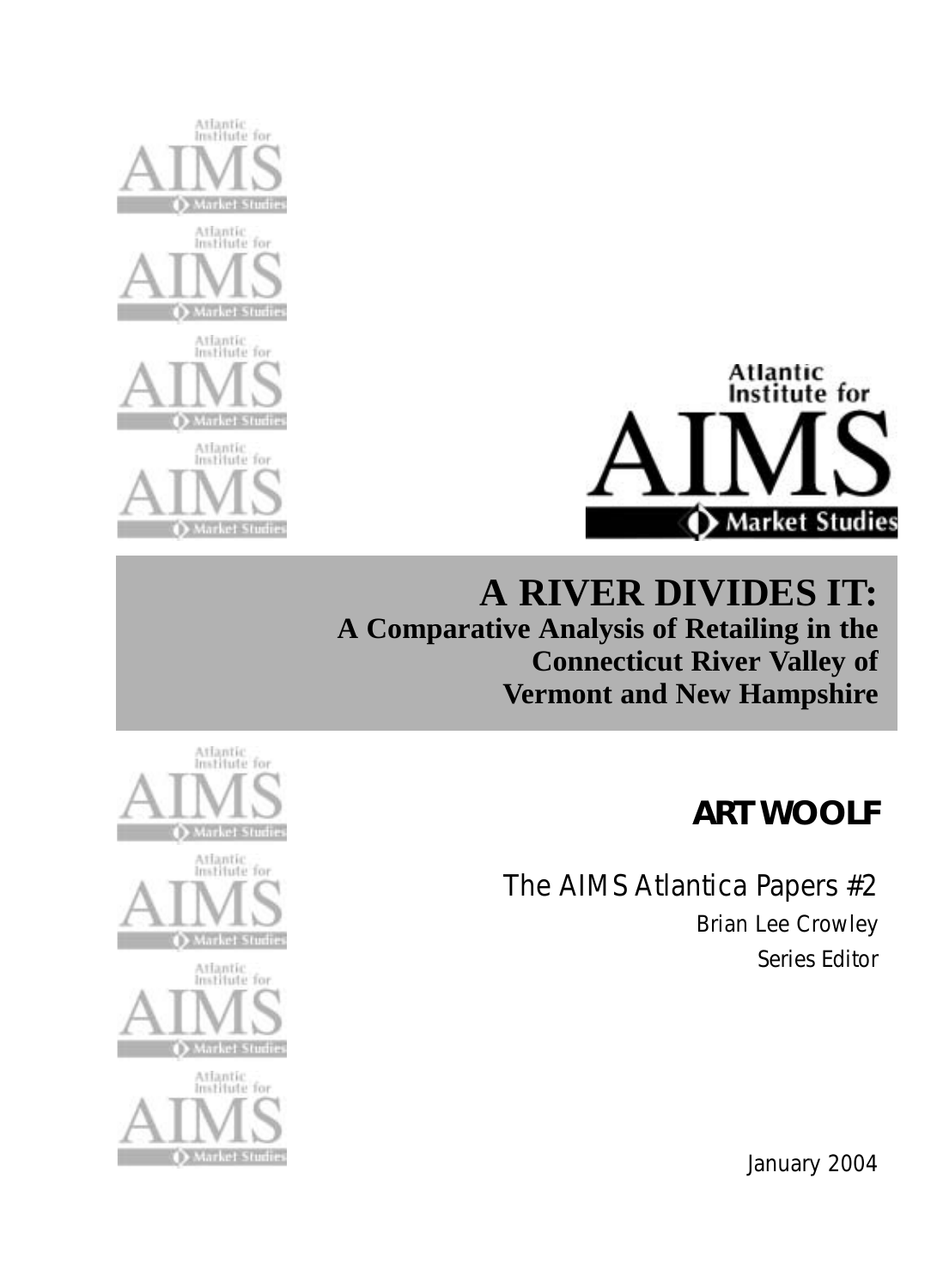#### Atlantic Institute for Market Studies

The Atlantic Institute for Market Studies (AIMS) is an independent, non-partisan, social and economic policy think tank based in Halifax. The Institute was founded by a group of Atlantic Canadians to broaden the debate about the realistic options available to build our economy.

AIMS was incorporated as a non-profit corporation under Part II of the *Canada Corporations Act* and was granted charitable registration by Revenue Canada as of October 3, 1994; it recently received U.S. charitable recognition under  $501(c)(3)$  effective the same date.

The Institute's chief objectives include:

a) initiating and conducting research identifying current and emerging economic and public policy issues facing Atlantic Canadians and Canadians more generally, including research into the economic and social characteristics and potentials of Atlantic Canada and its four constituent provinces;

b) investigating and analyzing the full range of options for public and private sector responses to the issues identified and acting as a catalyst for informed debate on those options, with a particular focus on strategies for overcoming Atlantic Canada's economic challenges in terms of regional disparities;

c) communicating the conclusions of its research to a regional and national audience in a clear, non-partisan way; and

d) sponsoring or organizing conferences, meetings, seminars, lectures. training programs, and publications, using all media of communication (including, without restriction, the electronic media (for the purpose of achieving these objectives.

#### **Board of Directors**

Chair: David McD. Mann; Vice-Chairs: John F. Irving, Peter C. Godsoe, John C. Walker Directors: George Bishop, Siobhan Coady, George T.H. Cooper, Brian Lee Crowley, Jim Dinning, Colin Dodds, Frederick E. Hyndman, Bernard Imbeault, Phil Knoll, Colin Latham, Gilles LePage, Beverly Keating MacIntyre, Martin MacKinnon, G. Peter Marshall, John T. McLennan, Norman Miller, J.W.E. Mingo, Arnold G. Park, Elizabeth Parr-Johnston, Derrick Rowe, Jacquelyn Thayer Scott, Paul D. Sobey President: Brian Lee Crowley

#### **Advisory Council**

John Bragg, Angus A. Bruneau, Don Cayo, Purdy Crawford, Hon. John C. Crosbie, Ivan E.H. Duvar, James Gogan, Denis Losier, Hon. Peter Lougheed, James W. Moir Jr., Peter J.M. Nicholson, James S. Palmer, Gerald Pond, John Risley, Cedric E. Ritchie, Joseph Shannon, Allan C. Shaw

#### **Board of Research Advisors**

Chair: Professor Robin F. Neill, University of Prince Edward Island

Professor Charles S. Colgan, Edmund S. Muskie School of Public Service, University of Southern Maine; Professor Jim Feehan, Memorial University of Newfoundland; Professor Doug May, Memorial University of Newfoundland; Professor James D. McNiven, Dalhousie University; Professor Robert A. Mundell, Nobel Laureate in Economics, 1999; Professor David Murrell, University of New Brunswick

2000 Barrington Street, Suite 1006, Halifax, Nova Scotia B3J 3K1 Telephone: (902) 429-1143 Fax: (902) 425-1393 E-mail: aims@aims.ca Web site: www.aims.ca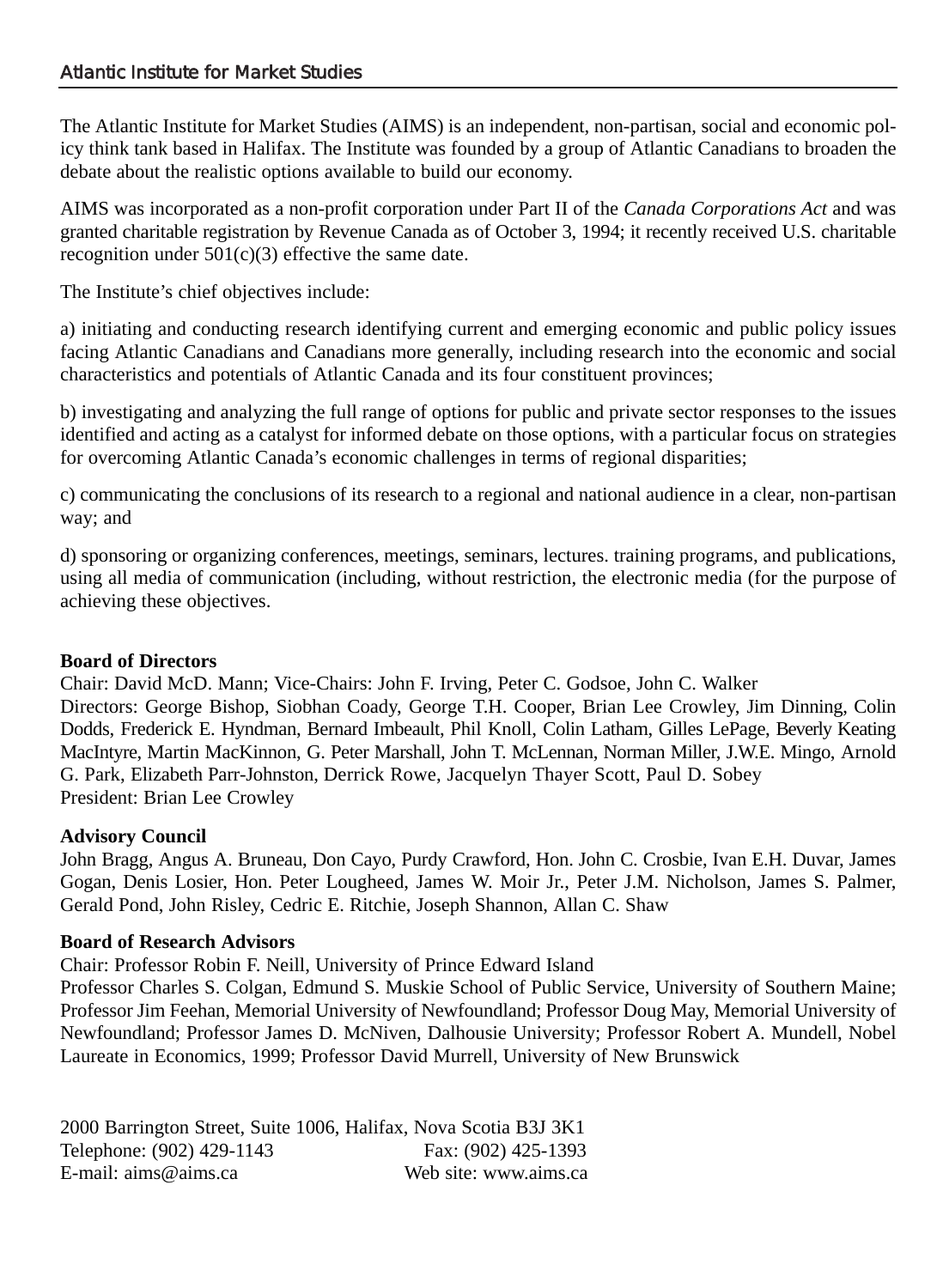## **A RIVER DIVIDES IT: A Comparative Analysis of Retailing in the Connecticut River Valley of Vermont and New Hampshire**

ART WOOLF

The AIMS Atlantica Papers #2

Brian Lee Crowley Series Editor

Atlantic Institute for Market Studies Halifax, Nova Scotia

January 2004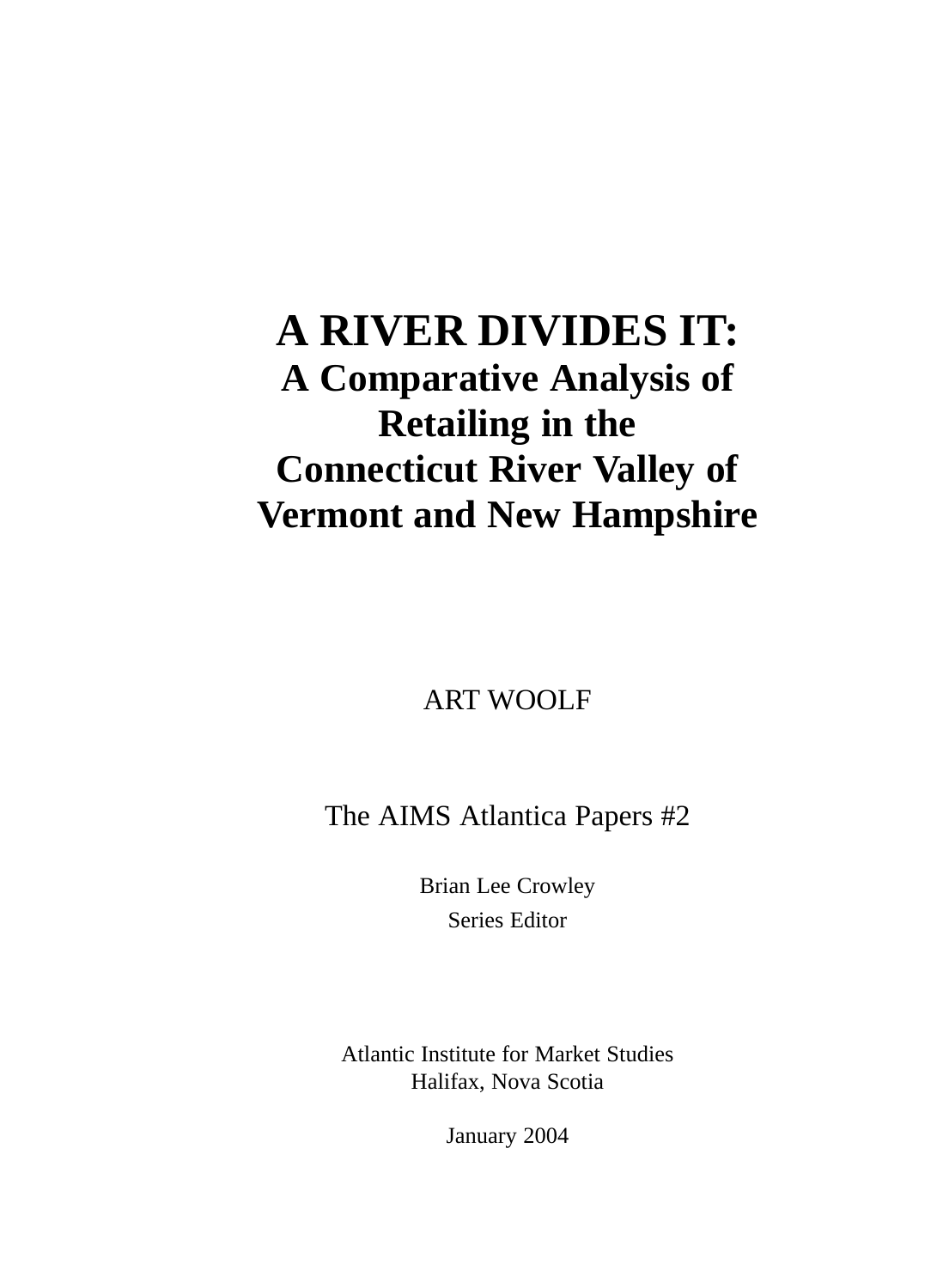ii

© 2004 Atlantic Institute for Market Studies

Published by Atlantic Institute for Market Studies 2000 Barrington Street, Suite 1006 Halifax, Nova Scotia B3J 3K1

Telephone: (902) 429-1143 Fax: (902) 425-1393 E-mail: aims@aims.ca Web site: www.aims.ca

#### **Acknowledgments**

The author would like to acknowledge the able research assistance of Derek Rozycki, helpful comments from Richard Heaps, and the editorial assistance of Barry Norris.

Edited and prepared for publication by Barry A. Norris; design by Gwen North.

The author of this report has worked independently and is solely responsible for the views presented here. The opinions are not necessarily those of the Atlantic Institute for Market Studies, its Directors, or Supporters.

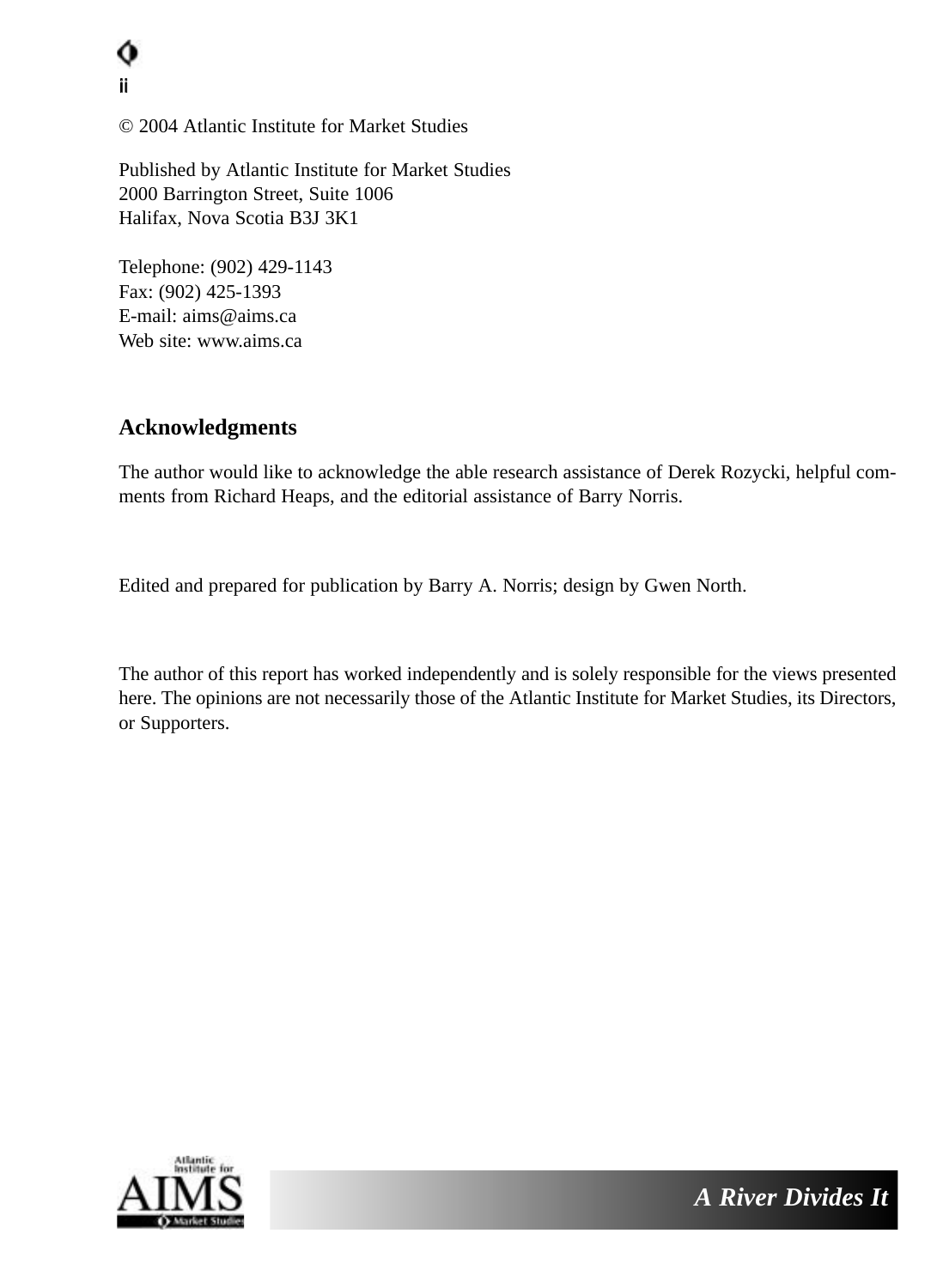# **CONTENTS**



о iii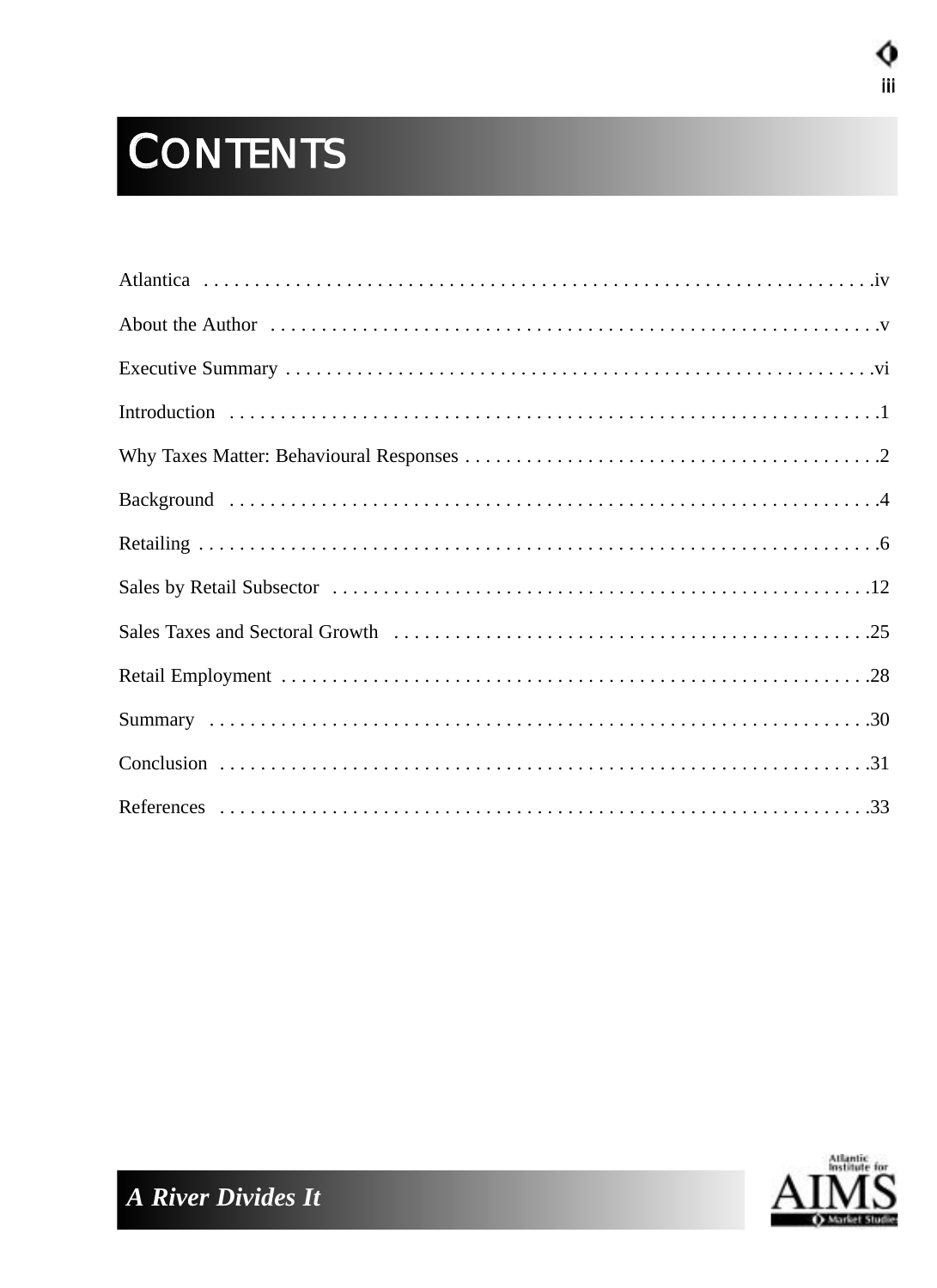# **ATLANTICA**

iv

For some time AIMS has been promoting discussion about a geographical concept dubbed "Atlantica". The region is broadly composed of the Atlantic provinces, eastern Quebec, the northern tier of New England states and up-state New York. These territories share a number of common characteristics — similar demographics, diversity and migration; a shared history, and interrelated transport issues. Perhaps most important, the residents of Atlantica have generally suffered from relative economic underdevelopment and growth compared to their respective national economies.

Atlantica may not merely be an accidental aggregation of like economies, or even a region reflecting a confluence of similar external forces. The regional characteristics may exist precisely because the border passes through it. Conceptually, at least, it is not too hard to understand why this may be so. Geographically, the axis of Atlantic Canada trade would seem to be naturally north-south — as historically it used to be until national policies imposed an east-west bias. The huge northward bulge of Maine represents a major obstacle between Atlantic Canada and the country's industrial heartland. Maine and the other upper New England states, on the other hand, are a peninsula encircled by the border. Whatever local opportunities for development that might exist are frequently stymied by that frontier and drawn off southward along the interstate transportation corridors — reinforcing the relative isolation and underdevelopment of the north.

The existence and placement of boundaries, whether national or international, do matter. Borders are not merely cartographic creations. They are the intersections of government policies. Where those policies are not carefully harmonized and the implications of differences clearly understood, economic consequences ensue.

AIMS is proud to present Art Woolf's paper detailing the economic consequences of the existence of the border between two US states with differing fiscal strategies as an illustration of why borders are so important. This is the second in a series of Atlantica Papers about the meaning of the border and the creation of a heightened cross-border consciousness of what the former mayor of Bangor, Maine, Tim Woodcock, calls "Our Shared Region".

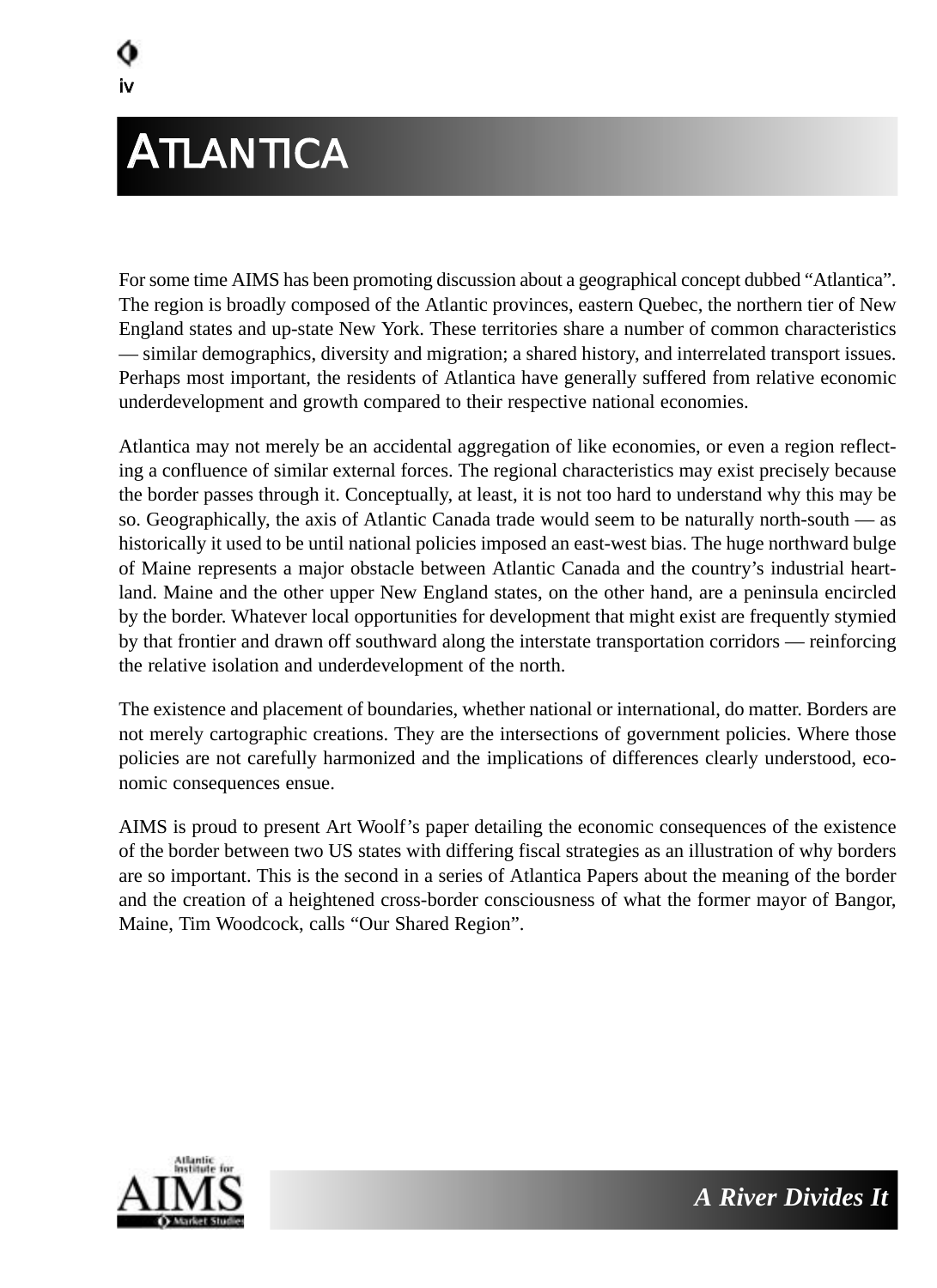# ABOUT THE AUTHOR

**Arthur Woolf** received his B.A. degree in history from Cornell University in 1973. He attended graduate school in economics at the University of Wisconsin–Madison and received his Ph.D. in 1980. He began teaching at the University of Vermont in 1980, where he is currently associate professor of economics. In 1987, he was visiting economist at the Center for Energy Policy Studies at the Massachusetts Institute of Technology, and in 1988 he was appointed Vermont State Economist by Governor Madeleine Kunin, a position he held until January 1991.

Professor Woolf's community work includes membership on the Westford School Board from 1985 to 1987. He was also a member of the Lake Champlain Basin Program's Technical Advisory Committee from 1991 to 1997. He is a member of the Advisory Board at Sopher Investment Management, Inc., on the Board of the Ethan Allen Institute, and is chair of the Vermont Student Opportunity Scholarship Fund board. In 1999, he founded The Vermont Council on Economic Education, an organization promoting economic and financial literacy through the teaching of economics in Vermont's elementary, middle, and high schools. He is the Council's president.

Professor Woolf has published articles in academic journals and contributed chapters to books on a variety of economic subjects. He is author of the chapter "Taxation in Vermont" in the recently published *Vermont State Government and Administration since 1965*. He has written and lectured widely within the state on Vermont economic and policy issues, including taxation and spending, education finance, housing, population and demographic trends, and economic development. During the 1990s, he was a contributing editor of *Vermont Magazine*, where he wrote a column on the Vermont economy. He is also the editor of *The Vermont Economy Newsletter* and is president of Northern Economic Consulting, Inc.

Art Woolf lives on a 140-acre farm in Westford with his wife, Celeste Gaspari, and their two children.



v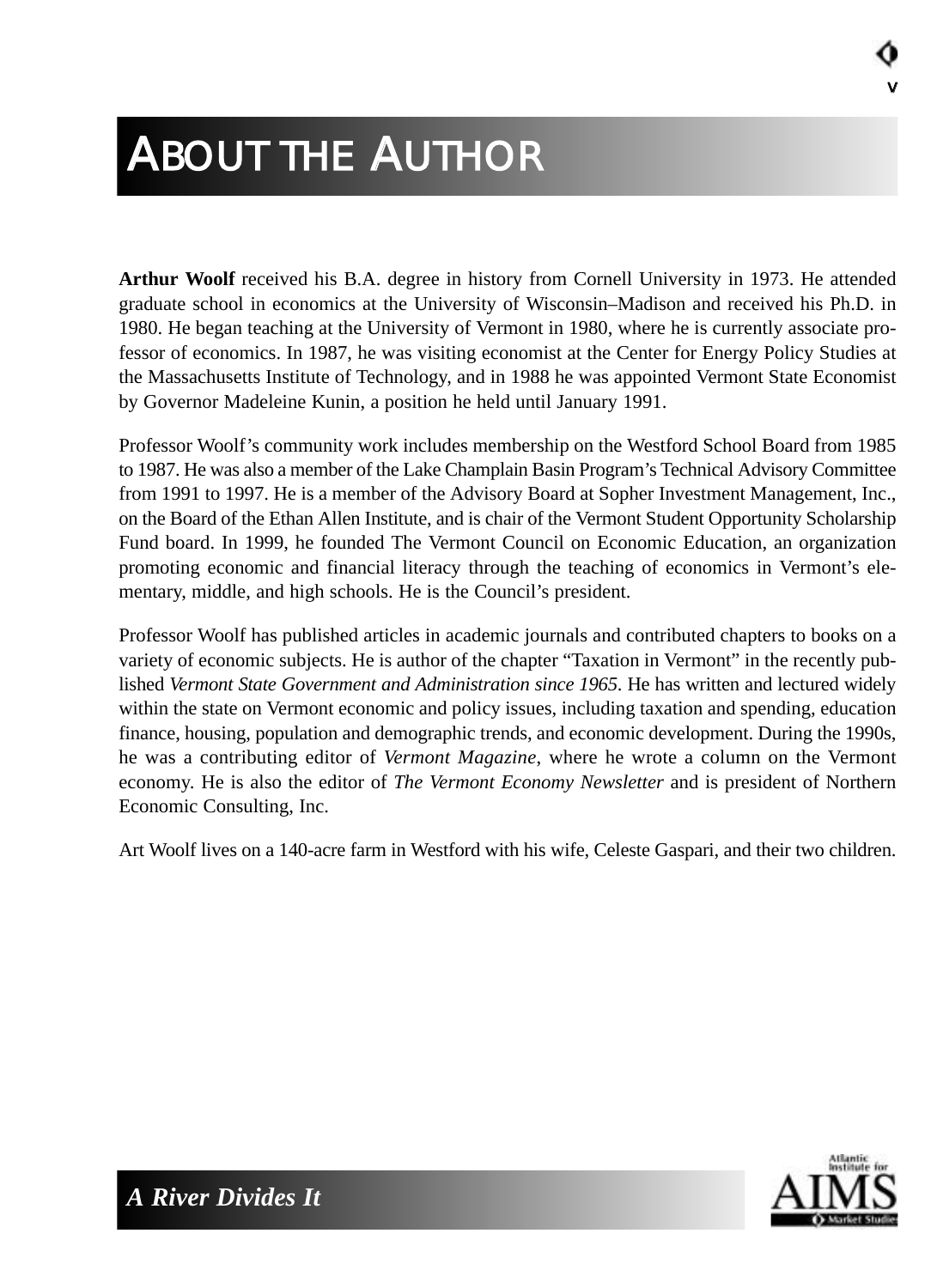# EXECUTIVE SUMMARY

This study examines the nature and extent of changes in retailing activity in the border counties of Vermont (Essex, Caledonia, Orange, Windsor, and Windham) and New Hampshire (Coos, Cheshire, Sullivan, and Grafton) over the past 40 years. The border counties have exhibited similar rates of population growth over that period of time, but the economic growth rates of the two regions have diverged significantly.

The study finds that there is strong evidence that the public policy choices Vermonters have made over the past decades have affected the pattern of retailing in Vermont's border counties. Vermont's policies have had the unanticipated result of driving retailing across the Connecticut River. Vermont consumers have an economic incentive to purchase goods in New Hampshire and local merchants have an incentive to locate on the New Hampshire side of the river. New Hampshire's border county stores are able to offer lower prices to consumers than their Vermont counterparts primarily because of Vermont's sales tax. The study also presents evidence that Vermont's bottle deposit law has affected the location of larger supermarkets in the border region.

The magnitude of these differences is large enough to lead to the conclusion that Vermont's public policy choices have been the cause of the shift in retailing. Overall per capita retail sales in Vermont's border counties were nearly identical to those in New Hampshire in the period before Vermont instituted its sales tax and bottle law in the late 1960s and early 1970s. There was little impact of these policies during most of the 1970s; per capita sales in New Hampshire border counties were about 5 percent above Vermont's.

By the late 1970s, however, there is clear evidence of a shift in retailing away from Vermont and into New Hampshire in the border counties of the two states. By the 1980s, the differential in per capita sales accelerated: per capita retail sales in New Hampshire border counties were nearly 30 percent above Vermont's by 1987. During the boom years of the middle and late 1980s and even through the recession of the early 1990s, New Hampshire continued to gain relative to Vermont. By 1992, per capita sales in New Hampshire's border counties were 40 percent greater than in Vermont's; by 1997, sales on the New Hampshire side of the river were 60 percent higher than in the counties on the Vermont side. This shift is even more dramatic given that the major north-south highway, I-91, is on the Vermont side of the river and interstate highways are usually a catalyst for retail activity.

The conclusion that taxes had a great deal to do with this shift is supported by a sectoral examination of sales within the retailing aggregate. In those sectors where taxes in the two states were identical (restaurants, food stores, and gas stations) or where tax differentials do not enter into the purchase decision (automobiles), per capita sales in the two regions were very similar from the late

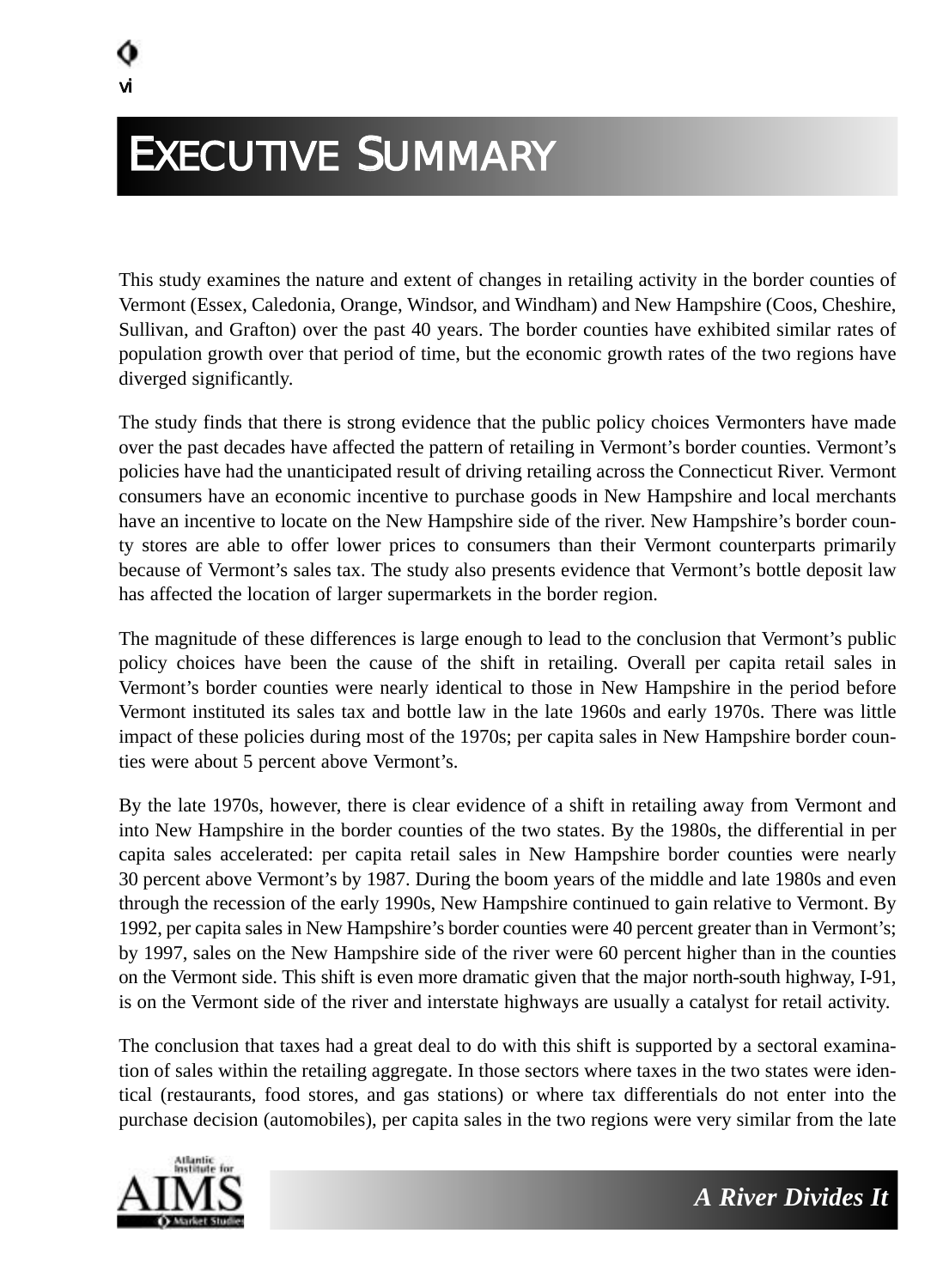1950s through the mid-1980s. After the late 1980s, per capita sales in New Hampshire exceeded sales in Vermont even in these sectors.

When we exclude those retail sectors that are not sensitive to tax differentials and examine only sectors in which taxes should matter (including department stores, general merchandise stores, clothing stores, and the like), the data show that Vermont's taxes had an even greater impact on retailing activity.

In the late 1950s and 1960s, per capita sales were almost identical in the two regions. By the late 1970s, New Hampshire's per capita sales in its counties bordering Vermont were 17 percent higher than in the Vermont counties bordering New Hampshire. By the late 1980s, per capita retail sales in tax-sensitive sectors of the retail economy were 43 percent higher in New Hampshire's border counties compared to Vermont's. In 1997, the most recent year for which we have data, per capita sales in New Hampshire's border counties were 60 percent greater than in their Vermont counterparts.

Moreover, in the late 1980s and 1990s, the migration of sales across the border spread to sectors that had previously not been affected by Vermont's tax structure. In particular, that period saw a large shift in retailing activity in food store sales and automobile sales from Vermont to New Hampshire. The most likely reason for that shift is that food stores and auto dealers decided to expand their operations into areas where people were doing their shopping — which was the border counties of New Hampshire.

The study concludes that Vermont's sales tax has had an effect on retail trade and that the effect took well over a decade to be felt. With the passage of time, the location decisions of retailers have taken the sales tax differential into account. The study finds that, if Vermont had not implemented its sales tax, Vermont's border counties would have 1900 more retail jobs and \$322.7 million more in retail sales than existed in 1997.

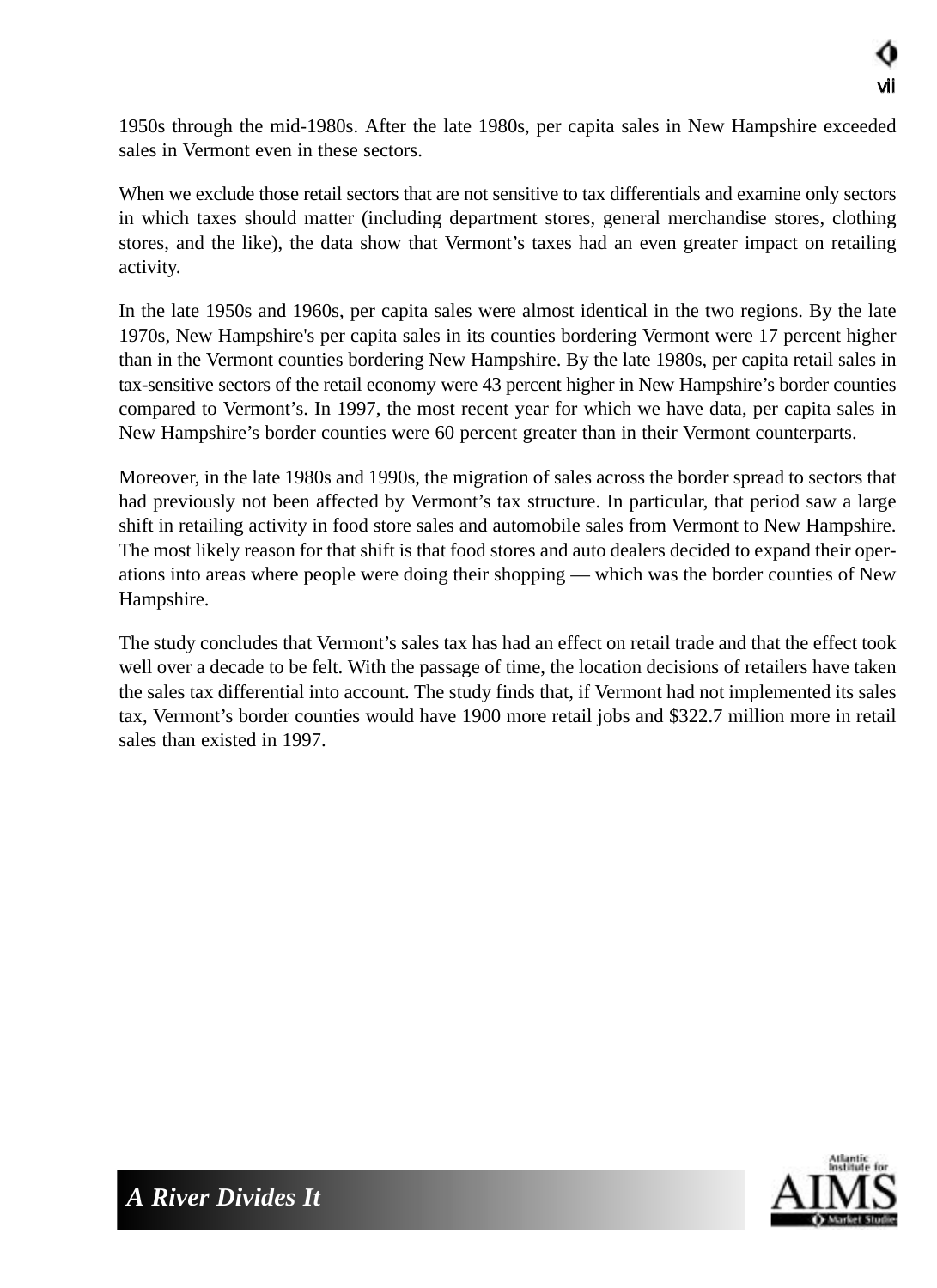## **INTRODUCTION**

The Connecticut River forms the boundary between Vermont and New Hampshire for the entire shared border of the two states (see Figure 1). As a relatively minor geographical barrier, the Connecticut River should not, in and of itself, be a reason for significant economic differences between the two states. Yet, as this study will show, the river provides a dramatic contrast between the economies on its western and eastern shores. That contrast is a reflection of the long-term impact of the divergent policy choices made by people, through their elected officials, in New Hampshire and Vermont.

This study focuses on one part of the economy on both sides of the river: the retailing sector. It does this by using several different data sets and tracing out the historical divergence in retail sector growth. The study finds that, over the past 30 years, retailing activity has not grown as fast on the Vermont side of the river as it has on



1



the New Hampshire side (see Figure 2). The single most likely explanation for this divergence is that Vermont levies a sales tax on retail activity while New Hampshire does not.

Just as important, the difference in retail activity is greater than one would expect given differences in relative incomes in the two states. Moreover, one would expect retailing to have grown faster on the Vermont side of the Connecticut River since the major north-south highway, I-91, is located on the Vermont side and commercial activity is generally located near interstate highways. This general rule is not the case along the Connecticut River.

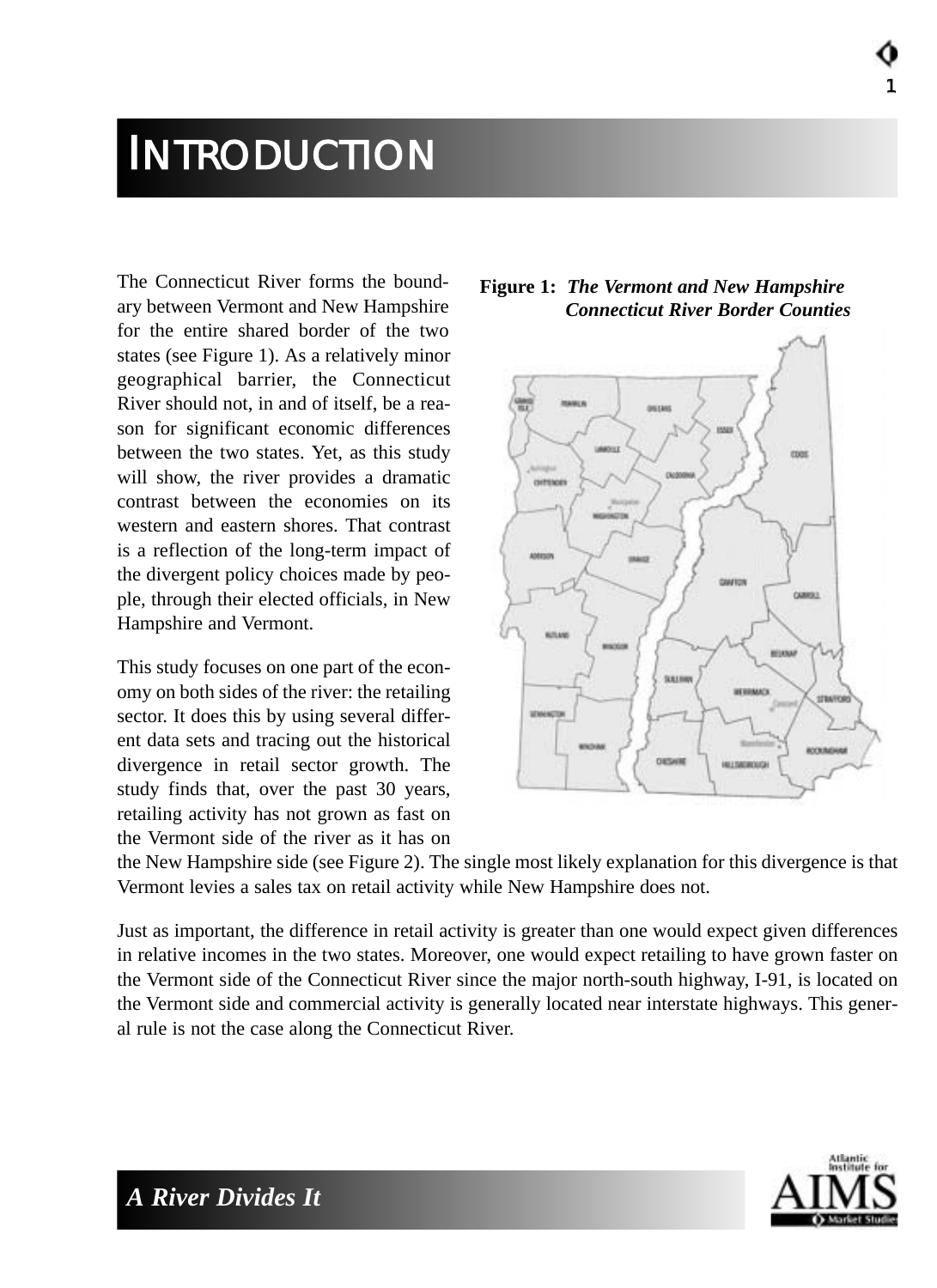## WHY TAXES MATTER: BEHAVIOURAL RESPONSES

A sales tax raises the price of goods sold. When one political jurisdiction has a sales tax and an adjoining jurisdiction does not, the prices consumers pay are higher in the area with the tax than in the area without the sales tax. Economic theory predicts that, holding other things constant, consumers will purchase identical goods where they are cheaper. Other things are not always constant, of course. Other factors such as location, quality, ease of transportation access, and service quality all play a role. But a higher price, caused by higher sales taxes, will shift some amount of consumer activity to the lowertaxed jurisdiction. The easier it is for consumers to shop in the lower-tax area, the larger the impact will be.*<sup>1</sup>*

 $\overline{2}$ 

#### **Figure 2:** *New Hampshire Border Counties' Retail Sales Per Capita, as a Proportion of Vermont's, 1958–97*



Note: In 1958, per capita retail sales were equal in the two states' border counties.

As consumers shift their purchasing patterns, firms in the higher-taxed political jurisdiction (in this case, the Vermont side of the river) will lose sales and firms in the lower-taxed jurisdiction (New Hampshire) will gain sales. Over a period of time, firms will migrate away from the higher-taxed jurisdiction and move into the lower-taxed jurisdiction.*<sup>2</sup>* If they do not, they will lose sales to competitors in the lower-taxed jurisdiction.

In Vermont, a 3 percent sales tax took effect in 1969. It remained at that rate until a state revenue shortfall caused by the recessions of the early 1980s prompted a one-point hike in the rate, to 4 percent, in 1982. The rate was increased to 5 percent in 1991, after the bruising 1989–91 recession, the worst to hit Vermont since the Great Depression of the 1930s. Effective October 1, 2003, Vermont increased its sales tax once again, to 6 percent.

<sup>2</sup> What this means in reality is that more growth will occur in the lower-taxed area and less in the higher-taxed area.



<sup>1</sup> All empirical studies have supported this theoretical point. Relevant studies and analysis include Fox (1986); Walsh and Jones (1988); and Fisher (1988).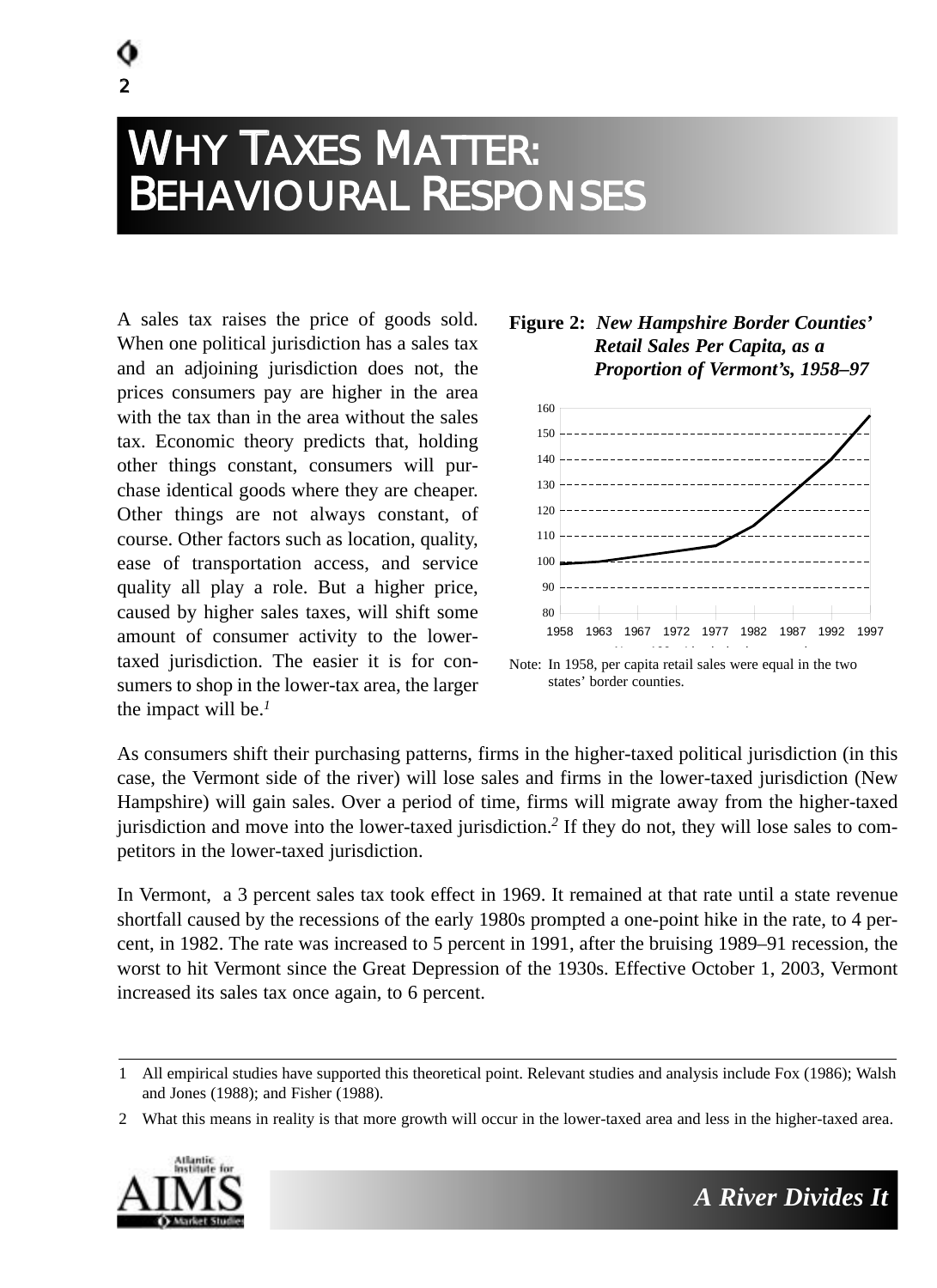Throughout the entire period, by contrast, New Hampshire has had no broad based retail sales tax. Thus, the initial wedge of three percentage points between the two states' tax rates in 1969 rose to five percentage points by 1991.*<sup>3</sup>* Only five other states in the nation have no sales tax, so the sales tax gap between New Hampshire and neighbouring states is among the highest in the country.

A second factor that may have affected the location of retailing is Vermont's bottle deposit law, which focuses on one specific type of retailing activity. The law, which took effect in 1971, was an early measure designed to reduce solid waste, especially roadside littering of soda and beer cans and bottles. It is now also viewed as a recycling measure. But the bottle law is not without its economic consequences, one of which is to make soda and beer more expensive in Vermont than in New Hampshire. The bottle law imposes additional costs of time and money on consumers, retailers, and wholesalers, costs that must be absorbed by someone, either store owners in the form of lower profits, employees in the form of lower wages, or consumers in the form of higher prices. However, the bottle law, while raising the cost of beer and soft drinks in Vermont relative to New Hampshire, affects only a limited part of the retail sector as a whole.

A third factor that may influence retailing activity in the Vermont border counties is the state's development control law, Act 250, which has been criticized for adding to the cost of construction projects. If this is true, it would also be a factor leading to relatively more economic growth, in this case associated with retailing, in New Hampshire's border counties compared to those in Vermont. When retail firms are considering expansion or location decisions, higher construction costs resulting from Act 250 will tend to favour a New Hampshire location. As this study shows, New Hampshire has indeed become the preferred location for retailing in the Connecticut River Valley, despite the presence of I-91 on the Vermont side of the river.

The common thread linking all three of these public policies is that, if they increase the costs of doing business in Vermont, businesses can escape the tax by locating in neighbouring New Hampshire. Similarly, Vermont consumers can also avoid these higher costs and taxes by making their purchases in New Hampshire, where costs will be lower.*<sup>4</sup>* This study investigates the extent to which this has occurred over the past three decades.

<sup>4</sup> Under Vermont state law, consumers are required to pay the sales and use tax on all goods purchased out of state and used in Vermont if those goods would have been subject to Vermont's sales tax had they been purchased in Vermont. In practice, Vermont residents do not do this.



<sup>3</sup> The rate was reduced to 4 percent on July 1, 1993, but was raised back to 5 percent effective September 1, 1993.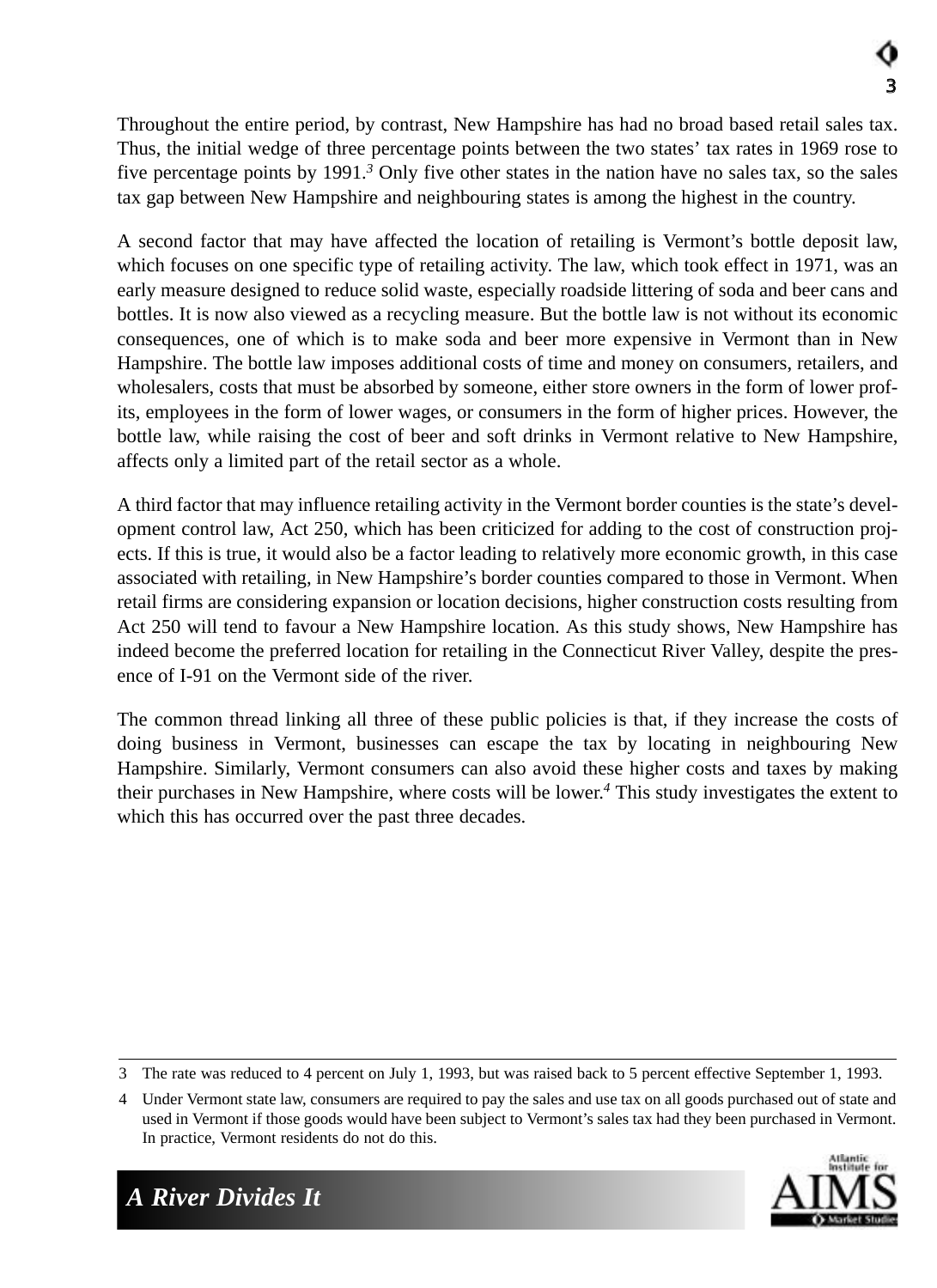### *Population*

4

This study focuses on the economies of the border counties in Vermont and New Hampshire from the late 1950s through the late 1990s. The Vermont border counties are, from north to south, Essex, Caledonia, Orange, Windsor, and Windham. These counties all border the Connecticut River. Their counterparts in New Hampshire, from north to south, are the counties of Coos, Grafton, Sullivan, and Cheshire.

|      | -                  |                      |  |  |
|------|--------------------|----------------------|--|--|
|      | <b>Vermont</b>     | <b>New Hampshire</b> |  |  |
|      | <i>(thousands)</i> |                      |  |  |
| 1950 | 117.0              | 149.1                |  |  |
| 1960 | 117.1              | 157.4                |  |  |
| 1970 | 124.0              | 173.0                |  |  |
| 1980 | 143.1              | 199.5                |  |  |
| 1990 | 156.5              | 218.6                |  |  |
| 1999 | 161.4              | 224.0                |  |  |
|      |                    |                      |  |  |

**Table 1:** *Border Counties' Population, 1950–99*

The New Hampshire counties have always had a larger population than their Vermont

Source: U.S. Census Bureau.

counterparts (see Table 1). In 1950, the New Hampshire border counties had a population of 149,100, 27 percent more than the 117,000 in the Vermont border counties. By 1960, the New Hampshire border counties had grown to 157,400 residents while the Vermont border counties still had a population of 117,100, a gap of 34 percent. By 1999, the New Hampshire counties' popula-

**Figure 3:** *Real Total Personal Income, New Hampshire and Vermont Border Counties, 1969–97*



tion had grown to an estimated 224,000 and the population on the Vermont side of the border was 161,400. Over the period between 1960 and 1999, the New Hampshire border counties' population grew slightly faster than did that of the Vermont border counties, with most of the difference occurring in the 1960–70 period.

### *Income*

The population growth rates of the two regions have been very similar over the past three decades, but that is somewhat misleading from an economic standpoint. One important indicator of economic well-being is the

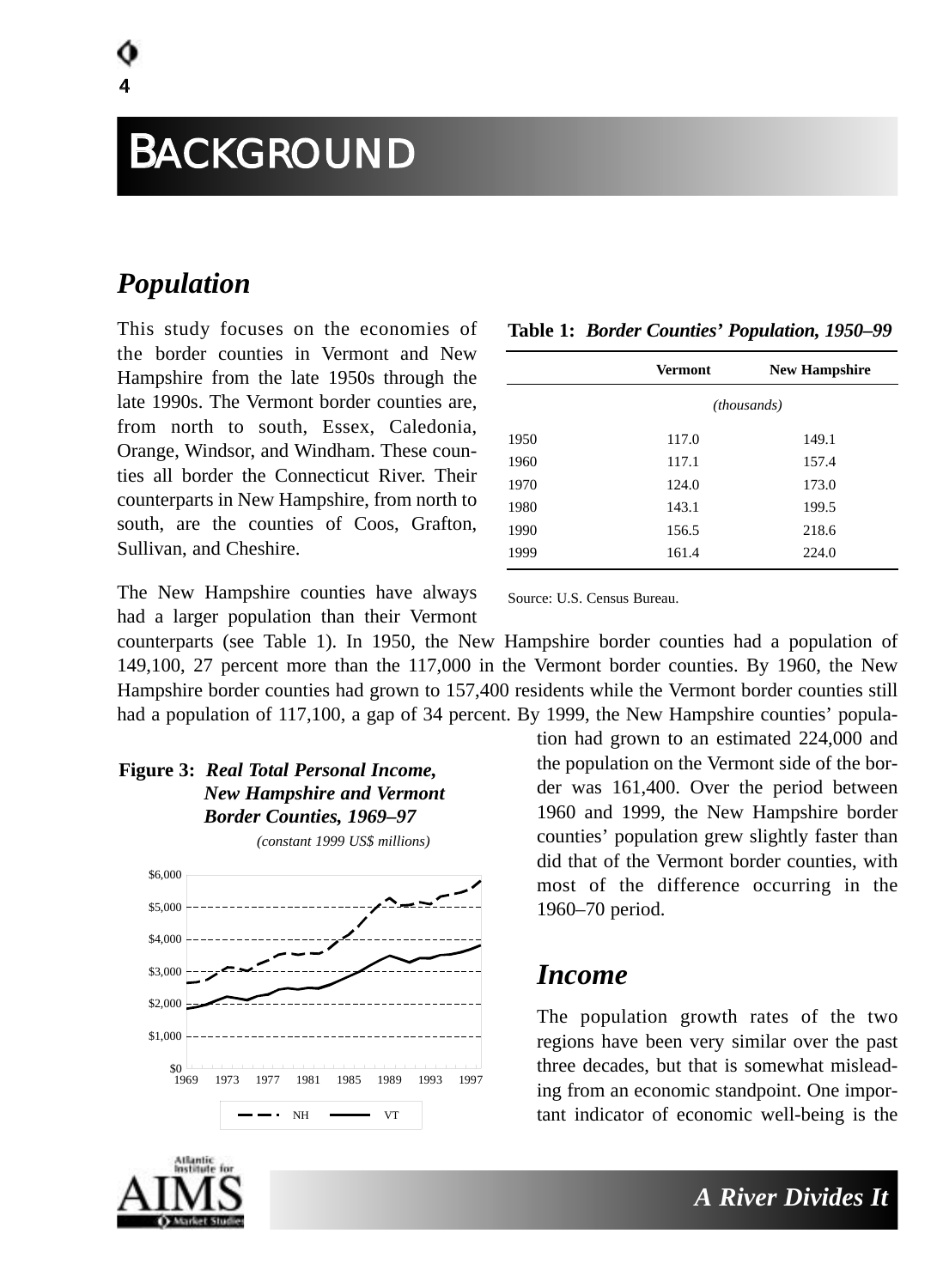

income earned by the population. An analysis of income earned by the residents of the border counties in the two states shows a very different pattern than that of population.*<sup>5</sup>*

Figure 3 shows that total income earned in the New Hampshire border counties was slightly more than 40 percent above the Vermont level of income in 1969, the first year for which we have data. This is not surprising, given that 40 percent more people lived in the New Hampshire border counties at that time. But the total income earned in New Hampshire border counties grew from 1970 to 1998 at a faster pace than income earned in Vermont. By 1998, total income earned in the New Hampshire border counties was 52 percent greater than that earned in Vermont, despite a similar rate of population growth in the two regions.

What this means is that per capita income must have grown faster on the New Hampshire side of the river than in the Vermont border counties. Figures 4 and 5 bear this out. From 1969 through 1973, per capita incomes on both sides of the river were identical and grew at the same rate. Beginning in the early 1970s, per capita income began to grow faster in the New Hampshire border counties than in Vermont's border counties. By the early 1980s, the border counties in Vermont had a per capita income 5 percent lower than in the New Hampshire border counties, and that differential widened through the late 1980s and into the 1990s. By 1998, Vermont border county per capita income was nine percentage points below the New Hampshire level. By national standards, a decline of this magnitude in relative per capita income is large.*<sup>6</sup>*

<sup>6</sup> To put that change in perspective, in 1980, Vermont statewide per capita income was fourteen percentage points below the U.S. average, ranking the state thirty-fifth in the nation. By 1989, at the end of the 1980s' boom period,...



*Per Capita Income, as a Proportion of New Hampshire's, 1969–97*

<sup>5</sup> Census data allow us to compare county populations in 1950 and 1960; county income data were not calculated by the U.S. Commerce Department until 1969.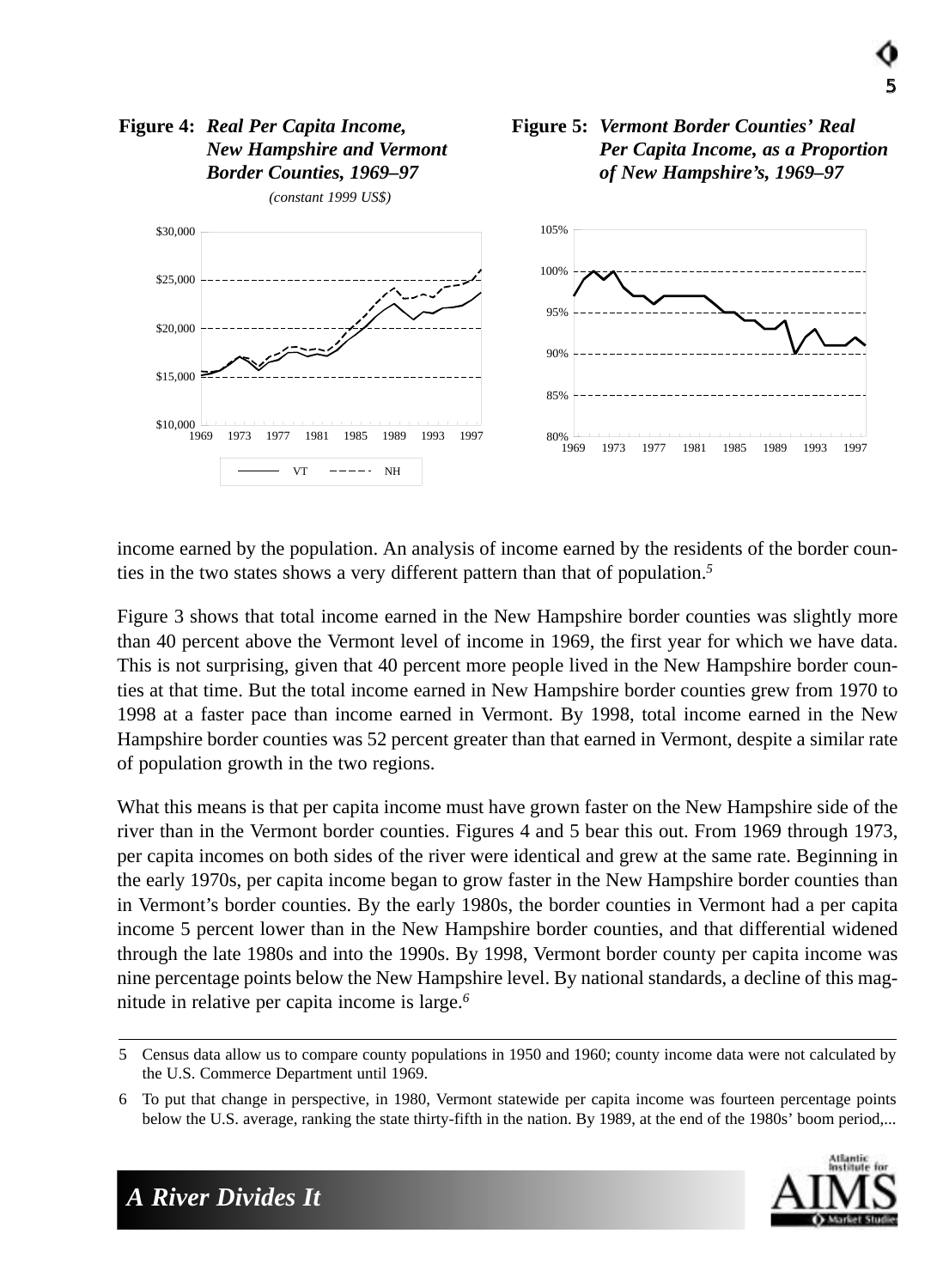# RETAILING

6

What this means is that more economic activity has been occurring in New Hampshire's border counties than in Vermont's. And this economic activity is not simply due to more population. Population growth over the past 30 years has been similar in the two border areas, but economic activity has not. While we would expect income growth and economic activity to be correlated with higher population growth, that is not the case for the border counties of Vermont and New Hampshire. Despite similar levels of population growth, the New Hampshire border counties as a whole have experienced more economic growth than have Vermont's border counties.

As we saw in the sections above, aggregate economic activity has advanced at a more rapid pace along the New Hampshire side of the Connecticut River than along the Vermont side. This section focuses on one component of that differential in economic activity: retailing. A higher level of retailing activity can be a cause and a consequence of greater economic growth. More retailing activity can be caused by a higher level of income, which promotes spending. Retailing can itself lead to more jobs and growth if retailing is a driver of economic growth.

The level of retailing in an area is sensitive not only to consumer income, but also to prices. Higher retail prices caused by higher sales tax rates will induce consumers to purchase goods in political jurisdictions with lower prices, assuming consumers can make that change at relative low cost in terms of time and convenience. As consumer behaviour changes in response to price signals, business location decisions will follow. This simple theory predicts that businesses (especially retail establishments) will, over time, migrate into lower-cost political jurisdictions if consumers increasingly purchase goods in the lower-cost area. Businesses that do not follow consumers will lose sales to competitors who locate in the lower-cost jurisdiction or they may eventually go out of business as their sales decline. Businesses that remain in the high-tax jurisdiction will have higher prices (caused by the higher sales tax) or they will have to offer some sort of additional service — such as convenience or proximity to their customers — that compensates consumers for the higher prices.

Whether or not that has occurred in any particular area is an empirical question that can be answered by available data. If the hypothesis that sales taxes and other public policy choices have caused firms

<sup>...</sup>Vermont per capita income had increased to just five percentage points below the U.S. average, for a ranking of twenty-second .Thus, in the nine years of the most dramatic economic expansion in Vermont's history, relative state per capita income increased by nine percentage points. During the expansion of the 1990s, Vermont's per capita income maintained its relative position at 91 percent of the U.S. average. Over the 1969–98 period, the Vermont border counties' per capita income lost seven percentage points relative to the New Hampshire border counties.





Note 6 - cont'd.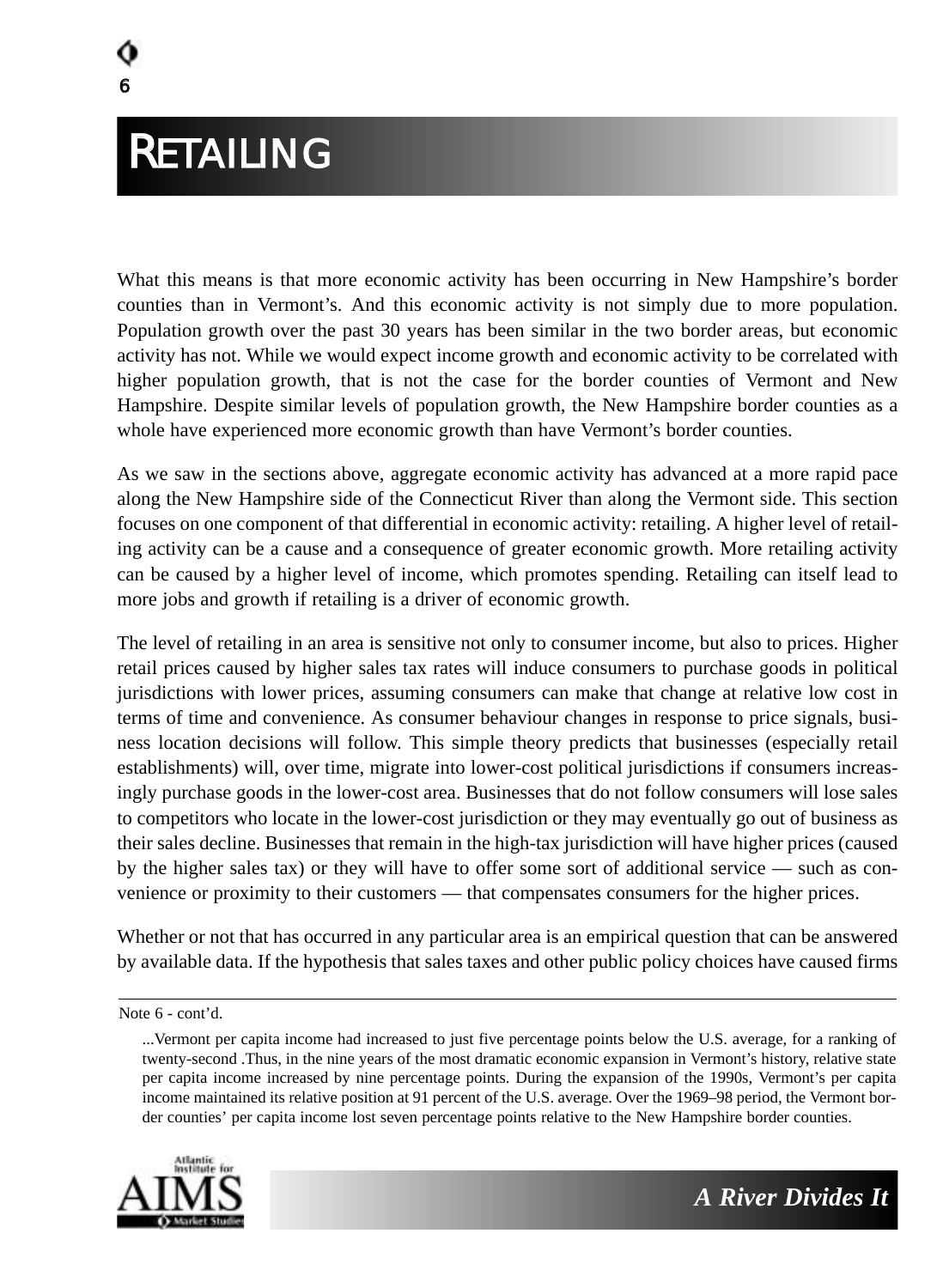to move to the lowest-cost area for doing business is true, we should see relatively more retail activity in the region with lower costs (New Hampshire border counties) and less activity in the region with higher costs (Vermont border counties). That this does occur has been borne out by studies of other states and counties where there is a differential in sales taxes between two political jurisdictions.

The data used in this report come from two major sources. The first is the *Census of Retail Trade* (CRT), one of the economic censuses taken by the U.S. Census Bureau. The CRT provides detailed information on retail trade in each county, including the number of establishments by type of business, the number of employees, and annual sales data. The major limitation of the CRT is that it is taken only every five years. The most recent CRT was undertaken in 1997 and the results were released in summer 2000.

The second major data source is *County Business Patterns* (CBP), a publication produced annually by the U.S. Commerce Department. It contains information on businesses in all sectors of the economy, including construction, manufacturing, retailing, wholesale trade, transportation, services, banking, and agriculture. For these sectors, CBP gives information on the number of establishments, the number of employees, and the total annual payroll. CBP does not provide information on total sales, however, which is a major limitation of the series.

## *Total Retail Sales*

If Vermont's sales tax has had an impact on the level of retail sales in the border counties of Vermont and New Hampshire, the data should show a shift sometime after 1969, the year in which Vermont instituted its sales tax. This section analyzes whether this shift did, in fact, occur.

Retail sales activity is best measured by the dollar value of retail sales. The U.S. Census Bureau reports information on retail sales by county in its CRT. The census data are the best single source of information on retail activity in the border counties of the two states.

Table 2 shows, for the border counties in the two states, total retail sales and the growth rate between each of the years in which the Census Bureau undertook the CRT. Over the entire 1958–97 period, inflation-adjusted retail sales in Vermont's border counties grew by 88 percent. In New Hampshire's border counties, total retail sales grew by 206 percent. To look at it another way, sales in Vermont nearly doubled, but in the New Hampshire border region they more than tripled.

The growth patterns in the two border regions were similar over the 1958–77 period, although New Hampshire's border county retail sales nearly always edged out those in Vermont's border region, with sales growth three or four percentage points higher. Beginning in about 1980, however, New Hampshire's retail sales began growing faster (or shrinking more slowly during recessionary years) than the pace in Vermont's border counties. During the slow growth and recession of the late 1970s and early 1980s, retail sales on the New Hampshire side of the river fell by more than 6 percent. On

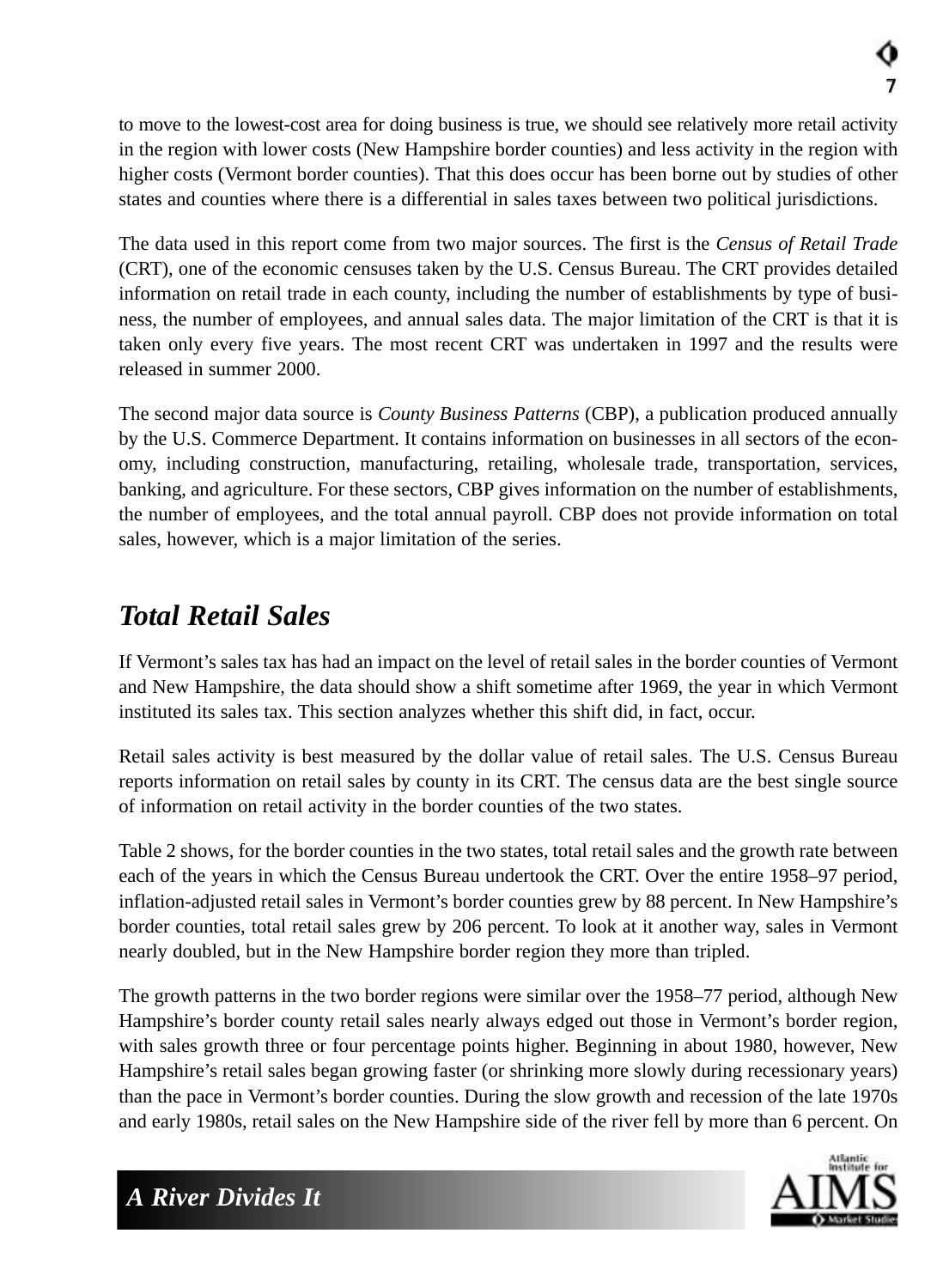| <b>Table 2: Total Retailing Activity in</b> |  |  |
|---------------------------------------------|--|--|
| <b>New Hampshire and Vermont</b>            |  |  |
| <b>Border Counties, 1958–97</b>             |  |  |
|                                             |  |  |

|      | Vermont                           |         | <b>New Hampshire</b>             |        |
|------|-----------------------------------|---------|----------------------------------|--------|
|      | <b>Retail Sales</b>               | Growth  | <b>Retail Sales</b>              | Growth |
|      | (constant 1999)<br>US\$ millions) | (%)     | (constant 1999)<br>US\$ millions | (%)    |
| 1958 | 750                               |         | 999                              |        |
| 1963 | 847                               | 13.0    | 1,152                            | 15.3   |
| 1967 | 948                               | 11.9    | 1,332                            | 15.7   |
| 1972 | 1,207                             | 27.3    | 1,741                            | 30.7   |
| 1977 | 1,258                             | 4.3     | 1,869                            | 7.4    |
| 1982 | 1,108                             | $-12.0$ | 1,752                            | $-6.3$ |
| 1987 | 1,510                             | 36.3    | 2,687                            | 53.3   |
| 1992 | 1,272                             | $-15.7$ | 2,471                            | $-8.1$ |
| 1997 | 1,409                             | 10.7    | 3,053                            | 23.6   |

Source: U.S. Census Bureau, Census of Retail Trade.

the Vermont side, sales fell by twice that amount. Moreover, during the economic boom of the 1980s, sales growth on the New Hampshire side of the river was nearly twenty percentage points faster than on the Vermont side.

The 1989–91 recession again had a differential impact on the two sides of the river over the 1987–92 period. On the Vermont side, sales fell nearly twice as fast as in New Hampshire. Recovery and growth during the 1990s led to a nearly 11 percent growth in inflation-adjusted retail sales in the Vermont border counties, but in the New Hampshire counties sales grew more at more than twice that rate.

In the years following Vermont's introduction of a sales tax in 1969, its border county retail sales (adjusted for inflation) grew by only 17 percent; in New Hampshire, retail sales growth was more than four times as fast, growing by 75 percent.

We would expect the overall level of retail activity in New Hampshire's border counties to be higher than in Vermont simply because there are more people in the New Hampshire border counties, although, as Table 1 shows, the growth rate in population between 1970 and 1999 in the two regions was nearly identical. Different population levels may explain different levels of aggregate retail sales but they do not explain different growth rates. In order to investigate this in more detail, and to control for the effects of population, we examine retail sales per capita, adjusted for inflation.

Figure 6 shows the trend in real per capita retail sales in the border counties of the two states since 1958. Real sales per person (expressed in 1999 dollars) in the New Hampshire border counties rose steadily from about \$6,400 in 1958 to \$9,700 in 1972. Per capita sales declined slightly from 1972 to 1977 due to the impact of the recession of the mid-1970s, and then fell sharply from \$9,700 in 1977 to \$8,700 in 1982 due to the two national recessions that occurred during that period. Retail sales per person in the New Hampshire border counties then rose dramatically during the boom years of the mid-1980s, increasing by 46 percent in five years and reaching \$12,700 in 1987.

The end of the 1980s saw the end of the regional economic boom and the onset of the most severe economic downturn to hit New England since the Great Depression of the 1930s. Between 1987 and 1992, real per capita sales in the New Hampshire border counties declined by 11 percent, the steepest five-year decline in at least 35 years. During the subsequent recovery and expansion, real retail sales per capita in the New Hampshire border counties grew by 21 percent and by 1997 stood at \$13,700.

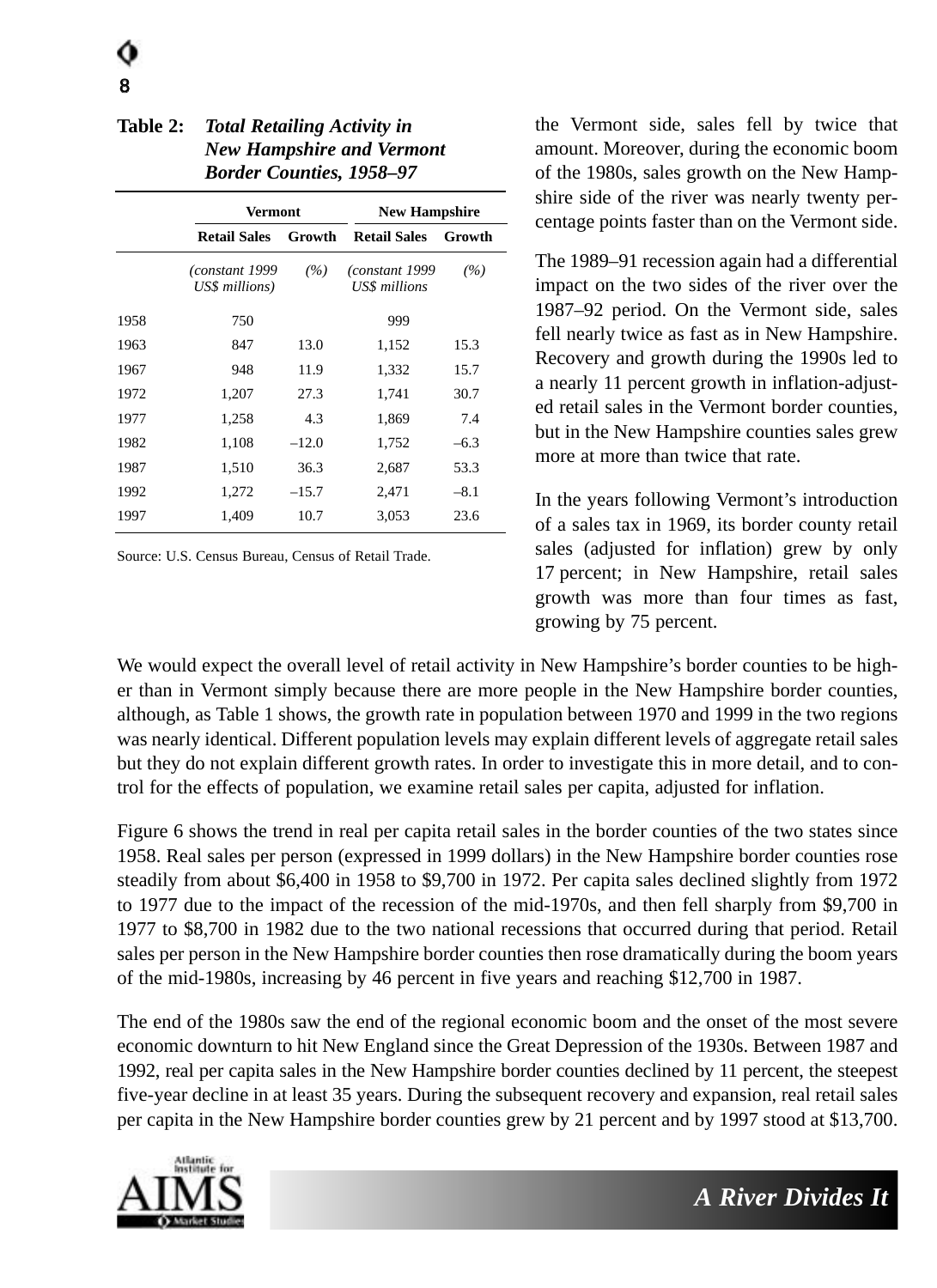The Vermont border counties' per capita retail sales ended the 1950s at a nearly identical level to that on the New Hampshire side of the Connecticut River. The near equality of per capita sales on the two sides of the river continued through the late 1960s. From then on, although the ups and downs in the level of spending were similar on both sides of the river, significant differences emerged. The most striking difference is that, starting from an initial level of near equality in per capita spending up through the 1960s, by the late 1990s, a wide gap in retailing activity in the two border regions had developed.

Other differences are apparent when looking at the experience of both sides of the river dur-

ing economic expansions and recessions. Per capita sales in Vermont's border counties declined from 1977 through 1982, just as sales did on the New Hampshire side of the river, but the decline was much sharper in Vermont's border counties over that five-year period than it was across the border. Vermont's real sales per person fell from \$9,200 in 1972 to \$7,700 in 1982, a decline of 16.5 percent. New Hampshire's decline over that same period was only 9.3 percent.

During the economic boom of the mid-1980s, the increase in retail sales per person in the Vermont border counties was far less than the increase in New Hampshire. Vermont's per capita sales rose by 31 percent from 1982 to 1987, reaching \$10,000 in 1987. New Hampshire's per capita sales, as noted above, rose by 46 percent and stood at \$12,700 in 1987, nearly 30 percent above the Vermont level.

Another major difference is that, during the recession of the late 1980s and early 1990s, the Vermont border counties' retail sector was hit harder than that of the New Hampshire border counties. Real per capita sales on the Vermont side of the border fell by almost 20 percent, nearly double the rate of decline experienced in New Hampshire border counties.

The final difference is the more recent experience in the two regions. During the 1992–97 period, sales on the Vermont side of the river rose, but only by 8 percent. In the New Hampshire border counties, sales rose by more than 20 percent. The result is that, in 1997, retail sales per capita on the New Hampshire side of the river were more than \$13,700 but only \$8,800 on the Vermont side. Figure 7, which shows the same data as portrayed in Figure 6 but in terms of the extent to which New Hampshire border county per capita sales are different than Vermont's,*<sup>7</sup>* reveals differences in the level of per capita sales over time as well as the trends in the two regions. From 1958 through

#### **Figure 6:** *Total Retail Sales Per Capita, Vermont and New Hampshire Border Counties, 1958–97*

9



*(constant 1999 US\$)* 



<sup>7</sup> If per capita sales in the two regions were equal, the line would be horizontal at 100.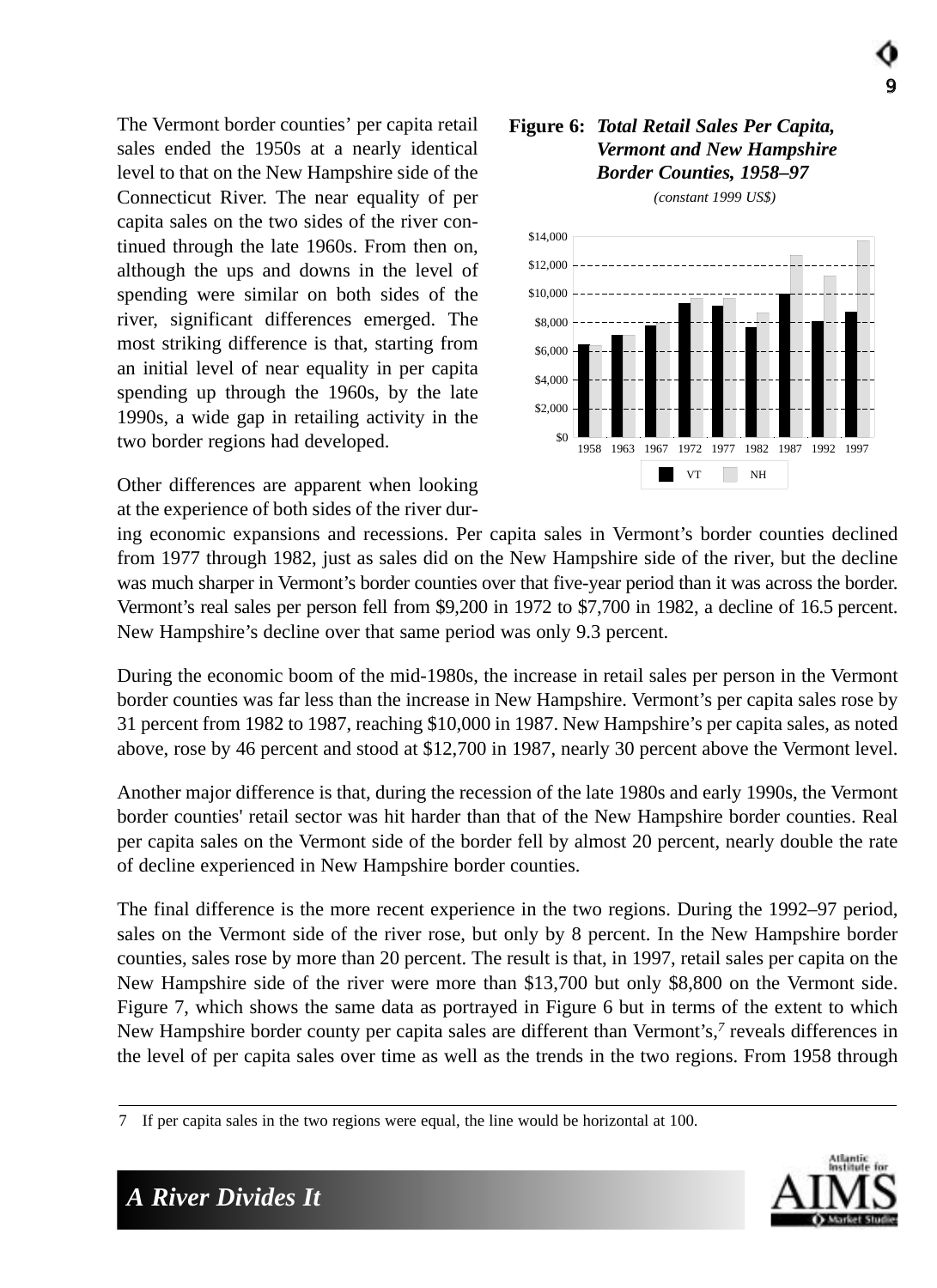1967, per capita sales were nearly identical in the two regions. Even in 1972, three years after Vermont implemented its sales tax, per capita sales were only 4 percent higher in New Hampshire border counties than in Vermont. This modest differential was maintained through the 1977 census.

Thus, in the first eight years after the sales tax was implemented in Vermont, there was very little impact on overall per capita retail sales. But this period encompasses a trying period in New England's economic history, with high energy prices causing severe dislocation and stagnation in overall economic activity. Per capita sales in both border regions were essentially unchanged from 1972 through 1977, a highly unusual state of affairs.

#### **Figure 7:** *New Hampshire Border Counties' Retail Sales Per Capita, as a Proportion of Vermont's, 1958–97*



Note: In 1958, real per capita retail sales were identical in the two states' border counties.

From 1977 to 1982, per capita sales in both regions declined, as the second oil price shock caused two back-to-back national recessions, one in mid-1980 and one that began in 1981 and lasted through 1982. Per capita sales in both border regions fell from 1977 to 1982, but the decline was much greater in Vermont than in New Hampshire. The result was that, by 1982, per capita sales were 14 percent higher in New Hampshire's border counties than in Vermont's. As Figure 7 shows, there was a distinct break in the historical pattern of relative sales in the two regions sometime between 1977 and 1982, with per capita retail sales in New Hampshire's border counties always growing faster and shrinking more slowly than sales in Vermont's border counties.

This difference in relative growth rates was magnified tremendously during the 1980s' boom. While the differential in per capita sales was a significant 14 percent in 1982, by 1987 New Hampshire's border county sales per capita were 27 percent higher than sales in Vermont's border counties. The difference occurred during a period of rapid economic growth, and the reason is straightforward: As sales expanded due to the booming economy, firms had to choose where to expand, and entrepreneurs had to choose where to locate new retailing operations. The decision was not due to differences in population growth — as noted above, population growth in both regions has been nearly identical for the past 30 years. Rather, costs in New Hampshire were lower, at least in part due to the absence of a sales tax, so more retailing activity occurred on the New Hampshire side of the border than in Vermont.

Moreover, New Hampshire's relative gain, compared to Vermont's border counties, continued through the downturn of the late 1980s and early 1990s. Despite some indicators that show that the downturn was more severe in New Hampshire than in Vermont, the census data on retail sales activity

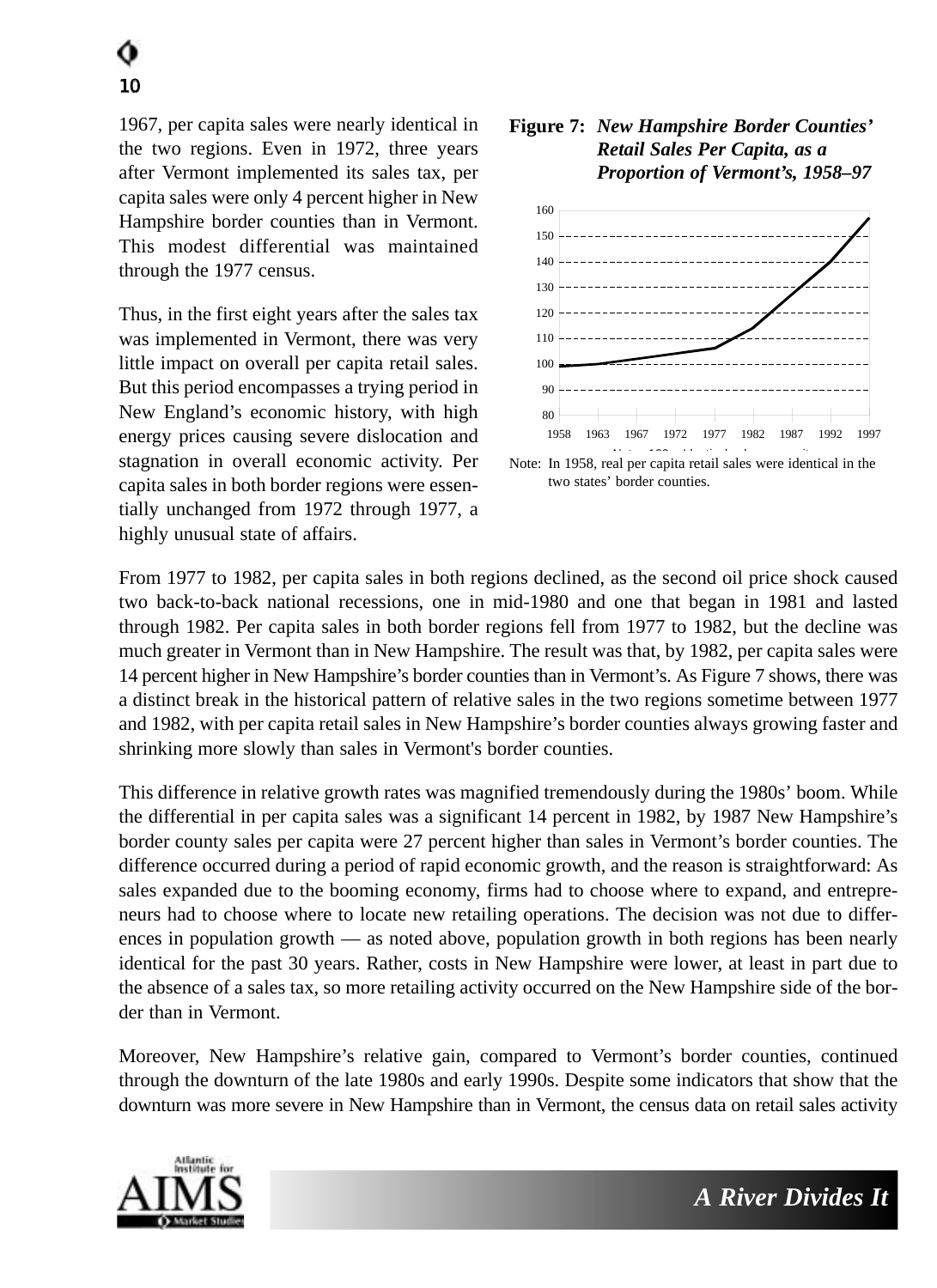along the border show that this was not the case for retailing in the Connecticut River Valley. Although sales declined during the downturn in both border regions, the differential between the two regions continued to widen, and by 1992 border county sales per capita in New Hampshire were 40 percent greater than in Vermont.

As the economy recovered from the 1989–91 recession and expanded during the 1990s, the differential widened even more. By 1997, per capita retail sales were 57 percent higher in the New Hampshire border counties than in Vermont — a significant change from as recently as two decades earlier, when sales were nearly identical in the two border regions.

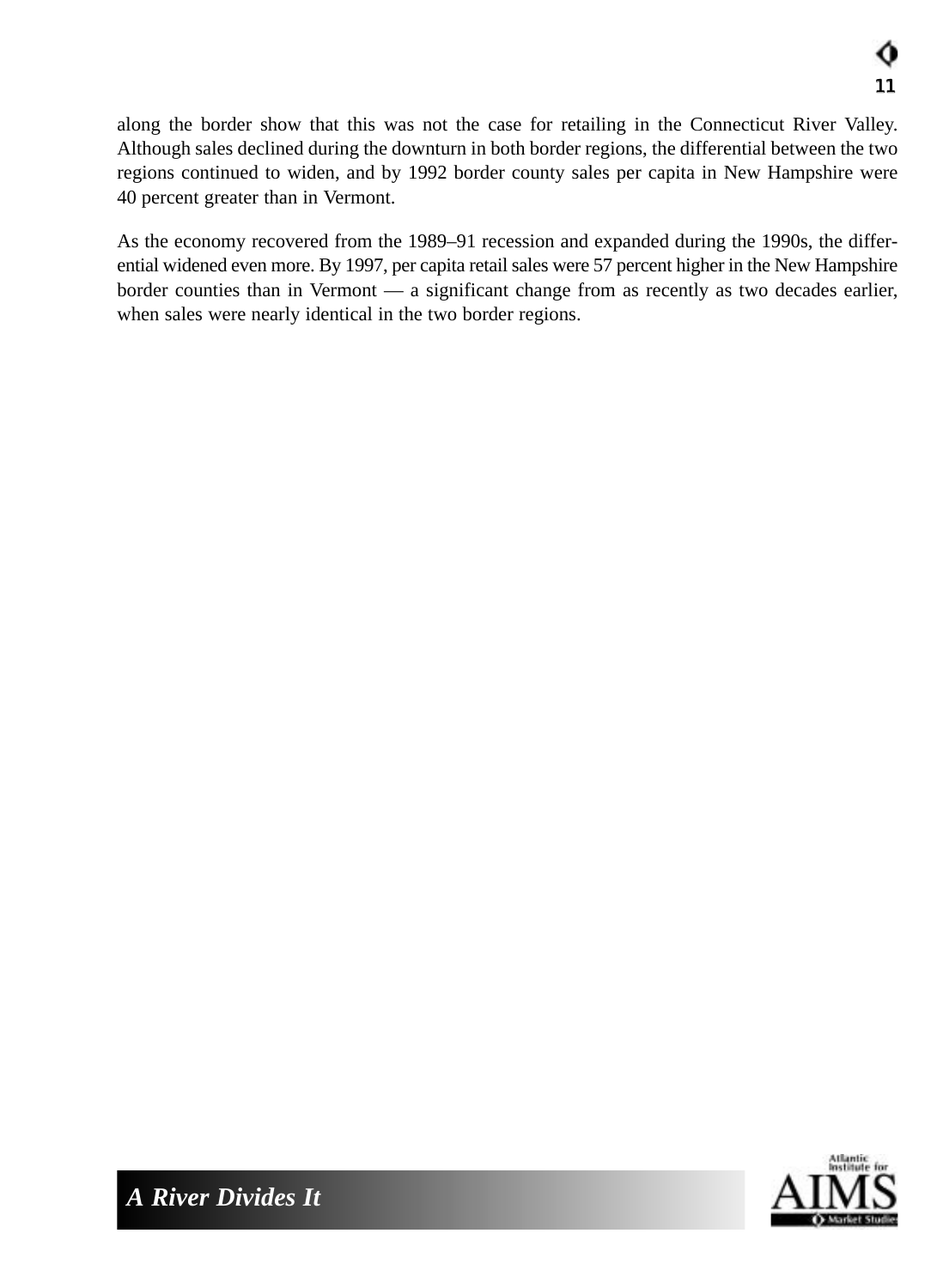## SALES BY RETAIL SUBSECTOR

The pattern of overall sales discussed above is for the entire retailing sector. Within that sector, as defined by the U.S. Commerce Department, there were very different trends. This section examines the trends in subsectors within the retail aggregate in order to determine the dynamics of growth within the retail sectors in the border counties.

We find that the impact of the sales tax was felt initially in those sectors directly affected by the tax. In those sectors that sell goods that are not subject to Vermont's sales tax, or where New Hampshire's tax was close to Vermont's, per capita sales were very similar in the two regions for 15 years. Since the mid-1980s, however, a large and growing gap between the two border areas has appeared even in those sectors where the Vermont sales tax does not apply.

For each of the retail subsectors discussed below, two figures are shown. The first shows the inflationadjusted per capita sales in both border county areas from 1958 to 1997. The second shows the level of per capita sales in New Hampshire's border counties relative to Vermont's border counties. Where per capita sales in the two regions are equal, the relative sales are equal to 100. If New Hampshire's border counties had per capita sales 20 percent greater than Vermont's border counties, then the relative level of sales would be equal to 120. If New Hampshire's border counties had per capita sales 25 percent less than Vermont's border counties, the relative level of sales would be equal to 75.

## *Building Materials*

Building materials retailers include lumber yards, hardware stores, and lawn and garden supply stores. The pattern of per capita sales over the 1958–92 period is similar to that of retailing in general, with the important difference that, until 1982, Vermont's per capita border county sales exceeded those in New Hampshire. As Figure 8 shows, real per capita sales in both border regions grew from 1958 through 1972, then declined from 1972 to 1982. Sales then exploded between 1982 and 1987, most likely because of the tremendous real estate and housing boom of that period. The economic bust of the late 1980s and early 1990s was felt very strongly in the construction and building sectors of the economy, and sales exhibited a sharper decline in both regions than was true for retailing as a whole. By 1992, per capita sales in both regions had fallen back to the level of the early 1970s.

During the 1990s, per capita sales grew in both border regions, but faster on the New Hampshire side of the river; in 1997, per capita sales were higher in New Hampshire than in Vermont for only the second time since 1958.

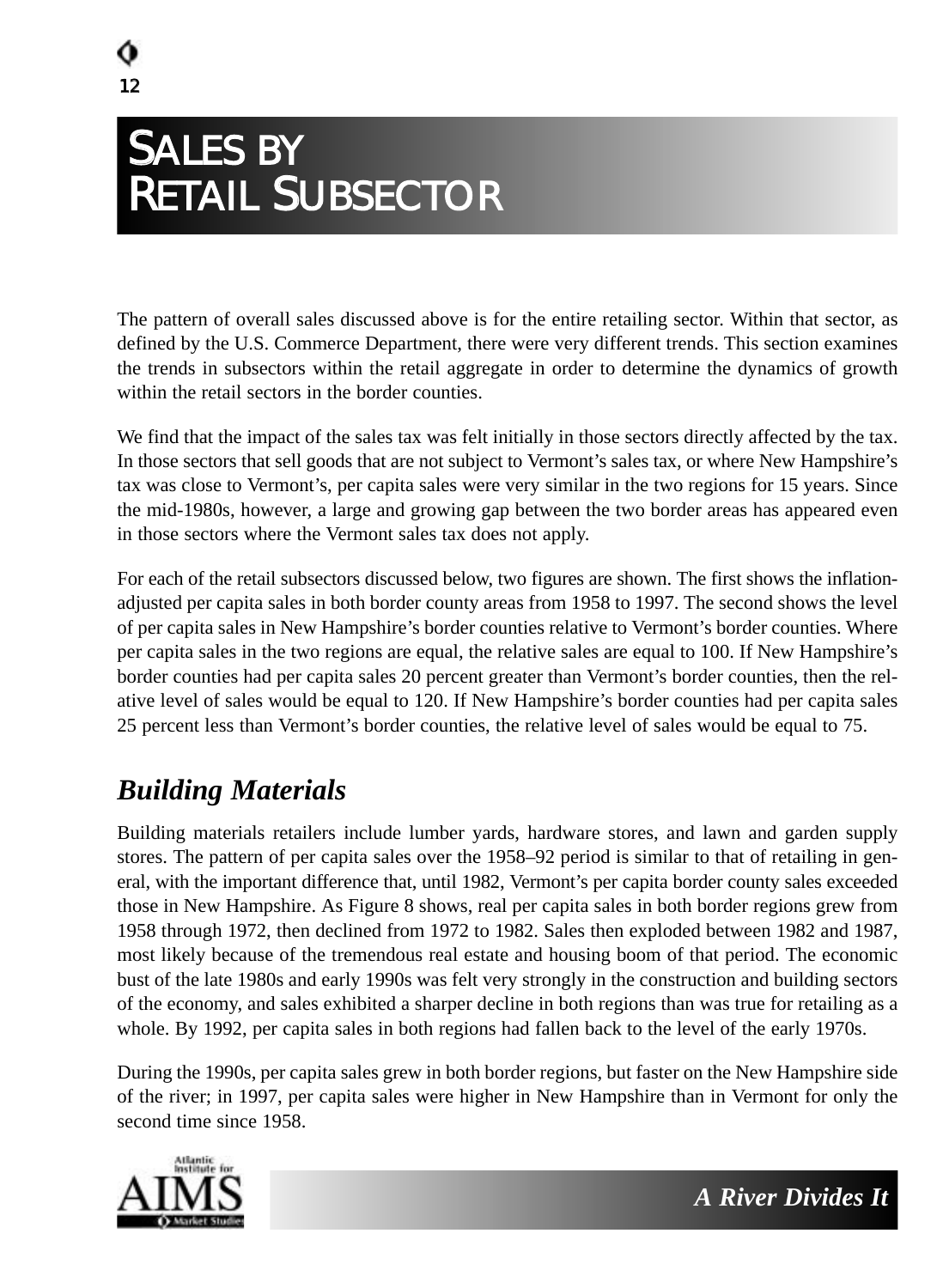#### **Figure 8:** *Building Materials Sales Per Capita, New Hampshire and Vermont Border Counties, 1958–97*



*(constant 1999 US\$)*

#### **Figure 9:** *New Hampshire Border Counties' Building Materials Sales Per Capita, as a Proportion of Vermont's, 1958–97*

13



identical at 100.

Figure 9 also shows that the relationship between New Hampshire and Vermont border county sales per capita is different in this sector than for total retailing. Whereas per capita sales were equal for the retailing aggregate in the late 1950s, per capita building material sales in Vermont were about 25 percent higher than in New Hampshire's border counties from 1958 through 1967. By 1977, however, the gap between the two regions had narrowed so that building materials sales per capita in New Hampshire's border counties were only 14 percent below the level of sales in Vermont's border counties.

By 1982, New Hampshire's more rapid growth had erased the gap with Vermont, and per capita sales were nearly identical in the two regions. Then, during the boom of the 1980s, New Hampshire's building sector continued to expand faster than Vermont's. In 1987, New Hampshire's border county per capita sales were 15 percent higher than Vermont's. New Hampshire's rapid boom, however, gave way to an equally dramatic bust, as border county sales of building materials fell faster than sales in Vermont's border counties. But in the recovery of the 1990s, New Hampshire's growth again exceeded Vermont's, and by 1997 border county per capita sales in New Hampshire were 20 percent greater than in Vermont.

Vermont initially held a distinct advantage over New Hampshire, which continued after the sales tax was introduced. However, its advantage slowly eroded over time as sales on the New Hampshire side grew faster than in Vermont except for a brief remission in 1992. The reversal in the trend between 1987 and 1992 was most likely caused by the significant overbuilding that occurred in New Hampshire's construction industry during the boom years. As Figure 9 shows, however, that was a one-time event, and today per capita sales on the New Hampshire side of the Connecticut River are greater than on the Vermont side.

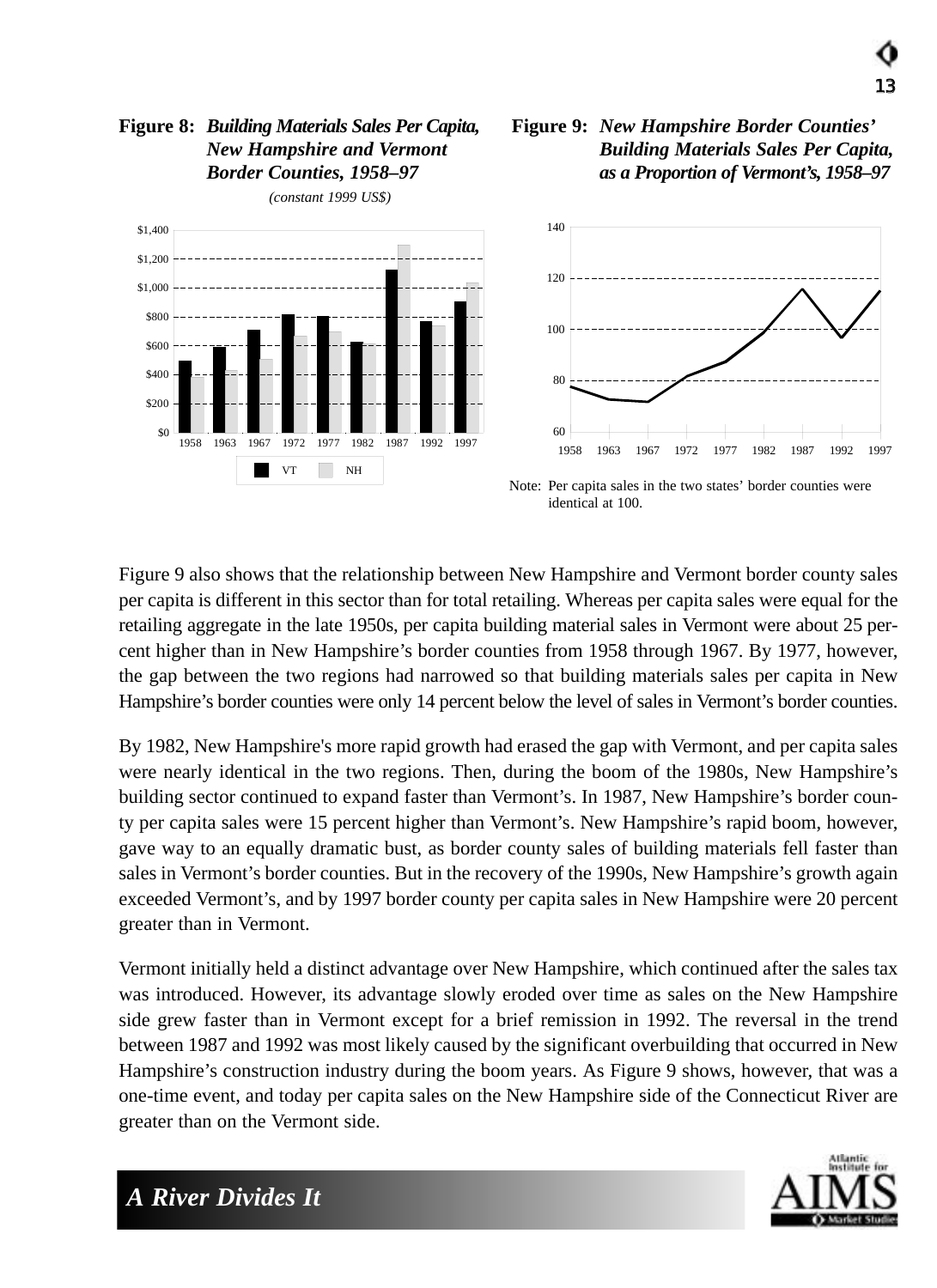#### **Figure 10:** *General Merchandise Sales Per Capita,* **Figure 11:** *New Hampshire Border Counties' New Hampshire and Vermont Border Counties, 1958–97 General Merchandise Sales Per Capita, as a Proportion of Vermont's, 1958–97*





Note: Per capita sales in the two states' border counties were identical at 100.

## *General Merchandise*

14

General merchandise stores include department and variety stores and mass-market retailers, which are some of the largest retail establishments as measured by total sales. Figures 10 and 11 show that per capita sales were similar in the two border county regions in the 1958 and 1963 census years. In 1967, inflation-adjusted per capita sales in both regions rose, but sales in New Hampshire grew faster than in Vermont, and were 35 percent greater than in Vermont — a sizeable difference. Whatever the cause of this trend, it was not the sales tax, which was not implemented until after the 1967 census.

The gap between the New Hampshire and Vermont border counties, already large in 1967, widened considerably in the 1970s and 1980s. Per capita sales fell in both regions from 1972 through 1982, but the decline in Vermont was much steeper. The result was that per capita sales in the New Hampshire border counties were 58 percent greater than in Vermont in 1972 and consistently more than double from 1977 through 1997. The downturn at the end of the 1980s saw a sharper decline in New Hampshire than in Vermont, but general merchandise sales per capita in New Hampshire border counties were still more than twice the sales in Vermont's border counties in 1992. That differential continued through the 1990s' expansion and, for the past 20 years, per capita sales in New Hampshire have been at least double the level on the Vermont side of the river.

The gap between the two regions was already large and growing before Vermont instituted its sales tax, but it widened considerably after the tax was implemented. Although we cannot attribute the already-large differential between the two regions before 1970 to the sales tax, the differential did widen after the sales tax was implemented and the large gap continues to the present day. General

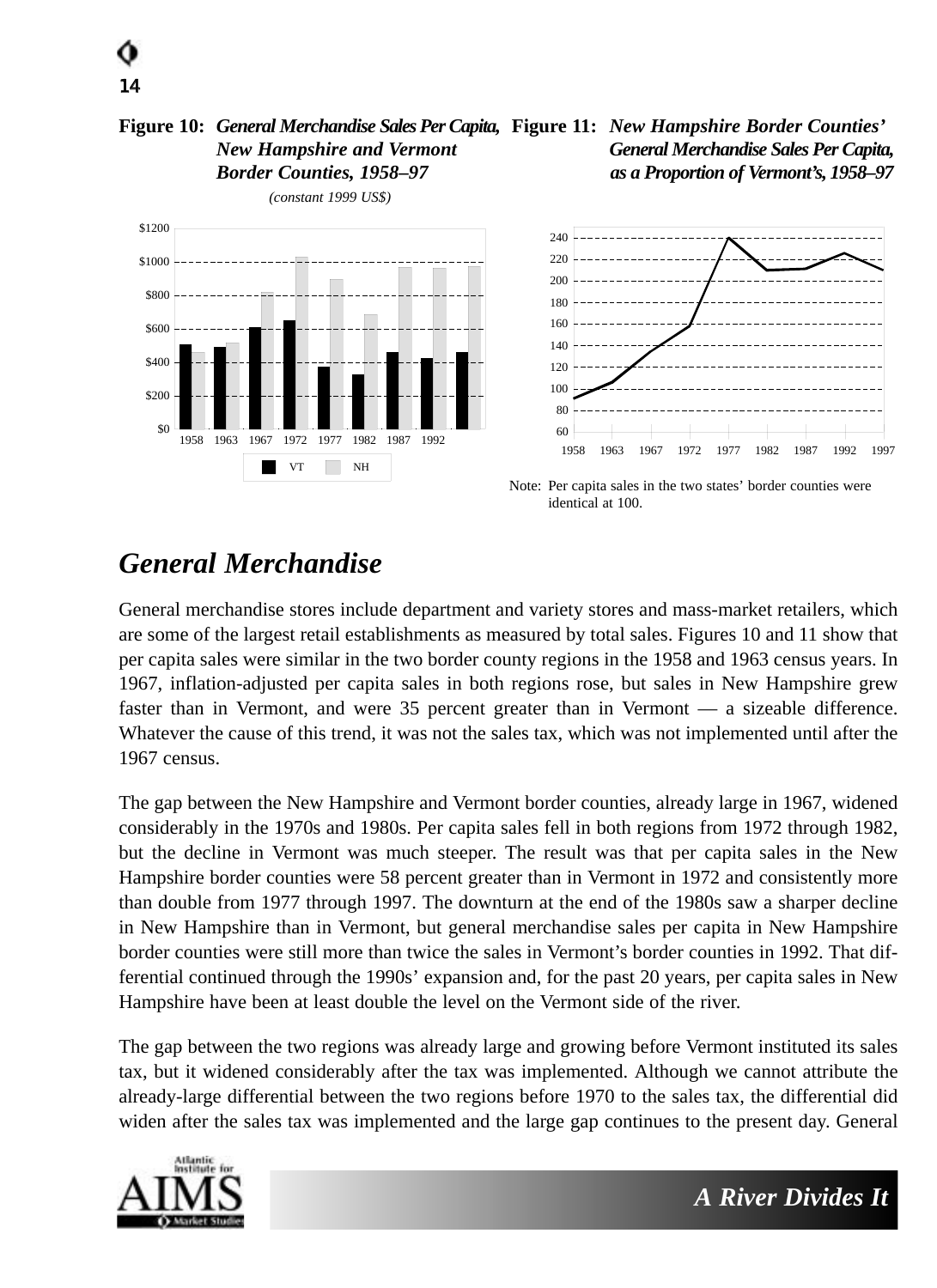#### **Figure 12:** *Apparel Sales Per Capita, New Hampshire and Vermont Border Counties, 1958–97*

*(constant 1999 US\$)*





15



Note: Per capita sales in the two states' border counties were identical at 100.

merchandise is one of the largest retailing subsectors, and the per capita gap between Vermont and New Hampshire border counties is the largest of any sector within the retailing aggregate. This differential, therefore, translates into a large and significant difference between the two regions.

## *Apparel*

Apparel stores include clothing stores, shoe stores, and other similar types of establishments. Per capita sales at apparel stores in New Hampshire's border counties have been greater than in Vermont's border counties in every year except 1977. Per capita sales in 1982 were about 20 percent greater in New Hampshire than in Vermont, a differential similar to that which prevailed through much of the period before 1977.

Surprisingly, the 1980s' boom narrowed the gap in per capita apparel sales between the two regions, unlike the experience of nearly any other retail sector. By 1987, New Hampshire's per capita sales were only 5 percent higher than Vermont's. But the recession of the late 1980s and early 1990s hurt Vermont much more than New Hampshire, with sales falling by 39 percent in Vermont during the 1987–92 period but by only 7 percent in New Hampshire. As a result, per capita sales in 1992 were 61 percent higher in New Hampshire than in Vermont and were still 37 percent higher in 1997.

In this sector, sales fluctuated throughout the entire period with no apparent trend or correlation between Vermont's tax laws and per capita sales. Apparel sales per capita on the New Hampshire side of the river have nearly always been 20 to 40 percent higher than on the Vermont side, rising to as much as 60 percent higher in the 1992 census year.

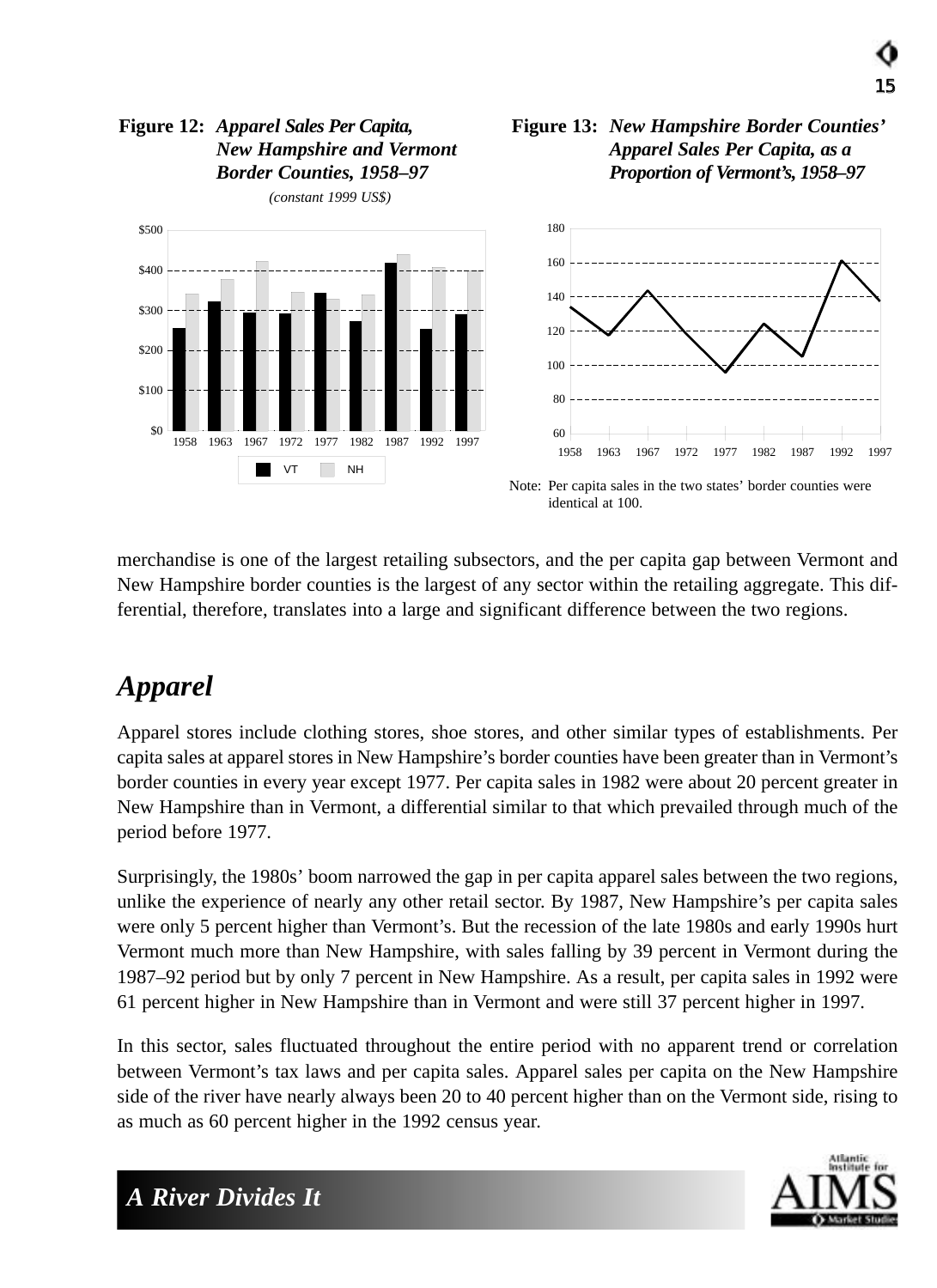Vermont eliminated the sales tax on clothing in 1999, well after the most recently available *Census of Retail Trade* data (1997). It is unlikely, however, that the elimination of the sales tax on clothing will have any significant impact on the differential in retail sales in this sector in the two border regions. As this study shows in later sections, in other retail subsectors where the two states' sales tax rates are the same, a gap still exists in per capita sales in the two border regions. It seems likely, therefore, that the 2002 CRT will show a gap in the apparel sector similar in magnitude to the one that existed in the 1990s.

## *Home Furnishings*

The home furnishing sector includes stores selling furniture, floor coverings and draperies, radios and televisions, music, and computers. Border county sales in this sector exhibited a slightly different trend than in other sectors because real per capita sales in both regions fell slightly from 1958 to 1963, while in most other retail sectors they grew during that five-year period. Although sales did grow between 1963 and 1972, sales exhibited a ten-year decline along both sides of the river between 1972 and 1982.

That decline was reversed between 1982 and 1987, when per capita sales in both regions expanded very rapidly. Indeed, Vermont's border county per capita growth outpaced New Hampshire's over that period. The rapid growth on both sides of the river was propelled by the building boom that spurred both states' economies. However, the crash in the real estate market in the late 1980s caused sales in this sector to fall dramatically between 1987 and 1992. In New Hampshire's border counties, per capita sales declined by 35 percent over the five-year period; in Vermont's border counties, real per capita sales fell by an even greater 43 percent. The 1990s saw a continued decline on the Vermont side of the river, as per capita sales fell by 11 percent. On the New Hampshire side, just the opposite pattern prevailed, with per capita sales rising by nearly 50 percent.

The differential in per capita sales in the two regions widened continuously from 1958 through 1982, as Figure 15 shows. Home furnishing sales per capita were nearly identical in the two regions in 1958 and 1963. By 1967, New Hampshire's border county sales were nearly 25 percent greater than Vermont's. This gap continued to escalate through the 1970s and 1980s: in 1977, New Hampshire's sales were 50 percent greater than Vermont's, and in 1982, they were 80 percent greater. Unlike in most other sectors, the gap narrowed dramatically between 1982 and 1987. This narrowing proved, however, to be a short-lived phenomenon. In 1992, the gap was again more than 50 percent and by 1997 it was over 100 percent.

The gap in per capita home furnishing sales between Vermont and New Hampshire border counties widened almost continually in the years after Vermont instituted its sales tax. Because the items sold in these stores tend to be those that are bought infrequently and are relatively costly, sales tax dif-

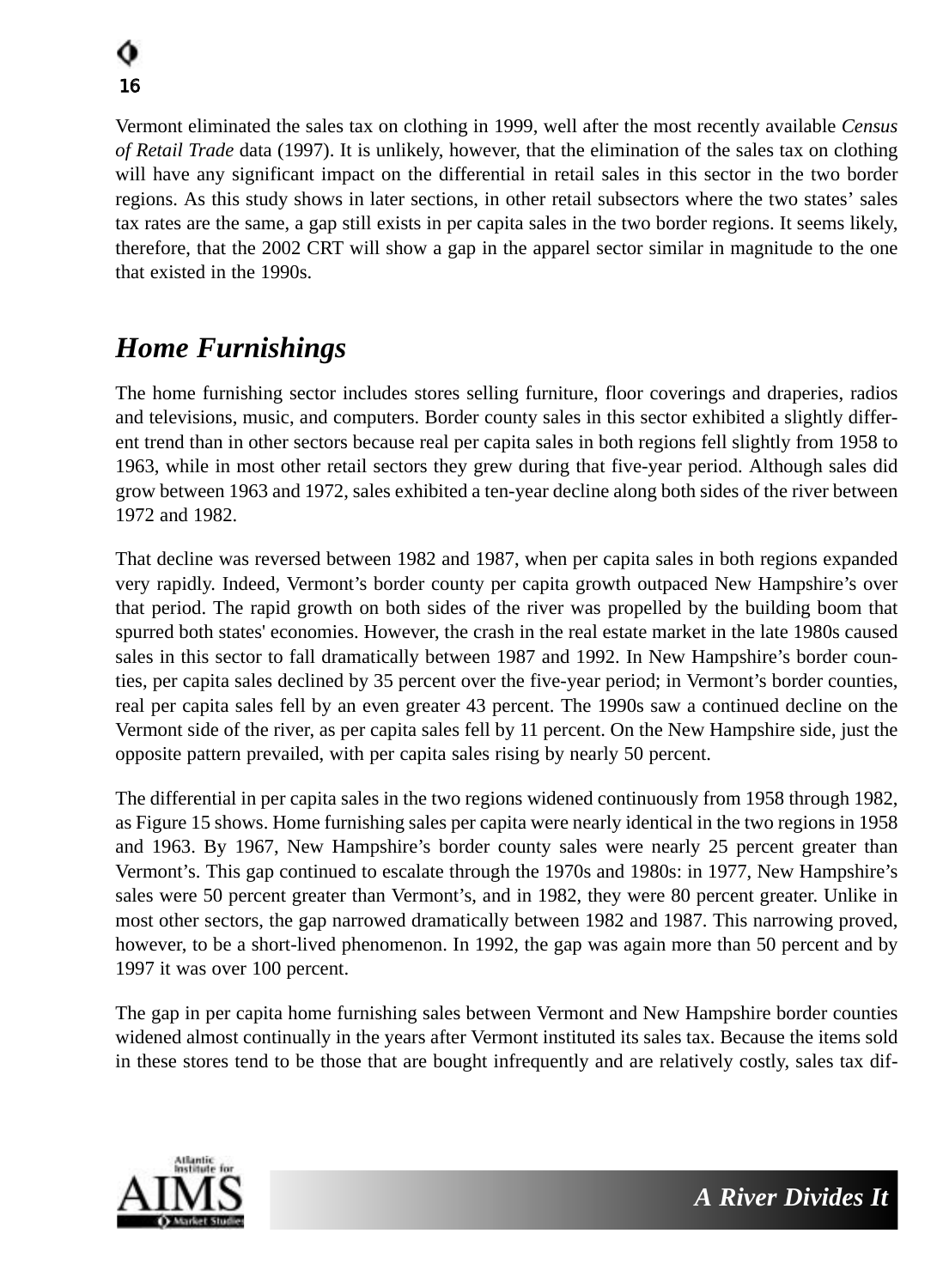#### **Figure 14:** *Home Furnishings Sales Per Capita,* **Figure 15:** *New Hampshire Border Counties' New Hampshire and Vermont Border Counties, 1958–97 Home Furnishings Sales Per Capita, as a Proportion of Vermont's, 1958–97*



ferentials are likely to play a relatively more important role in purchase decisions than is the case for other goods.*<sup>8</sup>*

## *Drug and Proprietary Stores*

The drug and proprietary stores sector is relatively small, accounting for less than 3 percent of per capita retail sales in the Vermont and New Hampshire border counties. Per capita sales followed a trend similar to that of total retailing, rising through 1972, declining from 1972 to 1982, and then rising sharply in the 1980s and 1990s, as Figures 16 and 17 show.

Per capita sales rose through the recession of 1989–91, counter to the trend in overall retailing, which showed a decline between 1987 and 1992. One reason for this continued increase in spending might be the overall growth in health care spending that continued unabated throughout the recession. Another might be that, for most people with health insurance plans, pharmaceutical costs are reimbursed by those plans. This makes spending on pharmaceuticals less sensitive to economic conditions than is spending on other goods.

The relationship between Vermont and New Hampshire border county sales per person in this sector was erratic through the entire period. In 1958, sales per person in New Hampshire border counties were 22 percent higher than in Vermont. In 1963, per capita sales in New Hampshire dropped

<sup>8</sup> The issue of consumer purchases of expensive, infrequently purchased goods (shopping goods) compared to frequently purchased goods (convenience goods) is discussed in Greer (1980, 82–83).



17

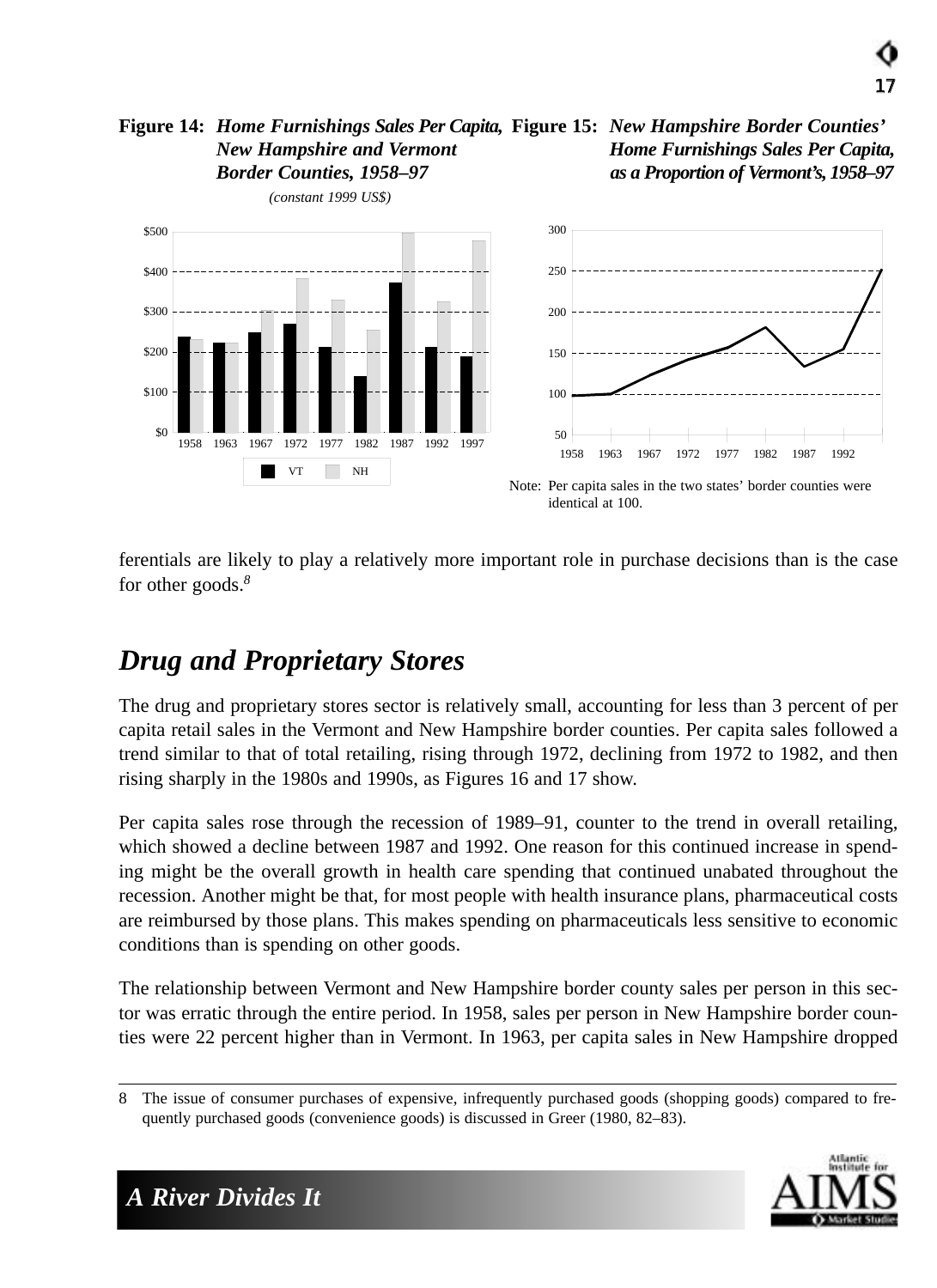#### **Figure 16:** *Drug Store Sales Per Capita, New Hampshire and Vermont Border Counties, 1958–97*

18



*(constant 1999 US\$)*

#### **Figure 17:** *New Hampshire Border Counties' Drug Store Sales Per Capita, as a Proportion of Vermont's, 1958–97*

to 16 percent below that of Vermont's border counties. In 1967, New Hampshire border county per

The relative level of sales in the two border regions was very similar between 1972 and 1982, with only a slight upward trend in New Hampshire's sales compared to Vermont's. That trend accelerated during the 1980s, and by 1987 New Hampshire's per capita sales in the border counties were 26 percent higher than Vermont's. That pattern was reversed between 1987 and 1992, and by 1992 sales in New Hampshire were 7 percent below those in Vermont. Another reversal ensued in the 1990s, and in 1997 New Hampshire's sales were again 20 percent higher than Vermont's.

capita sales were about where they were in 1958, 21 percent higher than in Vermont.

There was no clear trend in sales per capita over the entire 1958–97 period. One simple explanation of the lack of a trend is that drug stores sell many products that are not subject to the Vermont sales tax and hence we would not expect to see the sales tax have much of an impact on purchase decisions. Moreover, since drug costs are often covered by insurance, convenience may play a more important role than price in determining shopping patterns. However, we cannot determine from the available data what percentage of total drug store sales is of products that are exempt from the sales tax.

## *Food Stores*

Food stores exhibit a different trend than most other sectors and also a different trend than retailing in general. Per capita sales on both sides of the border exhibited a very slight upward trend from 1958 through 1967. Between 1972 and 1977, sales stagnated and then declined from 1977 to 1982. Per capita sales picked up on both sides of the border between 1982 and 1987 and continued to grow in New Hampshire through 1997, but declined in Vermont over the entire 1987–97 period.

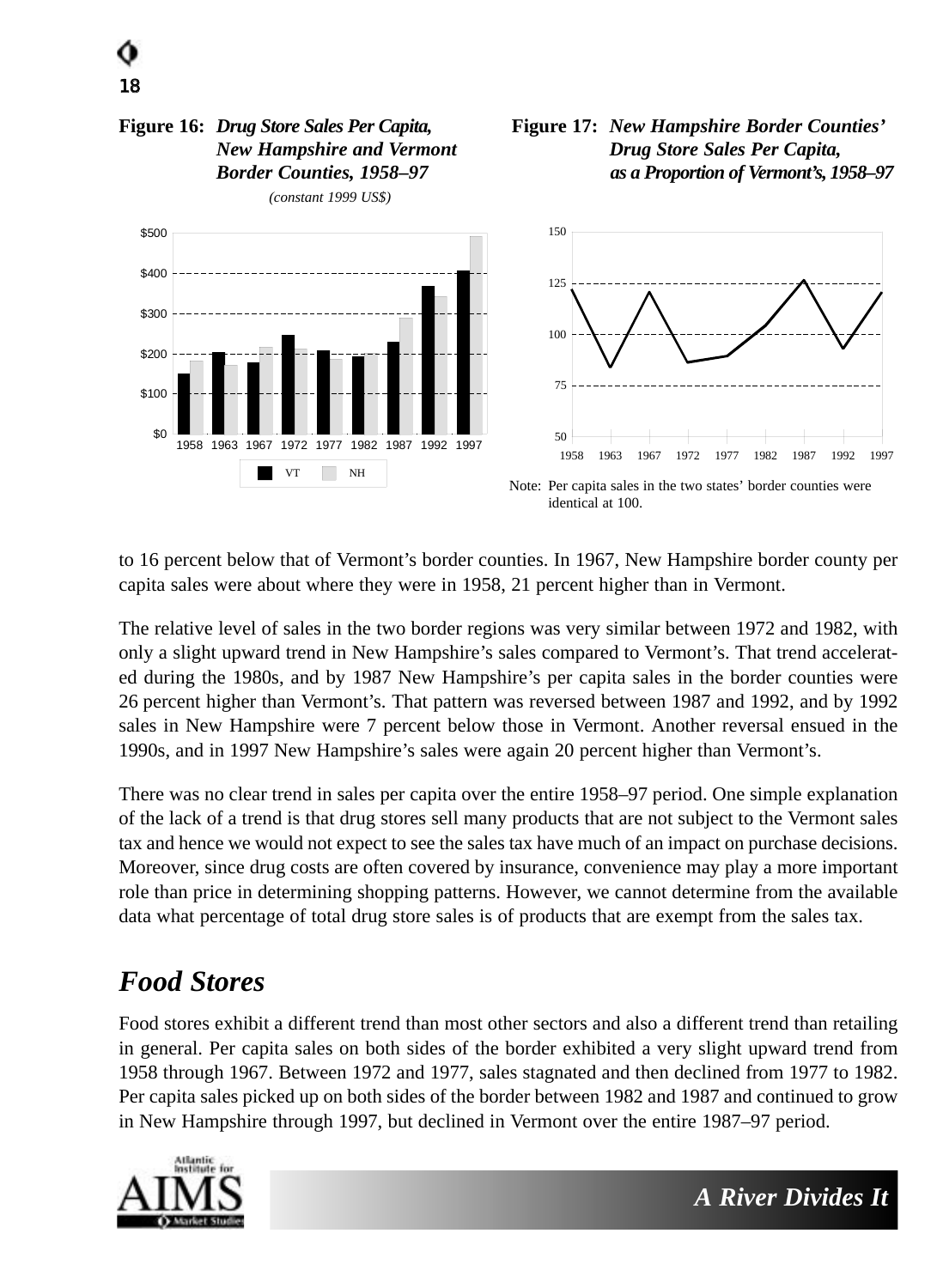

Relative sales in the two border regions were remarkably stable from 1958 until 1987, with per capita sales in New Hampshire's border counties consistently about 15 percent higher than in Vermont's. That relationship changed markedly in 1992, and the divergence continued through 1997. By the most recent census count, per capita sales on the New Hampshire side of the river were 86 percent higher than on the Vermont side.

Sales taxes are not levied on food, which may explain the lack of a gap between the two regions through 1987. But why was there such a large differential, beginning in 1992, between the two regions? One explanation might be that, as other retailing migrated from Vermont across the border into New Hampshire as a result of the sales tax differential, businesses not affected by the sales tax followed other retailers. That is, when people wanted to avoid the Vermont sales tax, they shopped in neighbouring New Hampshire. Owners of food stores wanted to locate where retail activity was most intense and where people were shopping. As a result, these stores moved away from Vermont and into New Hampshire's border counties.

Another factor that might have contributed to the increased sales on the New Hampshire side of the river is Vermont's bottle deposit law. The bottle law raises costs to consumers and retailers in Vermont and provides an additional incentive for Vermonters to shop across the river and for food stores to locate on the New Hampshire side.To the extent that this is the case, stores that offer convenience will continue to locate near their customers, but larger supermarkets that promote value and offer a wider array of products will tend to gravitate toward locations that offer lower costs. We can test this by examining the average size of stores in the food retailing sector.

Food sales per establishment can be used as a proxy for the average size of a food store in each state's border region. These data, which are available from the *Census of Retail Trade*, show that average

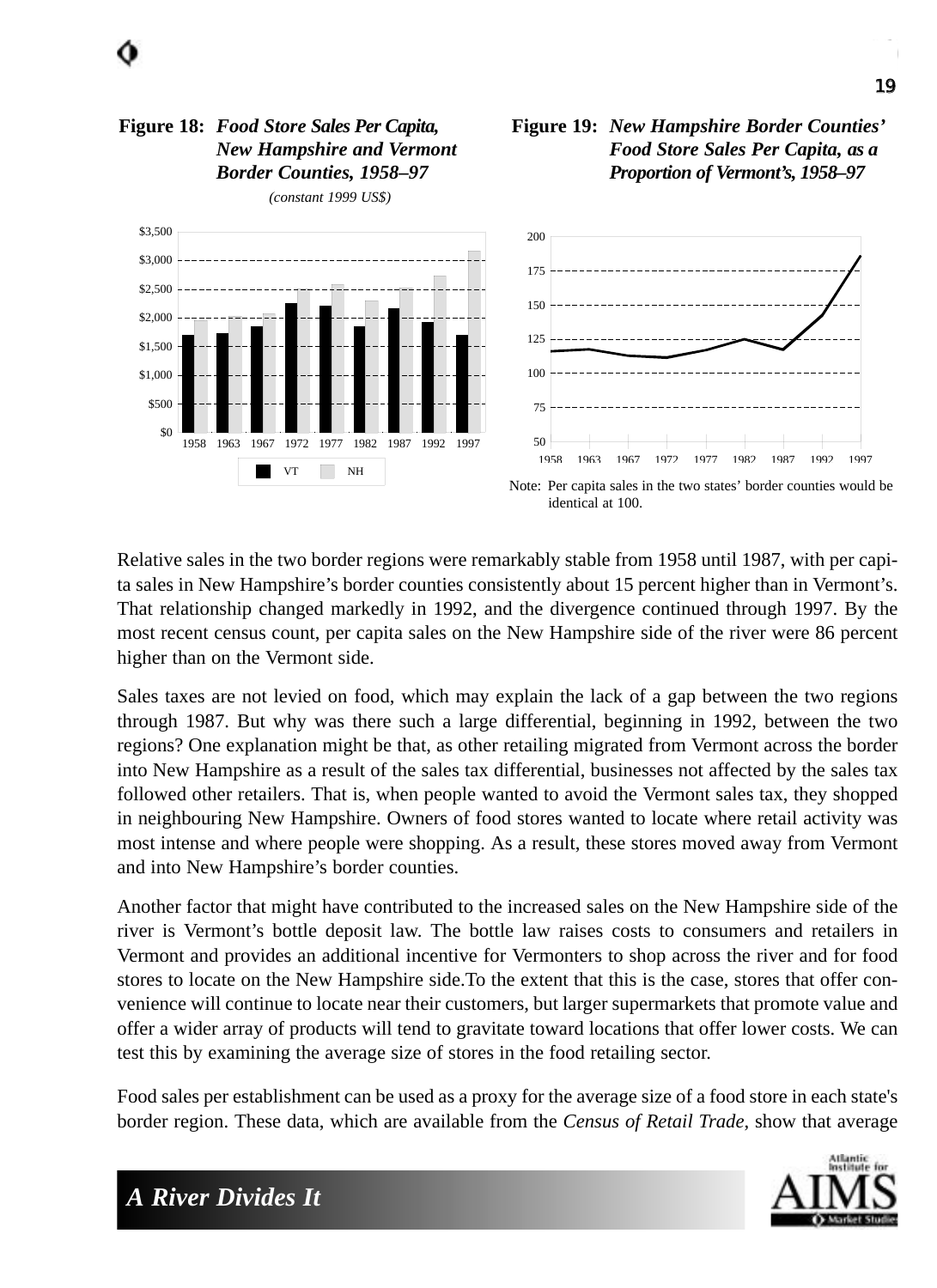#### **Figure 20:** *Food Store Sales Per Establishment, New Hampshire and Vermont Border Counties, 1958–97*

20



*(constant 1999 US\$ millions)*

retail sales per store were only slightly higher in New Hampshire than in Vermont during the period before Vermont instituted its bottle deposit law and sales tax, as Figure 20 shows. New Hampshire's food stores, on average, were somewhat larger than Vermont's stores through 1972, when size is measured by sales per establishment.

By 1977, eight years after the Vermont sales tax was inaugurated, average sales per store in the New Hampshire border counties began to outstrip those in Vermont. In that year, sales per store in New Hampshire's border counties were 28 percent higher than in Vermont's. The trend of relatively larger stores in New Hampshire continued throughout the 1980s,

and by 1992 the average food store in the New Hampshire border counties had sales that were 58 percent higher than average sales in the Vermont border counties. By 1997, sales per store on the New Hampshire side of the river were more than double that on the Vermont side.

What this means is that, although retail food sales per capita in the two border regions were within 20 percent of each other at least through 1987, the average store in New Hampshire is now far larger (measured by sales volume) than its Vermont counterpart. And this divergence accelerated in the mid-1990s.

This shift from the status quo situation before the bottle deposit law and sales tax were implemented might be due to the lower prices that large-volume New Hampshire supermarkets were able to offer on certain items compared to their Vermont competitors. The Vermont stores that were viable competitors tended to be smaller and more oriented to convenience grocery shopping.

Suppose Vermont residents tend to shop at smaller stores near their homes for purchases of food products they need in a hurry but go across the Connecticut River to shop at large supermarkets for major grocery shopping trips. We would find that higher per capita sales in New Hampshire than in Vermont and larger average food stores in New Hampshire, and this is precisely what the data show. Moreover, if Act 250 inhibits larger firms from locating in Vermont or increases the costs of new construction or expansion, this would also result in an increase in the average size of store in New Hampshire, which is also what the data show. We cannot sort out the impact of higher sales taxes on those goods that are taxable and sold in grocery stores from the impact of the bottle deposit law or regulatory costs such as Act 250, but their impact is consistent with the trends that we find in the border county region. They provide an incentive for consumers to shop where prices are lower and an incentive for firms to expand and locate where lower costs enable them to offer consumers lower prices.

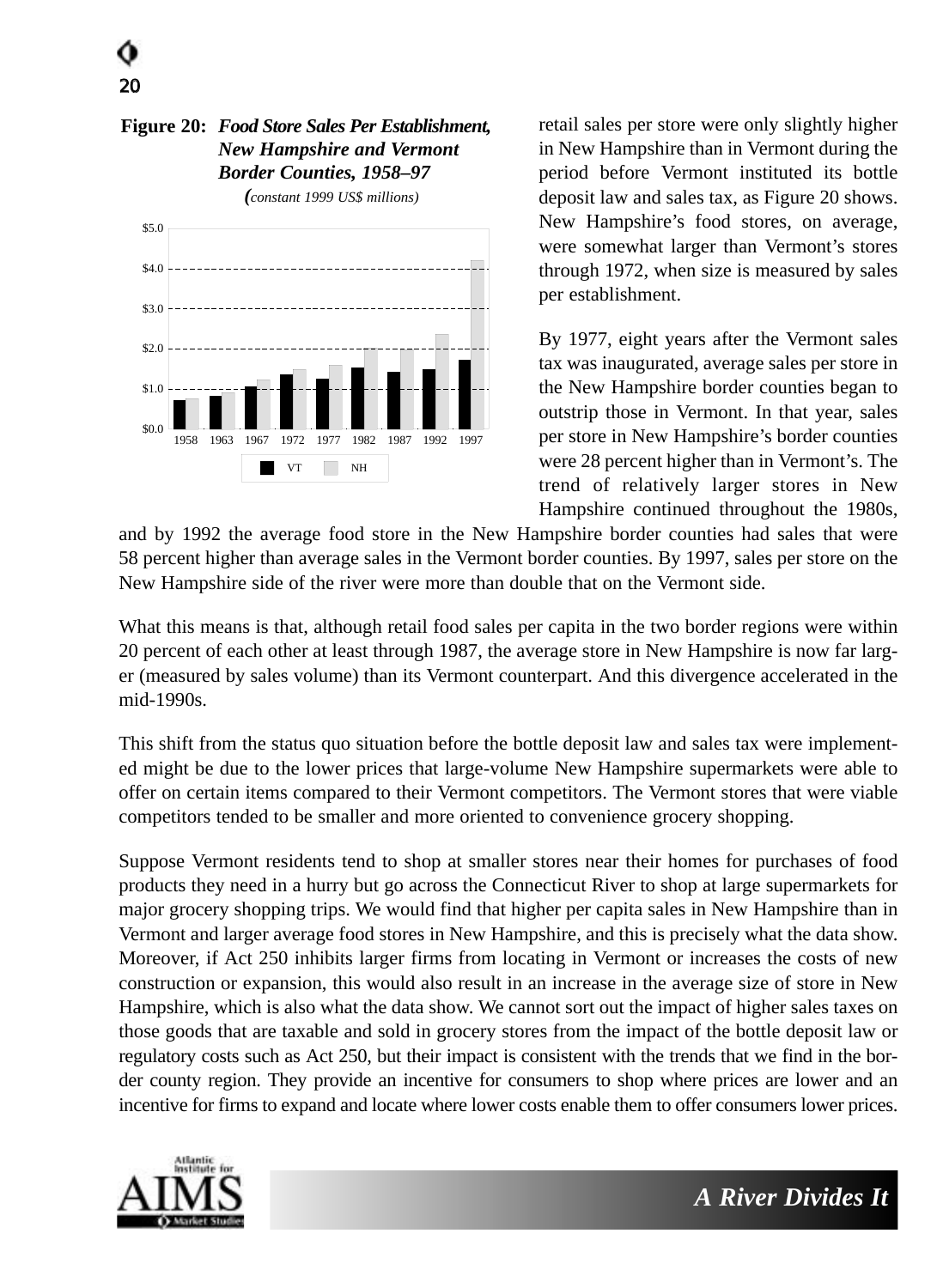#### **Figure 21:** *Auto Dealers' Sales Per Capita, New Hampshire and Vermont Border Counties, 1958–97*



*(constant 1999 US\$)*



21



Note: Per capita sales in the two states' border counties were identical at 100.

### *Automotive Dealers*

Automotive dealers include new and used car dealers, auto supply stores, and boat, motorcycle, and recreational vehicle dealers. As might be expected from a sector that sells such expensive items, per capita sales in the two border county areas are the highest of any retail sector, and represent about 25 percent of all per capita sales in the region.

Sales in both regions grew between 1958 and 1972, were essentially stagnant between 1972 and 1977, then fell from 1977 to 1982. Per capita sales shot up dramatically during the boom years between 1982 and 1987, nearly doubling in both regions in the five-year period. Then, over the fiveyear period ending in 1992, sales in both regions plummeted. In Vermont's border counties, real per capita sales dropped by 37 percent; in New Hampshire's border counties, they fell by 25 percent. The cycle of boom and bust is consistent with auto sales nationally: car sales are very sensitive to economic conditions, and when incomes fall during recessions, car sales plummet; conversely, during economic expansions, auto sales are very strong. That pattern is also evident in the 1992–97 period, when the dollar value of car sales per person rose by 39 percent in Vermont and by 65 percent in New Hampshire.

Sales in the New Hampshire border counties grew faster than in Vermont over the entire period, although all the differential occurred after 1977. Between 1958 and 1977, New Hampshire's sales were about 10 to 15 percent below Vermont's. But by 1982, sales were slightly higher in New Hampshire than in Vermont. In 1987, sales in New Hampshire had increased to 13 percent above the level in Vermont, and rose to 33 percent more than in Vermont by 1992. The gap continued to widen in the 1990s, rising to 57 percent higher by the end of the period for which data are available.

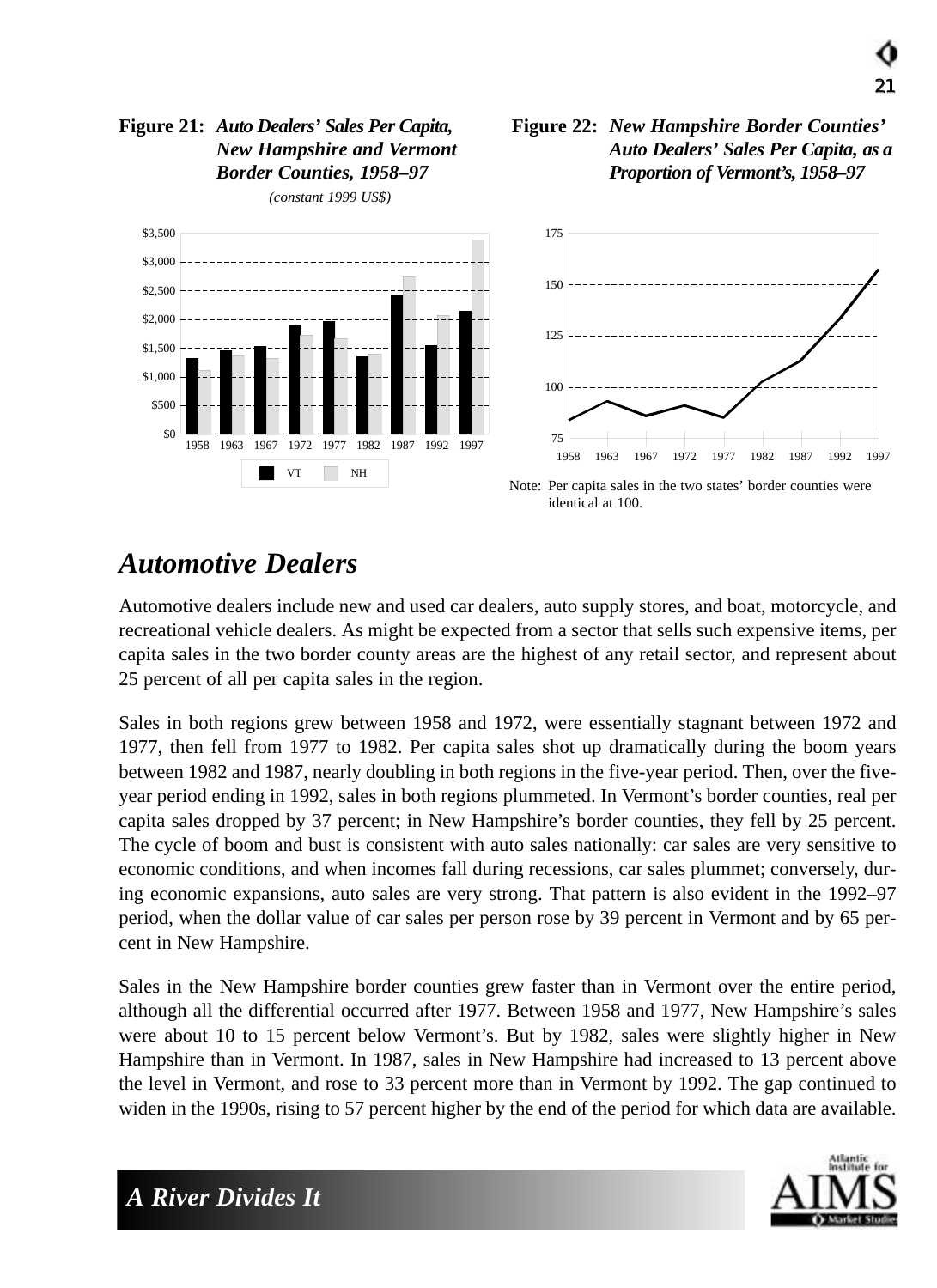Vermont tax laws require Vermont residents who buy a car in New Hampshire (or any other state) to pay the motor vehicle purchase and use tax on automobile purchases.*<sup>9</sup>* So there is no tax-based incentive for an auto dealer to locate in New Hampshire in order to gain a competitive advantage over Vermont competitors, nor for Vermont residents to buy a car in New Hampshire. Neither is the differential in sales due to different population growth rates — border county population growth rates were identical during this period.

What, then, accounts for the relative increase in sales in New Hampshire versus Vermont? The reason might be the same phenomenon that occurred in the food store sector. Many non-automotive retailers migrated to New Hampshire because of lower costs to consumers, especially lower sales taxes. Over time, this increase in retailing activity in New Hampshire might have led businesses in sectors not directly affected by the sales tax — in this case, automobile dealers — to migrate to New Hampshire to be nearer major sources of retailing activity. That is, auto dealers have moved from Vermont to New Hampshire because people increasingly shop in New Hampshire, and car dealers want to be located in areas where people shop.

## *Gas Stations*

Gasoline sales per capita grew on both sides of the river from 1958 to 1977. After 1977, the two areas exhibited different trends. In the Vermont border counties, sales continued to grow from 1977 to 1982, while in New Hampshire, sales fell during that same period. Between 1982 and 1987, the pattern reversed as Vermont's per capita sales declined while New Hampshire's rose. In both states, per capita sales were less in 1987 and 1992 than in 1977, no doubt due to the significant decline in gasoline prices in the United States during the early and mid-1980s and the recession of 1989–91, which decreased the demand for gasoline. In both regions, sales shot up in the 1990s, rising by 25 percent in Vermont and 48 percent in New Hampshire.

When we compare the level of sales in the two regions, we find that per capita sales in New Hampshire border counties were 15 percent above those in Vermont in 1958, but in every year except 1967 (when per capita sales were identical), per capita sales in New Hampshire were lower than in Vermont. Gasoline is the only retail sector where per capita sales have been consistently higher on the Vermont side of the river.

Because the sales and use tax is not levied on gasoline, we would not expect it to have an impact on gasoline sales — and, indeed, we do not find one. Moreover, gasoline taxes in the two states have been within two cents per gallon of each other for the past four decades.

<sup>9</sup> The Vermont sales tax is actually a sales and use tax. Vermont residents who buy taxable products in New Hampshire or other states are legally required to report those purchases and pay the Vermont state sales tax if they have not paid a sales tax in the state where the purchase was made. This law is difficult to enforce and most Vermonters who buy products in New Hampshire or through catalogues do not pay the sales tax on those purchases. This is not the case for automobiles, since Vermonters must pay the Vermont tax in order to register their cars in Vermont.

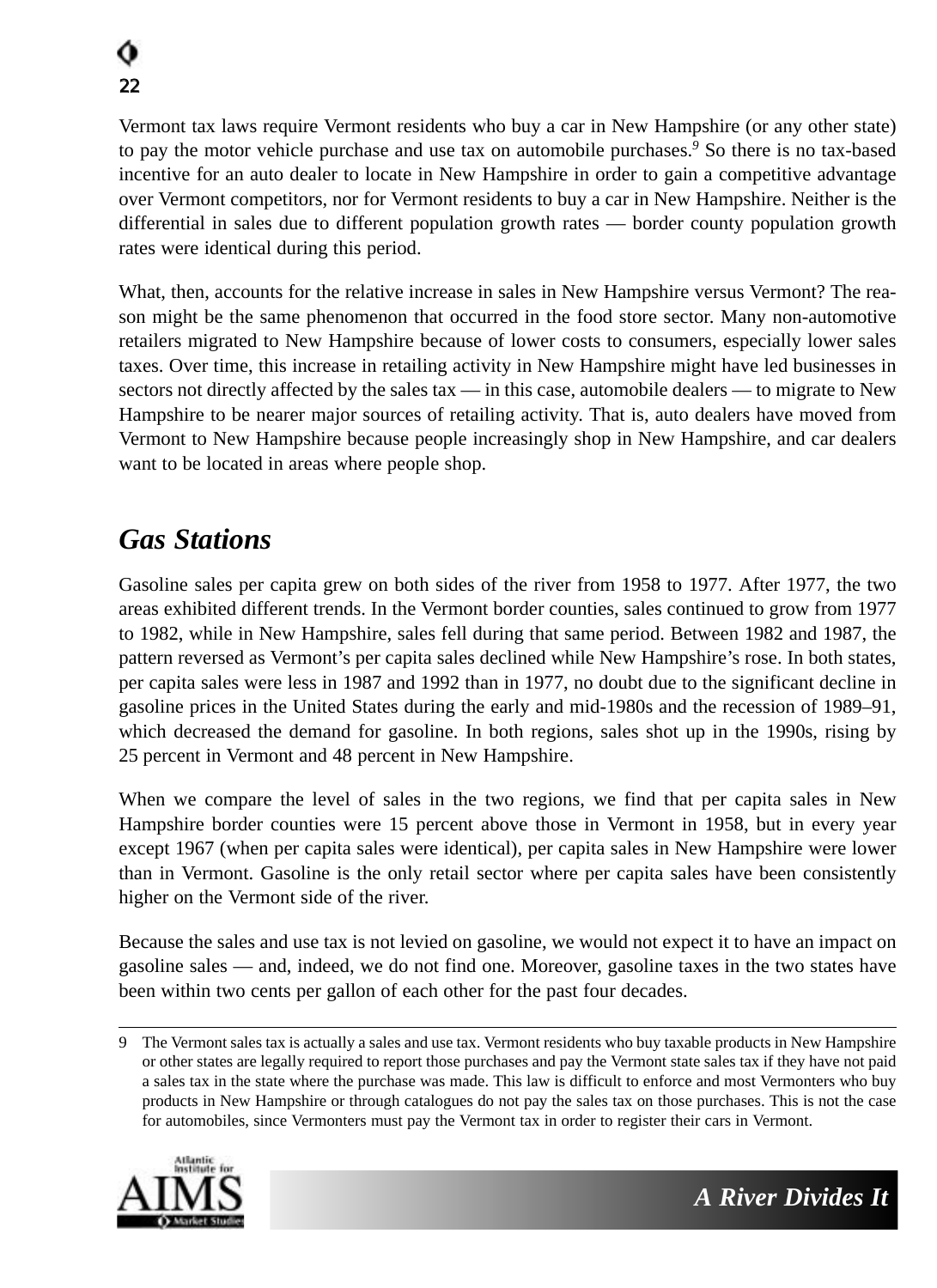#### **Figure 23:** *Gas Station Sales Per Capita, New Hampshire and Vermont Border Counties, 1958–97*



*(constant 1999 US\$)*

#### **Figure 24:** *New Hampshire Border Counties' Gas Station Sales Per Capita, as a Proportion of Vermont's, 1958–97*



Note: Per capita sales in the two states' border counties were identical at 100.

## *Eating and Drinking Establishments*

Per capita sales in eating and drinking establishments — essentially, restaurants and bars — grew steadily from 1958 to 1977 in both regions, then declined between 1977 and 1982. Sales recovered, then rose dramatically during the boom years between 1982 and 1987. During the recession of the late 1980s, sales fell in Vermont but rose in New Hampshire. In both regions, sales grew during the 1990s.

Per capita sales in New Hampshire's border counties were 11 percent above those in Vermont's border counties in 1958, but in each census year up through 1987 (except for 1977), sales in Vermont were slightly above those in New Hampshire. That gap was completely erased and reversed during the 1990s. Sales in the New Hampshire border counties were 16 percent above sales in Vermont in both census counts of the 1990s.

There are two major influences on the differential in per capita sales at restaurants and bars in the two states' border counties. The first is the tourism industry. Tourists spend a significant amount of money in these establishments, and although we do not have data on tourism activity in the two regions, a casual look suggests that Vermont, with its large number of ski resorts in its border counties, has more tourism activity than New Hampshire's border counties.

The second, and more important, issue is that the sales tax does not apply to eating and drinking establishments. Instead, meals and drinks are taxed under the meals and rooms tax. Both Vermont and New Hampshire levy a meals and rooms tax, and their rates have been very similar since their inception in 1968 in Vermont and in 1969 in New Hampshire.

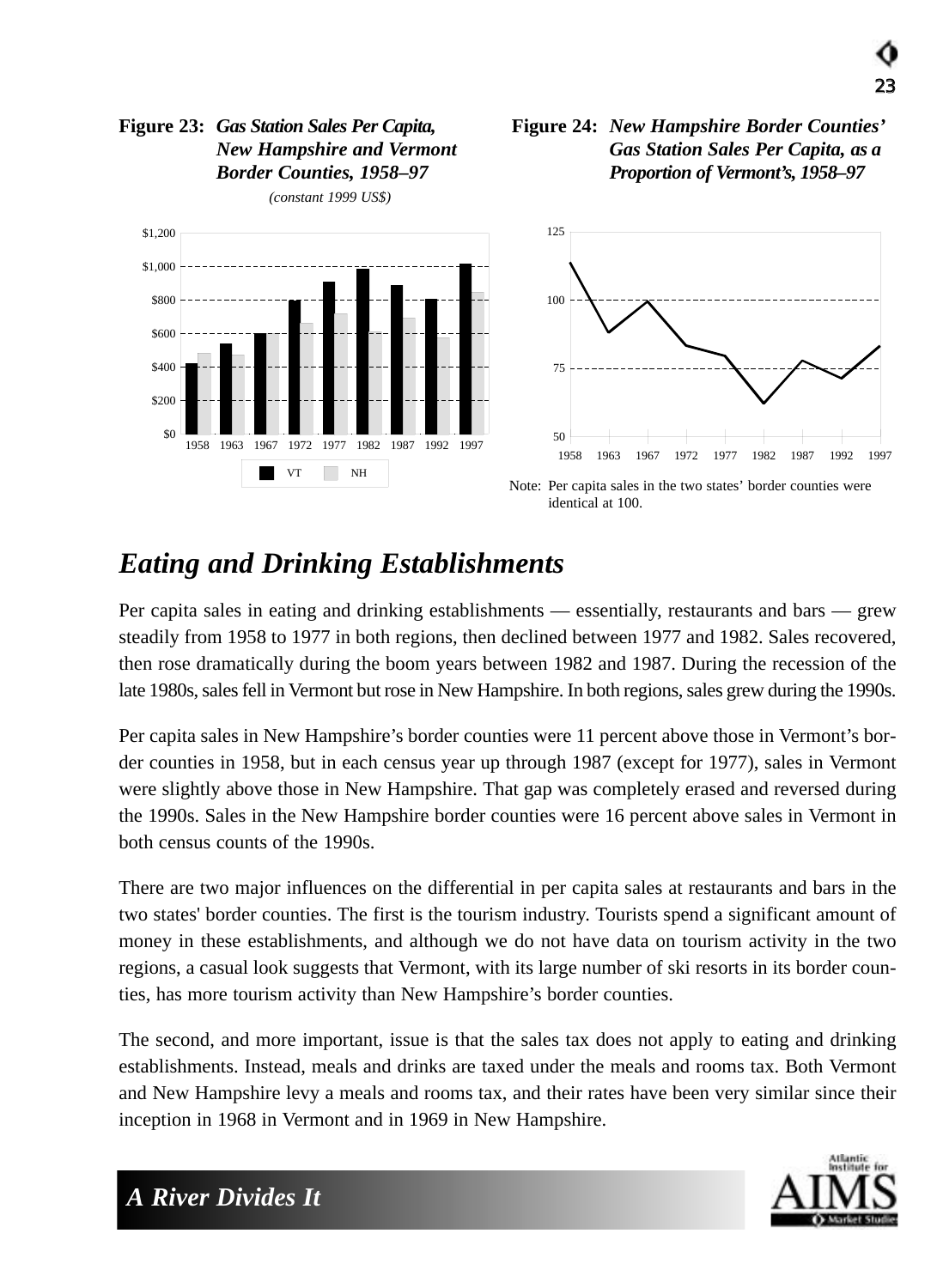

1958 1963 1967 1972 1977 1982 1987 1992 1997

VT NH

 $$0$ 

\$200

\$400

If two political jurisdictions have nearly identical taxes, there is no reason to believe that there should be any significant response in terms of the location of economic activity. Figures 24 and 25 bear this out, at least for the 1963–87 period. There was little significant difference in per capita sales in eating and drinking establishments, and no evidence of any differences in the time trend of sales as there was in most other sectors, where the differential in per capita sales widened in the years after Vermont's sales tax was implemented. Only in the 1990s did a significant gap develop between the two border regions in this part of the retail economy.

80

identical at 100.

90

100

1958 1963 1967 1972 1977 1982 1987 1992 1997

Note: Per capita sales in the two states' border counties were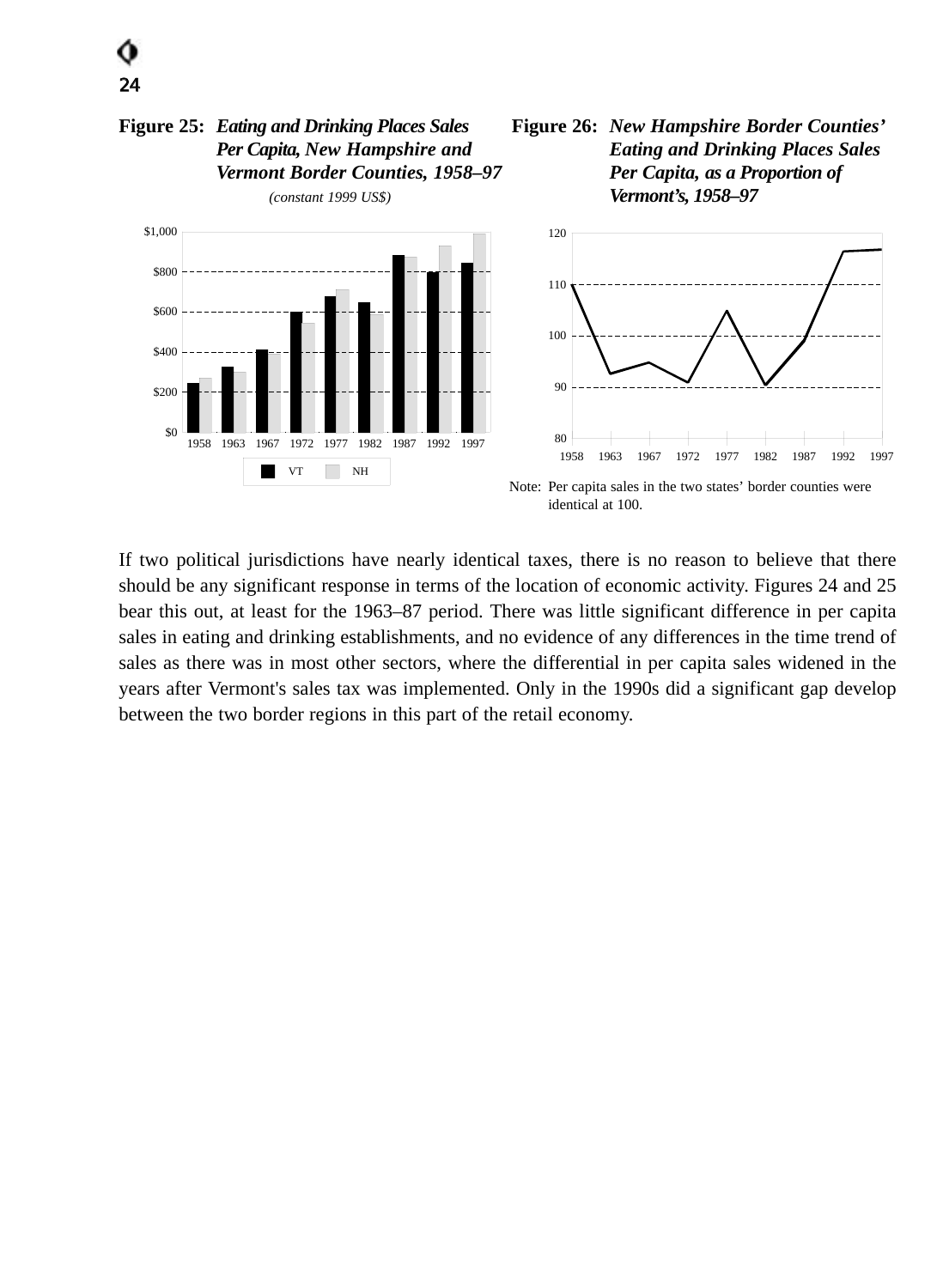## SALES TAXES AND SECTORAL GROWTH

### *Tax-Sensitive Sectors*

The discussion above about sectoral shifts in retail sales per capita in Vermont and New Hampshire border counties revealed several important differences between the two states' border areas that are obscured by looking at aggregate retailing activity. Specifically, in most of the retail sectors where Vermont sales are subject to the state sales and use tax, there has been a shift in the pattern of retailing. This shift is demonstrated by rising sales per capita in New Hampshire's border counties relative to their Vermont counterparts in the 30 years since Vermont instituted its sales tax.

We would not expect such a shift to result immediately from the sales tax in sectors whose products are not subject to the sales tax or in sectors where tax rates in the two states





Note: Per capita sales in the two states' border counties were identical at 100.

are similar. This is particularly important in four retail sectors: automotive sales, gasoline station sales, food stores, and eating and drinking establishments. These sectors accounted for 65 percent of per capita retail sales in 1987 in Vermont's border counties and 61 percent in New Hampshire's border counties.

When we subtract these sectors from the retailing aggregate, the results support even more strongly the view that the Vermont sales tax has, over time, led to a shift in retailing activity away from Vermont border counties and into New Hampshire border counties. Figure 27 shows total retail sales in the border counties when we net out the four retail subsectors that are not tax sensitive.

Figure 28 shows that, in the late 1950s and early 1960s, per capita sales of those goods that we would be expect to be influenced by a sales tax were just about identical in the two regions. In 1967, relative per capita sales in New Hampshire's border counties had risen by a modest amount from the levels of the previous decade and were slightly above the level in Vermont's border counties.

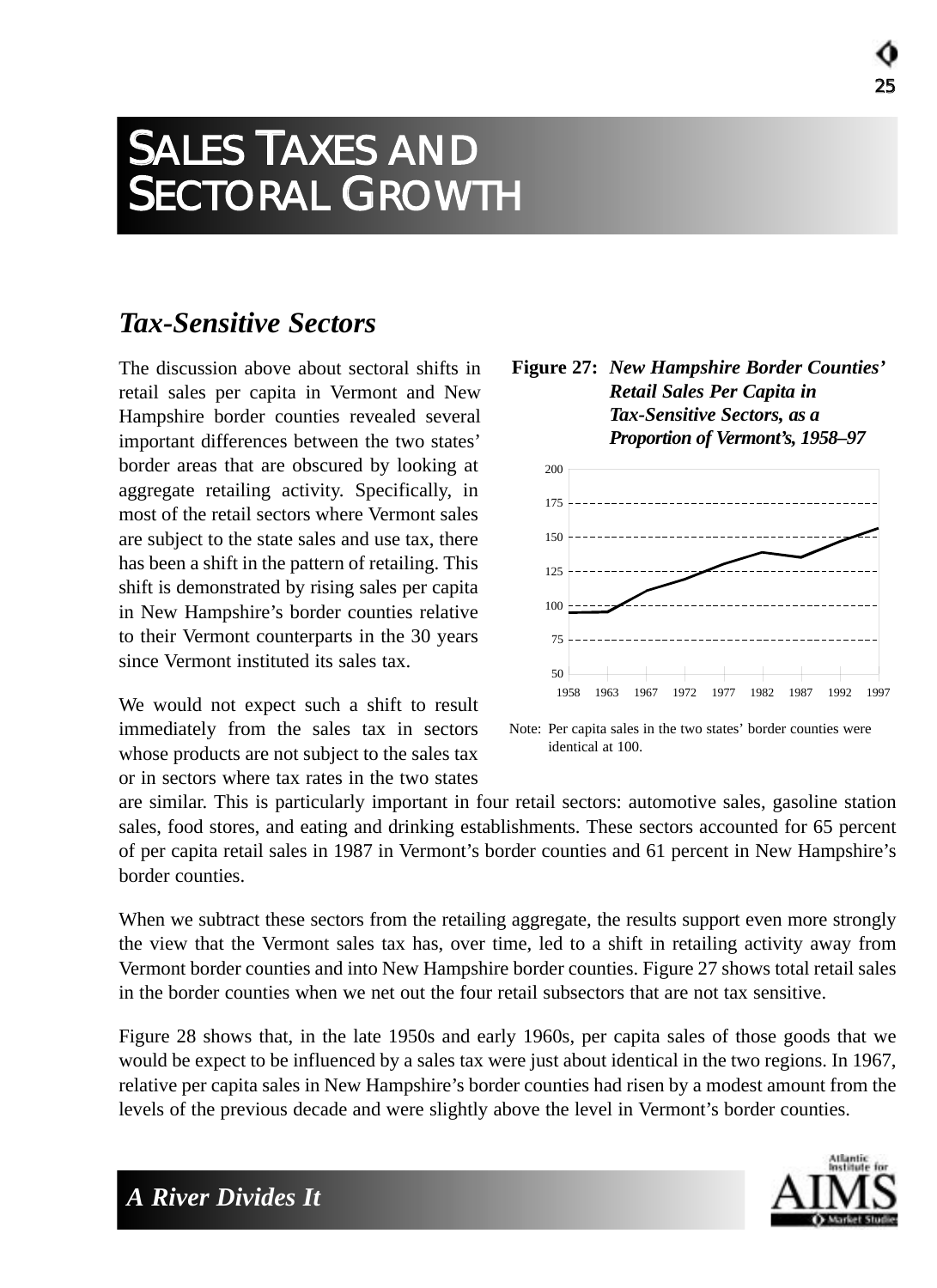# 26

#### **Figure 28:** *Retail Sales Per Capita in Sectors Affected by Sales Tax, New Hampshire and Vermont Border Counties, 1958–97*



That gap continued to widen at an increasing rate in the years after Vermont instituted its sales tax. By 1977, New Hampshire's border county per capita sales in these tax-sensitive sectors were 30 percent higher than in Vermont's border counties. By 1982, the gap had widened to 39 percent, by 1992 to 47 percent, and by 1997 the gap in per capita sales in those sectors most sensitive to sales tax differentials was more than 50 percent.

## *Sectors Where Tax Rates Are Similar*

An equally revealing, but more subtle, pattern emerges when we examine the four sectors

that are not affected by the imposition of a sales tax — restaurants and bars, automobile dealers, food stores, and gas stations. Figures 29 and 30 show that per capita sales in New Hampshire and Vermont border counties grew almost in lockstep with one another and were nearly identical between 1958 and 1977. In 1982, per capita sales fell in both border county regions but still remained identical.

#### **Figure 29:** *Retail Sales Per Capita in Sectors Not Sensitive to Tax Differentials, New Hampshire and Vermont Border Counties, 1958–97*



#### **Figure 30:** *New Hampshire Border Counties' Retail Sales Per Capita in Sectors Not Sensitive to Tax Differentials, as a Proportion of Vermont's, 1958–97*



Note: Per capita sales in the two states' border counties were identical at 100.

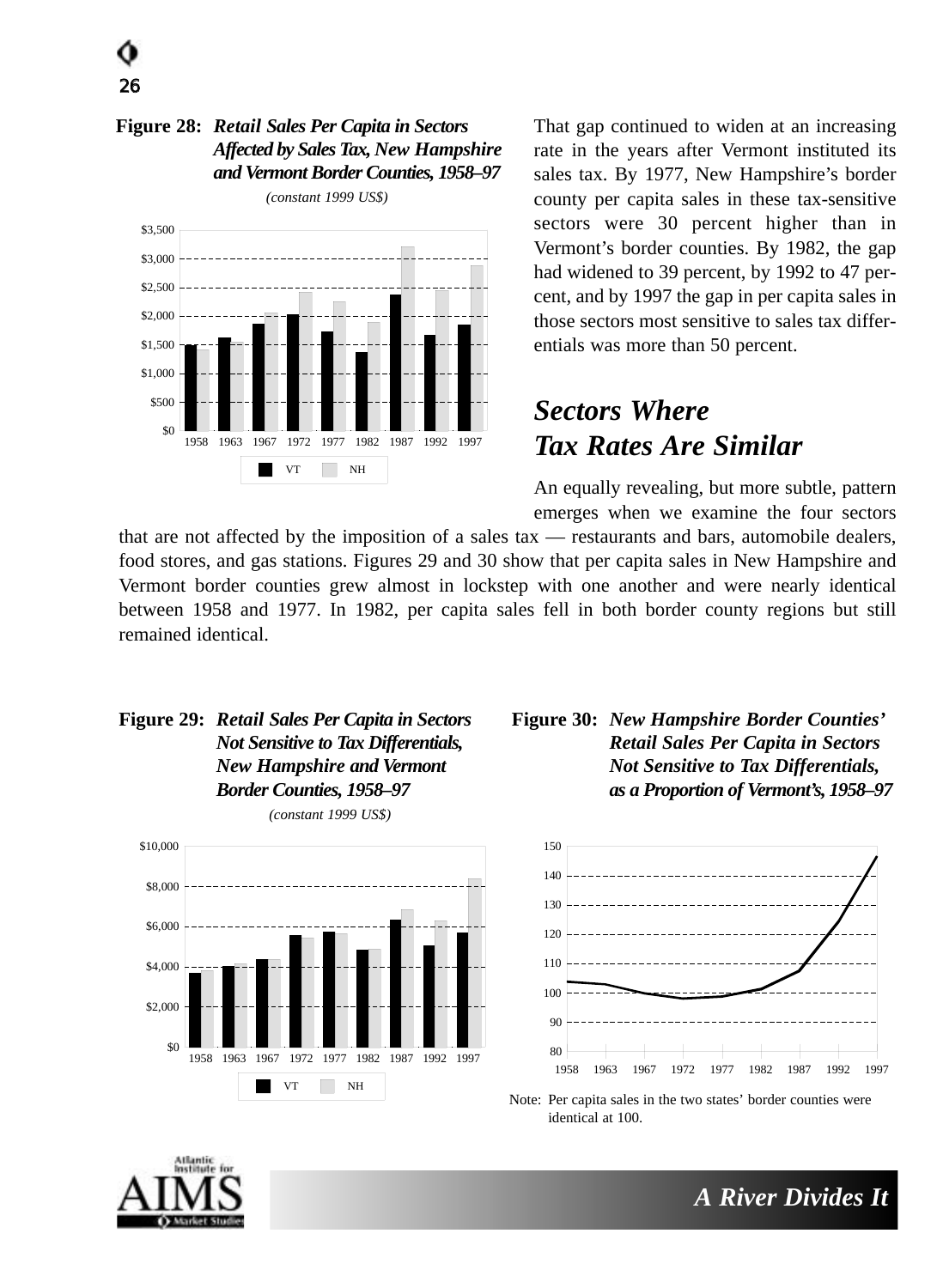By 1987, both regions had experienced five years of economic growth and recovery from the 1981 recession, but retail sales growth on the New Hampshire side of the river exceeded that on the Vermont side, and per capita sales were about 7 percent higher in New Hampshire. By 1997, New Hampshire's sales in these parts of the retail economy were 47 percent higher than on the Vermont side of the river, despite the lack of a sales tax differential between the two states in these sectors.

## *Summary*

The data presented above strongly suggest that Vermont's sales tax has, over time, led to a shift in retailing activity. Initially, the impact was felt in those parts of the retail economy where taxes mattered. Vermonters responded to the higher prices in Vermont (caused by the higher sales tax) and bought goods in New Hampshire. By the 1990s, more than two decades after Vermont implemented its sales tax, retailers of all types had moved across the border. Even in those parts of the retail economy where taxes were similar (or nonexistent) in the two states, the impact of the sales tax was felt throughout the retail economy.

New Hampshire's border counties have more retail activity per capita than do Vermont's border counties and the gap is accelerating. The differential is even more than one would expect from the 12 percent difference in per capita income between the two regions. Such a gap in per capita incomes would lead one to expect somewhat more retail sales in New Hampshire's border counties, but the actual difference — 50 percent — is far greater than that.

The data also support the conclusion that business owners and Vermont residents have changed their behaviour over the past two decades. Those changes have taken time, but they have had a pronounced effect on the retail sector. The difference in per capita sales between the two regions began to widen during the first decade after the Vermont sales tax was implemented. The sales gap widened at a more rapid pace during the second decade after the sales tax was implemented and was probably exacerbated by the increase in Vermont's sales tax rate from 3 percent to 4 percent in 1982.

The gap in per capita sales in the two border regions continued to grow throughout the boom period of the mid- to late 1980s. During the 1989–91 economic downturn, New Hampshire's economy as a whole lost a larger share of jobs than did Vermont's, but the retail situation in the border region did not exhibit this same trend. In the border region, the gap between Vermont and New Hampshire continued to widen during the expansion of the 1990s.

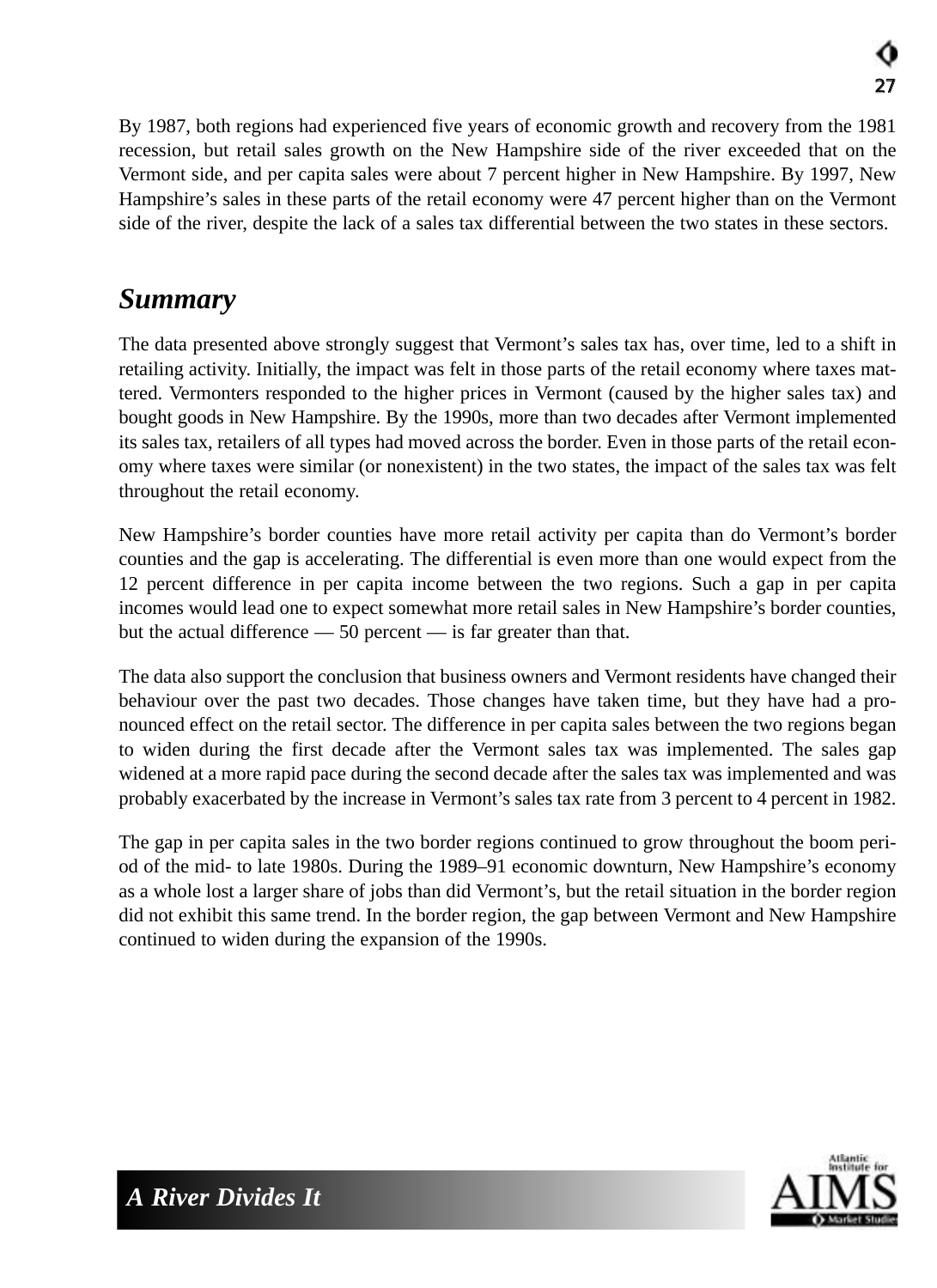# RETAIL EMPLOYMENT

The data and trends discussed above strongly suggest that the Vermont sales tax has caused a shift in retailing over the 1958–97 period. Those results are based on data from the *Census of Retail Trade*, but another data source, *County Business Patterns* (CBP) also allows us to analyze retail trade trends on an annual basis.

CBP is an annual report released by the Census Bureau that covers all business activity in each state. The report is therefore much broader and comprehensive than the limited scope of the *Census of Retail Trade*. The data contained in CBP are, however, limited in that the survey reports the number of establishments, total employment, and total payroll.<sup>10</sup> Unfortunately, CBP withholds a great deal of county-level data at the specific sectoral level within retailing due to confidentiality reasons. We therefore cannot use this data source disaggregate down from the overall retail trade sector into its component parts.

Since CBP does not provide data on the dollar value of total retail sales, we are forced to use some other measure of retail activity as a proxy for retail sales in the border counties of the two states. CBP reports the number of establishments in each sector of the economy. However, this metric counts all establishments as equal, from a small mom and pop store to the largest department store. It therefore does not give a good indication of overall retail activity.

Accordingly, we use employment data as the best proxy for retail sales, since employment should vary with the extent of retailing. If there are economies of scale in retailing — that is, if larger stores can handle more sales per employee than smaller stores — then this measure of retail activity will tend to understate retail activity in areas with larger stores and overstate it in areas with smaller stores. In the case of the Vermont and New Hampshire border counties, if sales taxes have tended to push retail sales out of Vermont and into New Hampshire, we would expect larger stores in New Hampshire and smaller stores in Vermont. Given scale economies to size of store, this means that the employment data will tend to bias our estimate of New Hampshire's retailing activity downward and that of Vermont upward.

In order to analyze retail activity through the employment data, we adjust for differences in population. The data are shown in Figure 31. Retail employment per 1000 population in the New Hampshire border counties was above that in Vermont throughout the 1970s and 1980s and into the early 1990s. Even in 1970, shortly after Vermont had instituted its sales tax and per capita sales were nearly iden-

<sup>10</sup> The employment number is the total number of employees working during the week including March 12, not an average number of employees during the year.

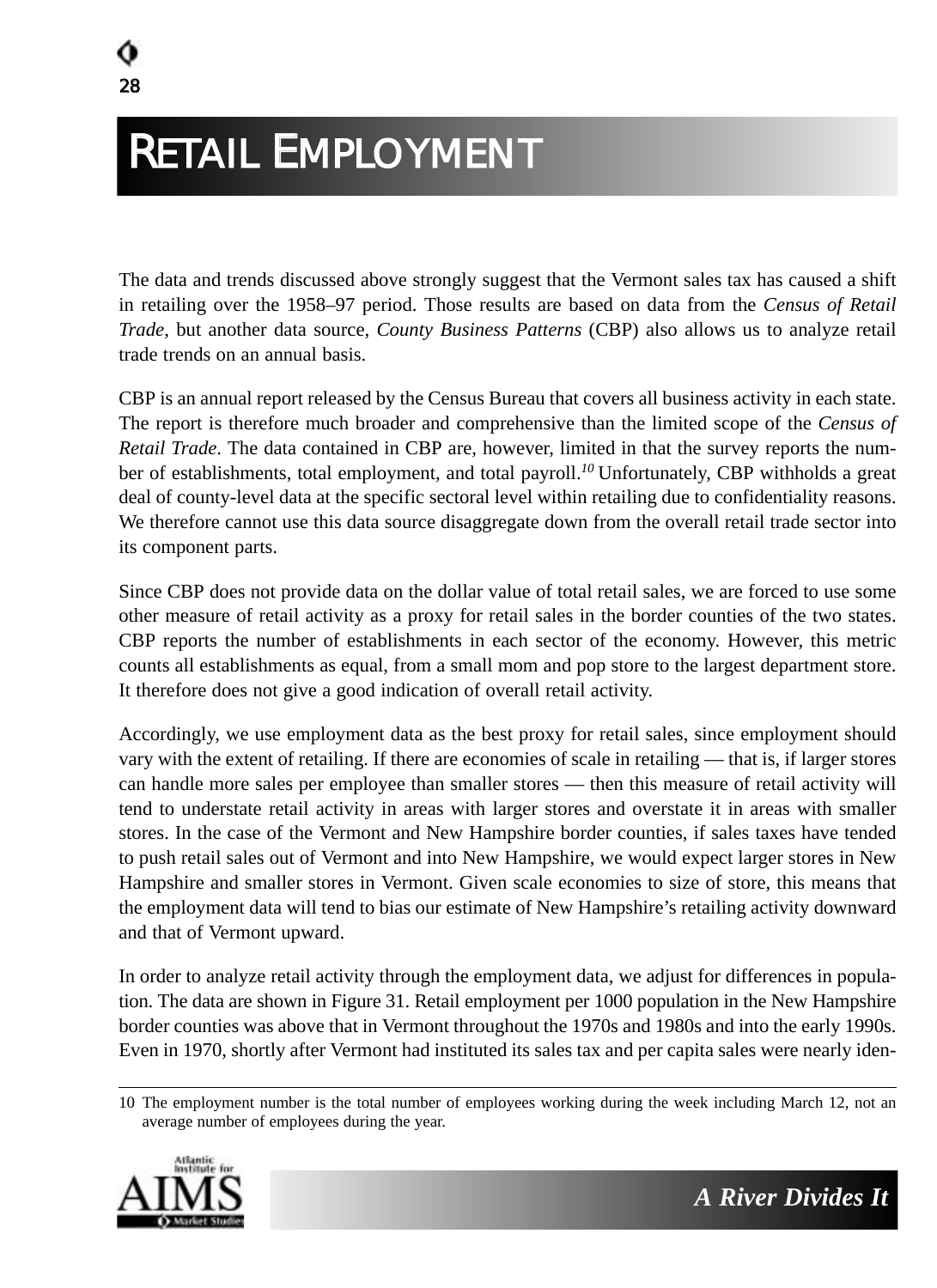

#### **Figure 31:** *Retail Employees Per Thousand Population, New Hampshire and Vermont Border Counties, 1970–97*

tical in the two regions, New Hampshire's border counties had higher relative levels of retail employment (48.3 per 1000 population) than did Vermont's border counties (32.0 per 1000 population).

Whatever the cause of this initial divergence of the relative number of retail employees, the trend since then has been for New Hampshire's border counties to have larger numbers of retail employees than Vermont's border counties. As Figure 32 shows, retail employment, adjusted for population differences, was 50 percent larger in New Hampshire's border counties than in Vermont's border counties. By 1990, retail employment on the New Hampshire side of the Connecticut River was 70 percent greater than on the Vermont side, and by the mid-1990s, New Hampshire had twice as much retail employment as Vermont after adjusting for population differences.

The trend from 1970 to 1998, shown in Figures 31 and 32 is clearly for higher levels of retail employment, even accounting for population growth. But most of the relative growth in employment has occurred on the New Hampshire side of the river. Between 1970 and 1998, retail trade employment rose from 48 to 97 per 1000 population on the New Hampshire side, but only from 34 to 52 per 1000 population on the Vermont side.

The CBP data, therefore, confirm the results obtained using the *Census of Retail Trade* sales data namely that, over the past 30 years, retail activity has increased at a significantly more rapid pace on the New Hampshire side of the Connecticut River.



29

**Figure 32:** *New Hampshire Border Counties'*

*Retail Employees Per Thousand Population, as a Proportion of*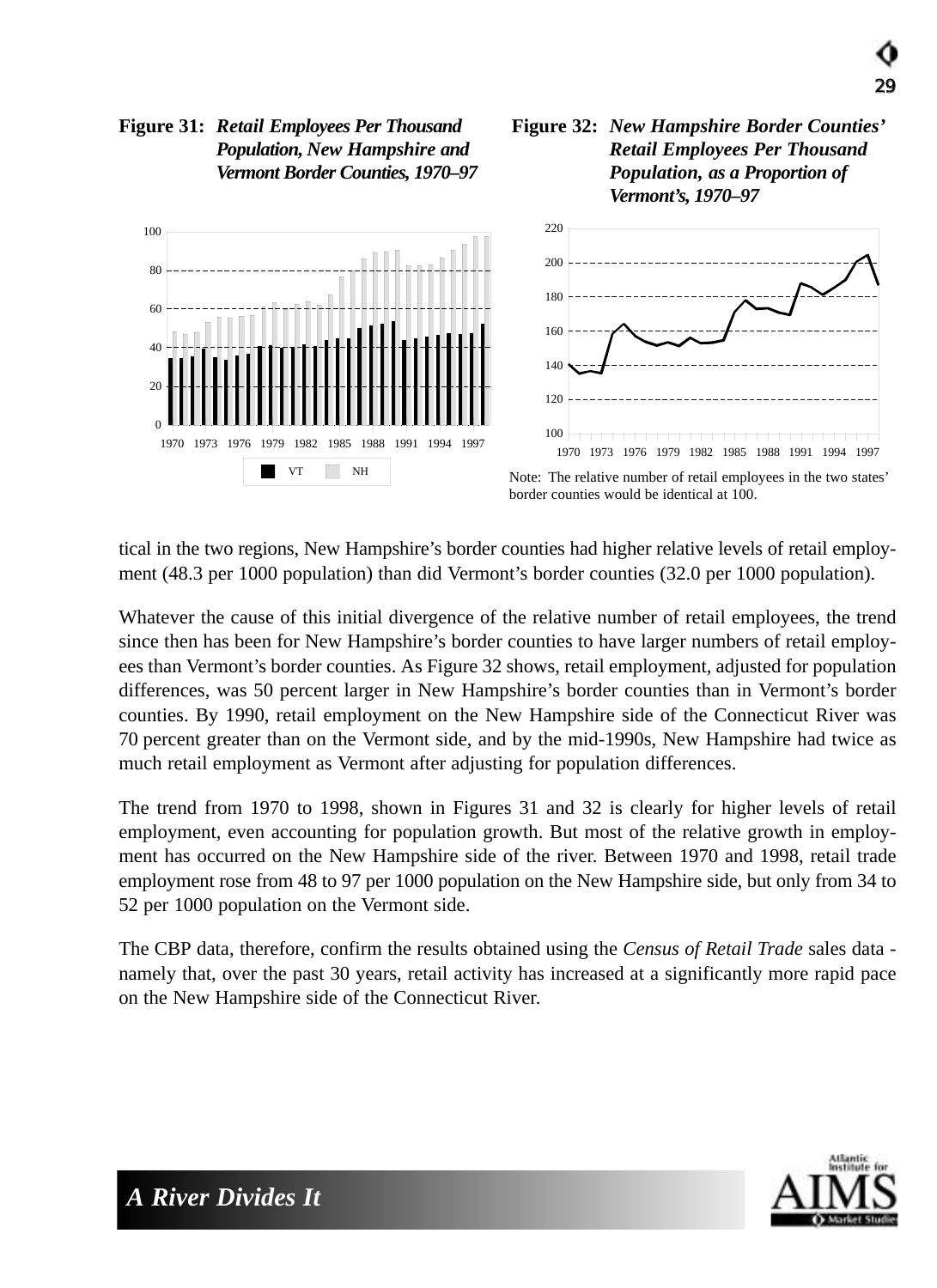## **SUMMARY**

The data and analysis presented in this paper strongly support the view that Vermont's public policy choices have influenced the location and extent of retail activity along the Connecticut River Valley. Public policies are often thought to have long lag times until they have an effect on the economy, and this study confirms that view.

For the first few years after they were implemented, neither Vermont's sales tax nor its bottle deposit law had a dramatic impact on retail activity. However, after the first decade of their existence, retail trade activity began to shift away from Vermont and into New Hampshire. During the second decade of their existence, the shift accelerated. By the 1990s, after both measures had been in effect for nearly three decades, their incentive effects had had sufficient time to alter the retail landscape of the two border areas.

The magnitude of this shift can be quantified in a slightly different way than that discussed above. We do this by asking what retail sales would have been if retail sales in Vermont's border counties had not been reduced by the sales tax and then by estimating the number of employees who would have been working in the retail sector in the Vermont border counties.

Retail sales per capita are 60 percent higher on the New Hampshire side of the river than on the Vermont side. In the absence of a sales tax or any other policy measure that would have caused retailing to locate on the New Hampshire side, if we assume that per capita retail sales on the New Hampshire side were10 percent higher than in Vermont only because of the higher per capita income in New Hampshire, then in 1997 retail sales on the Vermont side would have been \$322.7 million higher than the actual level of \$1.4 billion in 1997. That additional retailing would have added 1933 more retail jobs to the Vermont border counties, enhancing and diversifying the economies of Essex, Caledonia, Orange, Windsor, and Windham Counties.

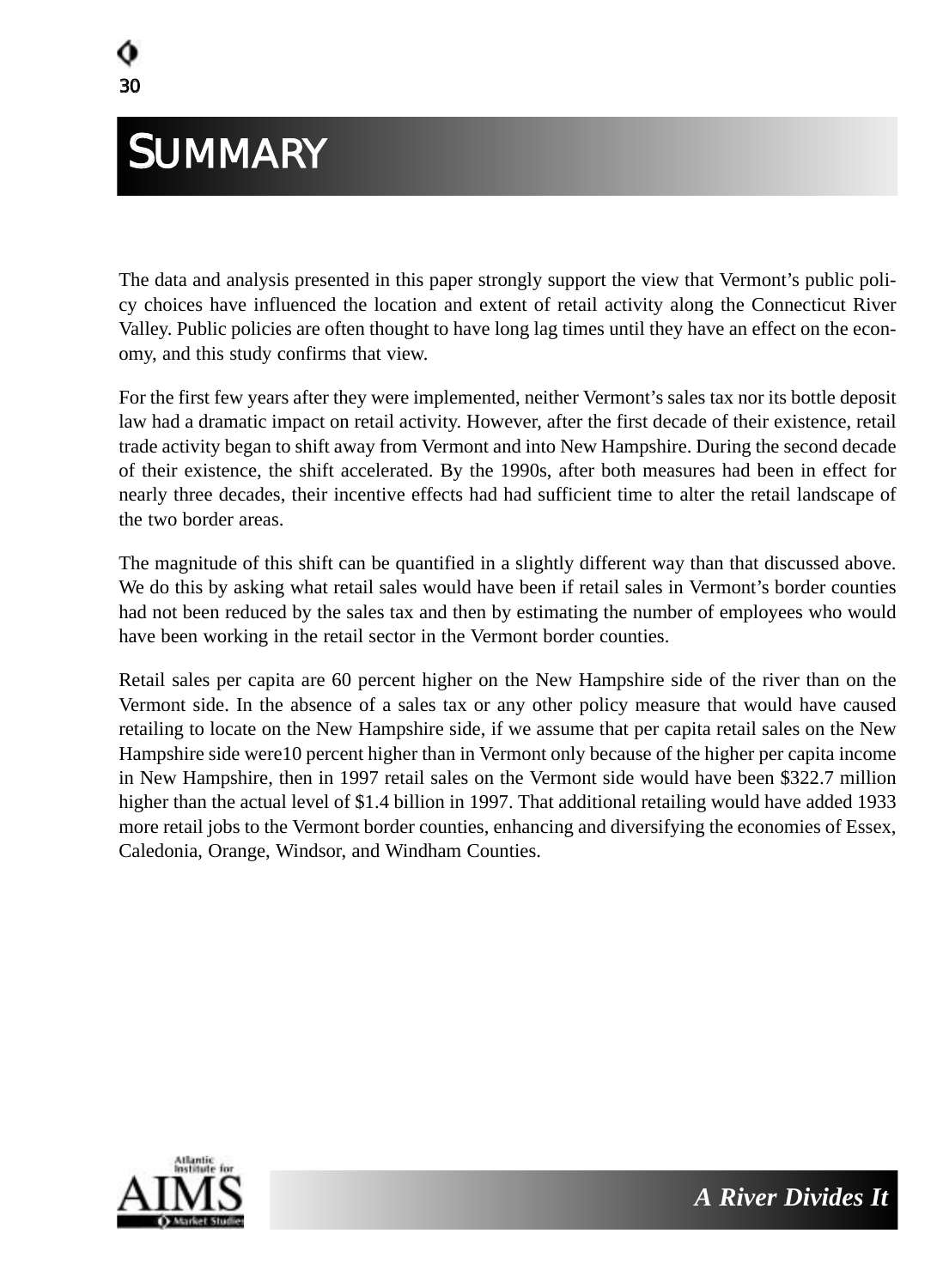# **CONCLUSION**

The evidence provided in this study strongly supports empirical economic studies using data from other states, which have found that a differential in sales taxes in two political jurisdictions causes retail activity to shift into the lower-tax jurisdiction and away from the higher-tax jurisdiction. In the case of Vermont and New Hampshire, in the nearly 30 years in which Vermont has had higher retail taxes than New Hampshire, retail activity has shifted away from Vermont and into New Hampshire.

A number of findings support this view. First, overall retailing activity per person was nearly identical in the two border county areas in the decade before Vermont levied its sales tax. Over time, that equality has changed. During the first ten years of the sales tax, there was a small shift in retail activity from Vermont's border counties into New Hampshire's border counties. During the second decade of the sales tax's existence, that trend accelerated, reinforced by the passage of time and by the increase in the Vermont sales tax that occurred during that period.

Second, when we look within the retailing aggregate, we find that those retail sectors that are sensitive to tax differentials showed a marked shift in activity away from Vermont and into New Hampshire. In those retail sectors where tax differentials were nonexistent (restaurants) or do not matter (automobile sales), retail sales in both border regions were nearly identical. But during the past ten years, retail activity in these sectors has increasing tended also to move from Vermont into New Hampshire's border counties. Indeed, by 1997 the amount by which per capita sales in New Hampshire's border counties exceeded Vermont's was as great in the sectors where there are no tax rate differences as they are in the retail sectors where tax rates are different.

These findings are supported by economic theory, which states that consumers will purchase more of a product if the price is lower and that, if there is a good substitute available for an identical product at a lower price, consumers will purchase the lower-priced product. In this case, products in New Hampshire cost less than products sold in Vermont that are subject to Vermont's higher sales tax. The data show that the additional time spent driving into New Hampshire from Vermont's border areas has not stopped a significant number of Vermont shoppers from purchasing goods in New Hampshire. The study estimates that the loss to the Vermont border counties due to the sales tax differential was \$322.7 million in retail sales and more than 1900 retail jobs in 1997.

The report also shows that residents along the New Hampshire side of the Vermont-New Hampshire border have enjoyed more rapid income growth than that experienced by residents in the Vermont border counties. Twenty-five years ago, income per person was equal in the two border regions. Today, per capita income is 10 percent higher in New Hampshire's border counties than in Vermont's. Analyzing the cause of that differential is beyond the scope of this paper, but the differential is real

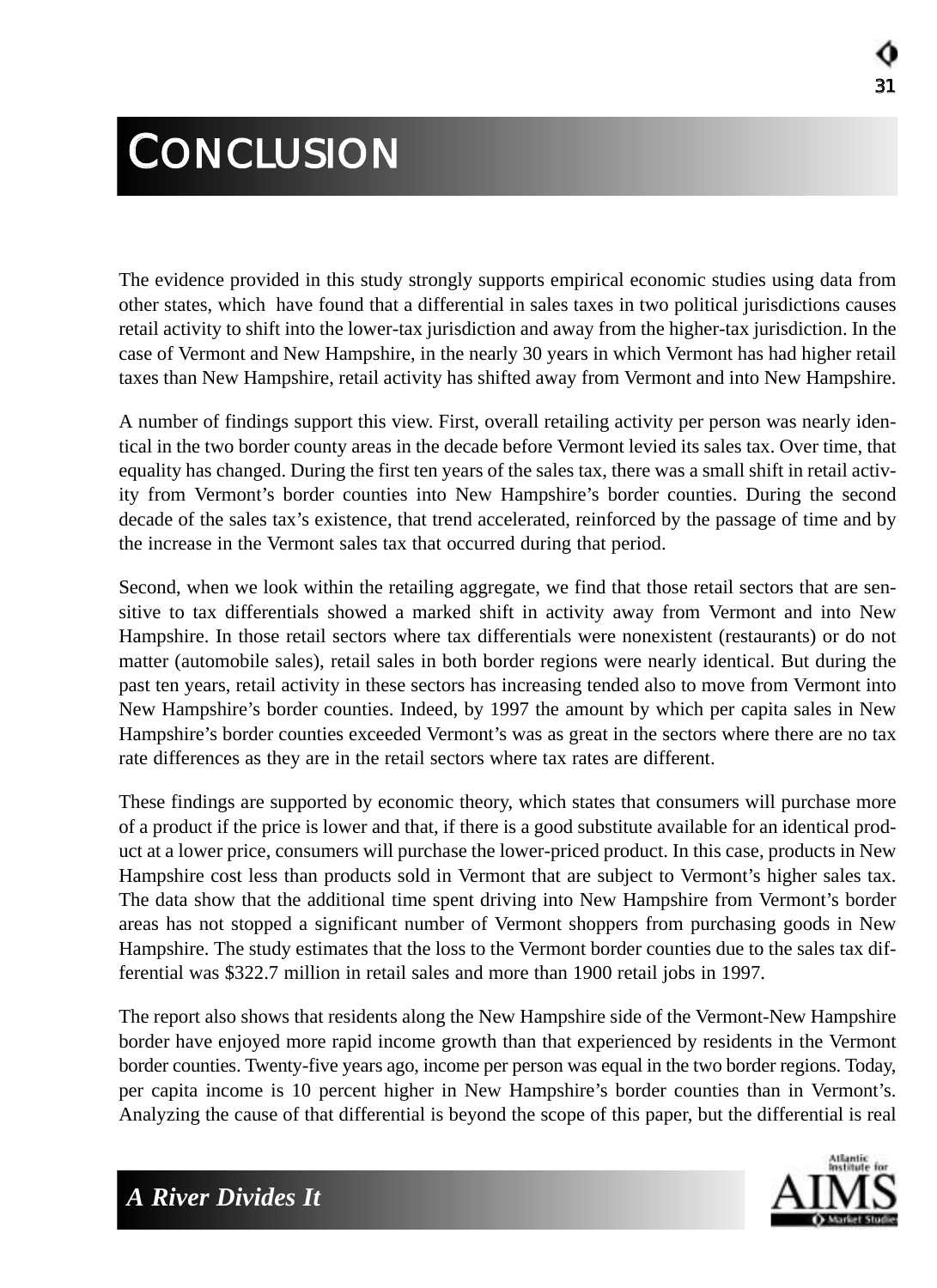and should be considered in any analysis or public policy discussion. This paper cannot state whether the income differential has been caused by existing public policies, such as differences in taxes, Act 250, or other regulatory policies.

Beginning in the early 1970s, the Vermont state government adopted a number of new policies designed to raise revenue and regulate the pace and scope of development. Over time, those policies have had an effect on economic growth and development in the state by raising the price of goods sold in Vermont and the cost of selling those goods. Where Vermonters have had the opportunity to respond to the new environment those policies put in place, they have done so just as economic theory predicts. Vermonters have purchased goods where they are less expensive. Retailers have responded to the purchasing decisions Vermonters have made and, over time, have located their establishments on the New Hampshire side of the Connecticut River.

This study has quantified the extent to which these changes have occurred over the past three decades. The lower prices available in New Hampshire due to Vermont's sales tax have enticed Vermonters to shop across the border to save 3, 4, and now 5 percent. They are willing to do that despite the extra time it takes to cross the river to shop. Retailers' location decisions are based on these consumer preferences. It is worth noting that the major north-south transportation artery along the Connecticut River, I-91, is located on the Vermont side of the river. One would expect retailers to want to locate near interstate highway interchanges. But even the powerful lure of an interstate highway has not been sufficient to entice retailers to locate in Vermont. Whether that is due to the sales tax difference or the difficulty of constructing new retailing centres because of Act 250 cannot be determined. But it is clear that what may be perceived as only a small price differential is sufficient to overcome other powerful incentives. The result has been the hollowing out of the retail part of the Vermont border county economy.

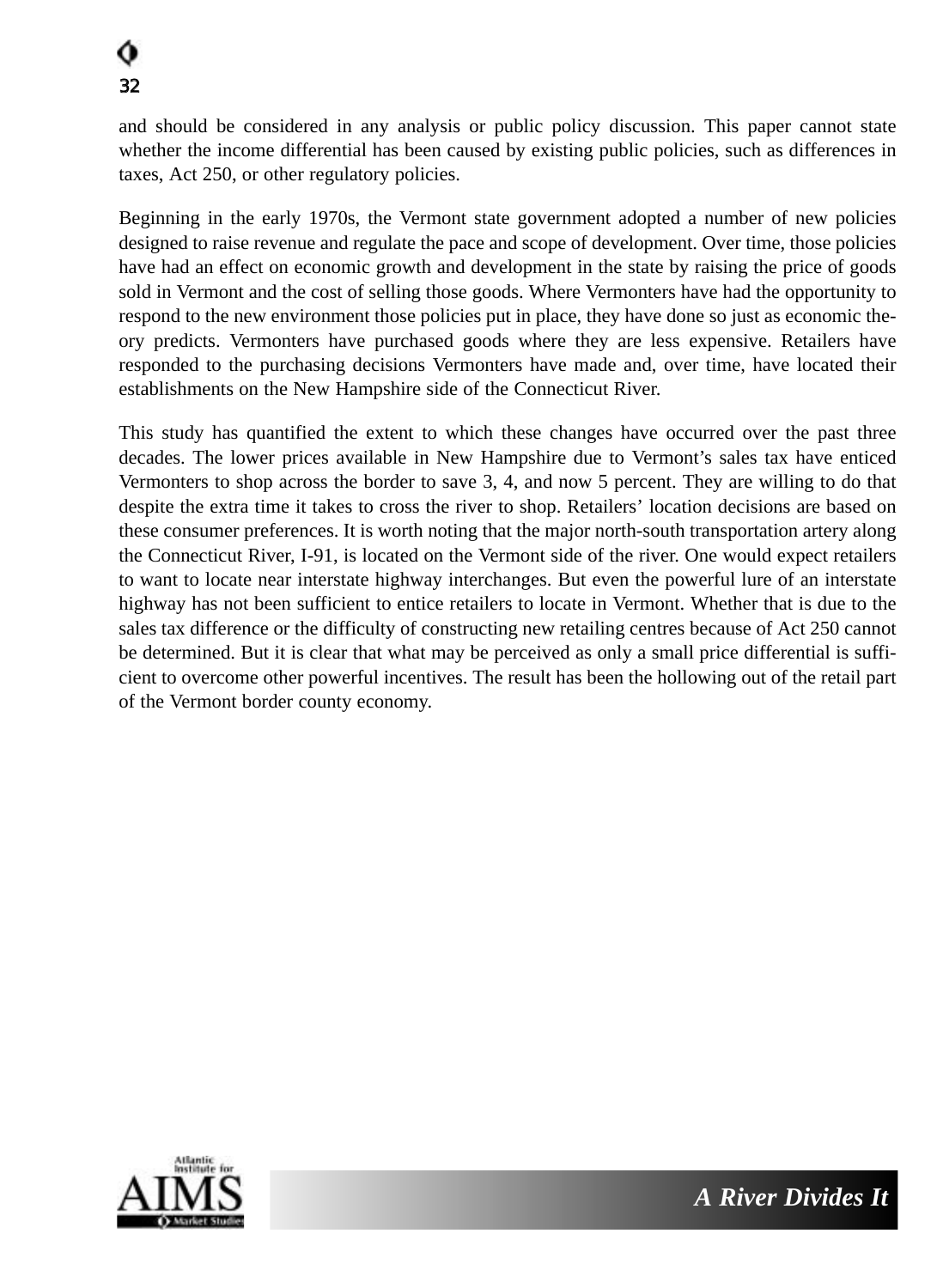## **REFERENCES**

Fisher, Ronald. 1988. *State and Local Public Finance*. Glenwood, IL: Scott, Foresman.

- Fox, William F. 1986. "Tax Structure and the Location of Economic Activity along State Borders". *National Tax Journal* 39 (4): 387–401.
- Greer, Douglas. 1980. *Industrial Organization and Public Policy*. New York: Macmillan.
- Walsh, Michael, and Jonathan Jones. 1988. "More Evidence on the 'Border Tax' Effect: The Case of West Virginia, 1979–84". *National Tax Journal* 41 (2): 261–65.



33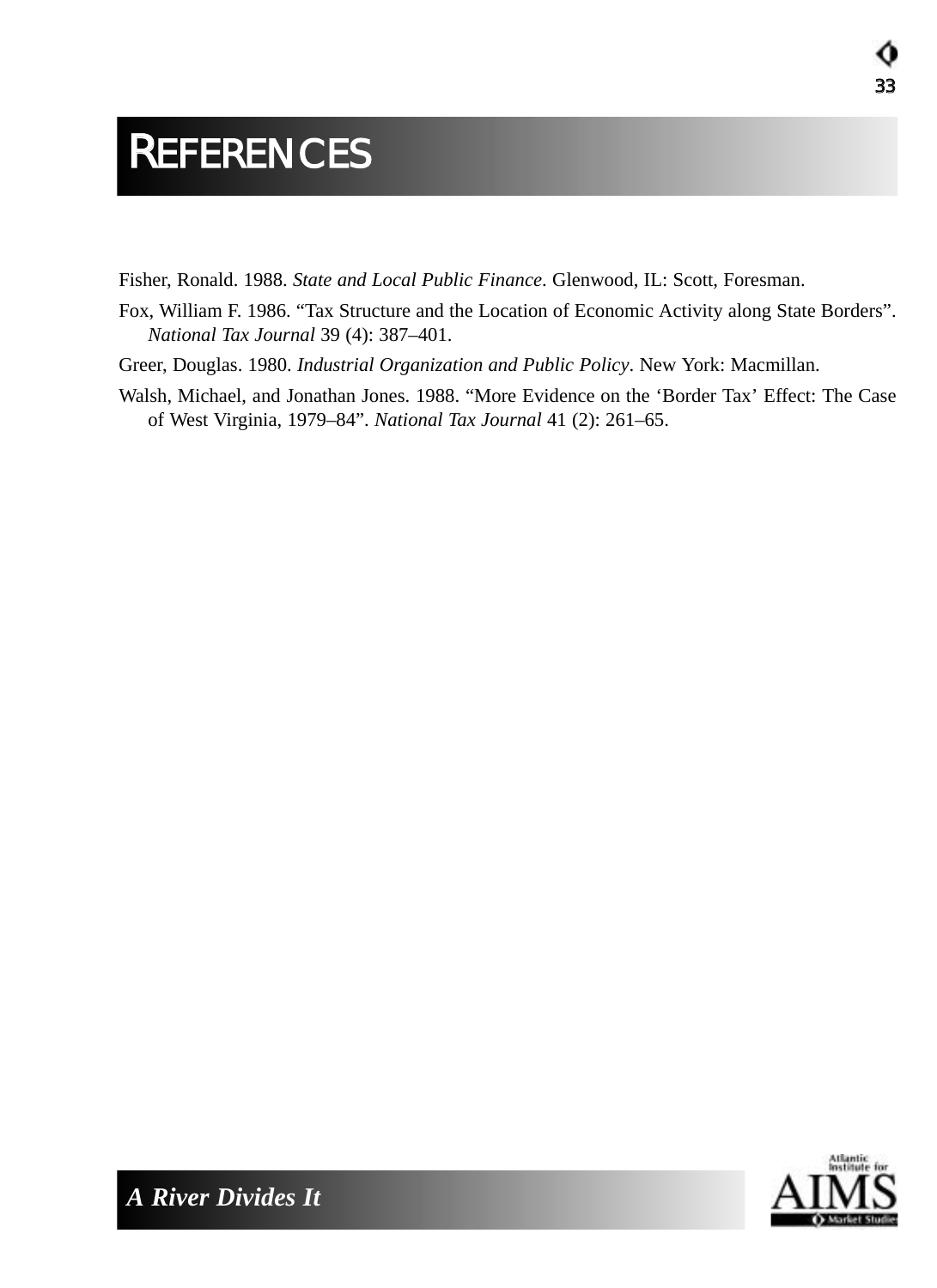### **Selected Publications from the AIMS Library**

#### **Books**

*Retreat from Growth: Atlantic Canada and the Negative-Sum Economy*, by Fred McMahon

*Road to Growth: How Lagging Economies Become Prosperous*, by Fred McMahon

*Looking the Gift Horse in the Mouth: The Impact of Federal Transfers on Atlantic Canada*, by Fred McMahon (photocopies only)

#### **Commentary Series**

*Following the Money Trail: Figuring Out Just How Large Subsidies to Business Are in Atlantic Canada*, by David Murrell

*First, Do No Harm: What Role for ACOA in Atlantic Canada?* by Brian Lee Crowley

#### **Research Reports**

*The Atlantica Power Market: A Plea for Joint Action*, by Gordon L. Weil

*Power Trip: Stumbling toward a Policy for NB Power*, by Thomas L. Tucker

*Fencing the Last Frontier: The Case for Property Rights in Canadian Aquaculture*, by Robin Neill

*Grading Our Future: Atlantic Canada's High Schools' Accountability and Performance in Context*, by Rick Audas and Charles Cirtwill

*Definitely Not the Romanow Report*, by Brian Lee Crowley, Brian Ferguson, David Zitner, and Brett J. Skinner

*Rags to Riches: How "The Regions" Can and Should Be Leading Canada's Productivity Push*, by Brian Lee Crowley

*Taxing Incentives: How Equalization Distorts Tax Policy in Recipient Provinces*, by Kenneth J. Boessenkool

*Fiscal Equalization Revisited*, by Professor James M. Buchanan, Nobel Laureate

*Having Our Gas and Selling It Too: Natural Gas Distribution in Atlantic Canada*, by Thomas L. Tucker

*Public Health, State Secret*, by Dr. David Zitner and Brian Lee Crowley

*Testing & Accountability: The Keys to Educational Excellence in Atlantic Canada*, by Charles Cirtwill, Rod Clifton, and John D'Orsay

*Atlantic Petroleum Royalties: Fair Deal or Raw Deal?* by G.C. Watkins

*Port-Ability: A Private Sector Strategy for the Port of Halifax*, by Charles Cirtwill, Brian Lee Crowley, and James Frost

*Equalization: Milestone or Millstone?*, by Roland T. Martin

*Taking Off the Shackles: Equalization and the Development of Nonrenewable Resources in Atlantic Canada*, by Kenneth J. Boessenkool

*Beyond a Hard Place: The Effects of Employment Insurance Reform on Atlantic Canada's Economic Dependency*, by Rick Audas and David Murrell

*Operating in the Dark: The Gathering Crisis in Canada's Public Health Care System*, by Brian Lee Crowley, Dr. David Zitner, and Nancy Faraday-Smith (photocopies only)

*Energizing New Brunswick Power*, by Thomas Adams

*New Brunswick's Power Failure: Choosing a Competitive Alternative*, by Thomas Adams

#### **Conferences**

*Plugging in the International Northeast: A Canada-US Dialogue on Solving This Region's Electricity Challenges,* November 12, 2003, Moncton, New Brunswick

*Maine-Maritimes Business Summit,* September 11, 2003, Halifax, Nova Scotia

*Atlantic Canada and the Canada-American Border of the Future*, November 22, 2002, Halifax, Nova Scotia

These publications are available at AIMS, 2000 Barrington St., Suite 1006, Halifax NS B3J 3K1 Telephone: (902) 429-1143 Facsimile: (902) 425-1393 E-mail: aims@aims.ca They can also be found on our Web site at: www.aims.ca